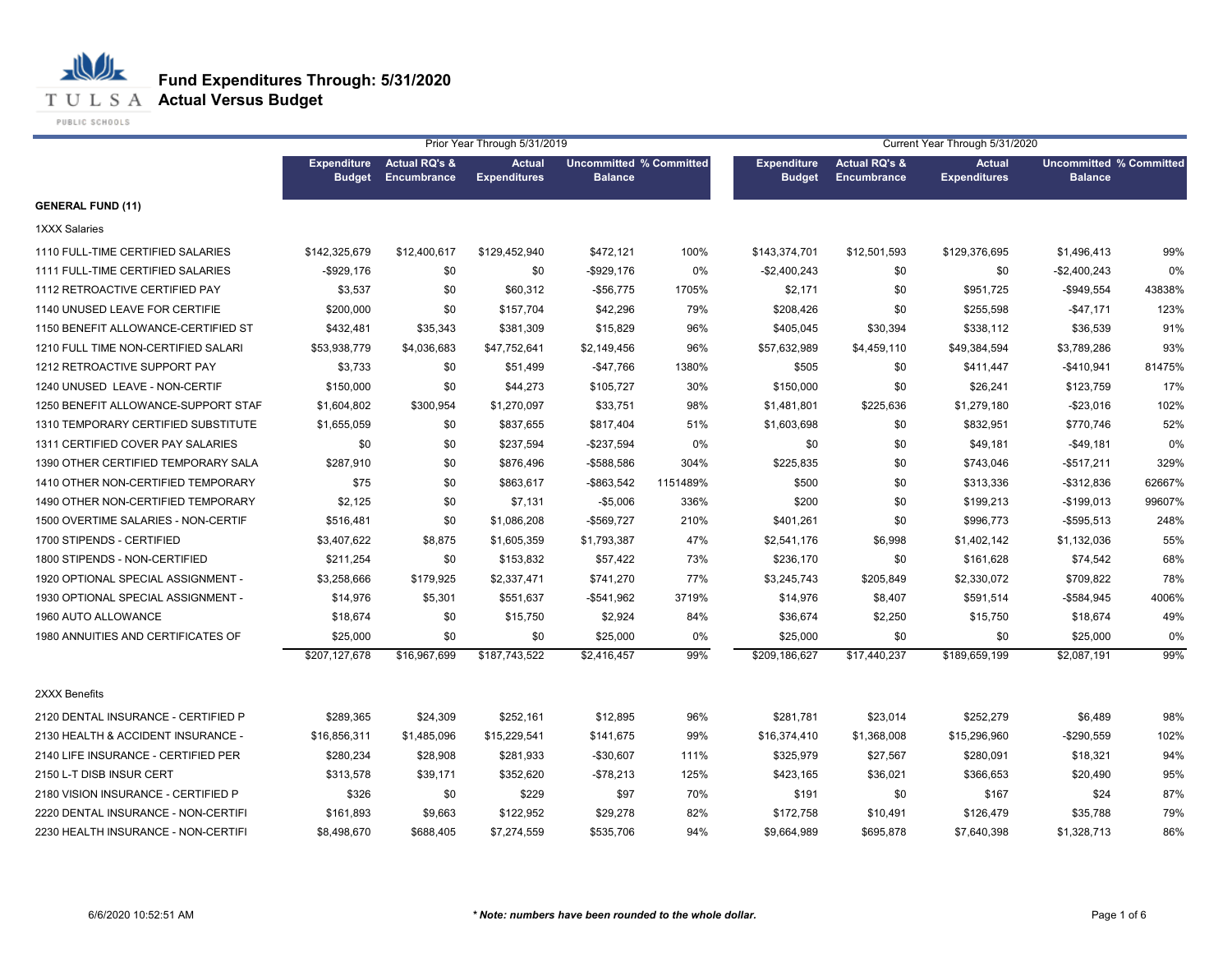**T U L S A Actual Versus Budget** 

PUBLIC SCHOOLS

|                                                  |                                     |                                                | Prior Year Through 5/31/2019         |                                                  |      |                                     |                                         | Current Year Through 5/31/2020       |                                                  |      |
|--------------------------------------------------|-------------------------------------|------------------------------------------------|--------------------------------------|--------------------------------------------------|------|-------------------------------------|-----------------------------------------|--------------------------------------|--------------------------------------------------|------|
|                                                  | <b>Expenditure</b><br><b>Budget</b> | <b>Actual RQ's &amp;</b><br><b>Encumbrance</b> | <b>Actual</b><br><b>Expenditures</b> | <b>Uncommitted % Committed</b><br><b>Balance</b> |      | <b>Expenditure</b><br><b>Budget</b> | <b>Actual RQ's &amp;</b><br>Encumbrance | <b>Actual</b><br><b>Expenditures</b> | <b>Uncommitted % Committed</b><br><b>Balance</b> |      |
| <b>GENERAL FUND (11)</b>                         |                                     |                                                |                                      |                                                  |      |                                     |                                         |                                      |                                                  |      |
| 2240 LIFE INSURANCE - NON-CERTIFIED              | \$105,616                           | \$8,849                                        | \$92,402                             | \$4,366                                          | 96%  | \$126,925                           | \$9,365                                 | \$96,992                             | \$20,568                                         | 84%  |
| 2250 L-T DISB INSUR                              | \$114,689                           | \$12,194                                       | \$113,584                            | $-$11,089$                                       | 110% | \$161,534                           | \$12,276                                | \$126,433                            | \$22,824                                         | 86%  |
| 2310 FICA - EMPLOYER'S CONTRIBUTION              | \$8,642,850                         | \$769,794                                      | \$8,009,592                          | $-$136,536$                                      | 102% | \$9,318,735                         | \$715,321                               | \$8,060,259                          | \$543,155                                        | 94%  |
| 2320 MEDICARE - EMPLOYER'S CONTRIBU              | \$1,898,862                         | \$180,168                                      | \$1,885,110                          | $-$166,416$                                      | 109% | \$2,018,989                         | \$167,002                               | \$1,899,198                          | -\$47,211                                        | 102% |
| 2410 FICA - EMPLOYER'S CONTRIBUTION              | \$3,194,107                         | \$241,822                                      | \$3,044,701                          | $-$ \$92,416                                     | 103% | \$3,486,913                         | \$262,435                               | \$3,174,746                          | \$49,733                                         | 99%  |
| 2420 MEDICARE - EMPLOYER'S CONTRIBU              | \$721,061                           | \$57,148                                       | \$728,158                            | $-$ \$64,246                                     | 109% | \$801,146                           | \$61,215                                | \$751,551                            | $-$11,620$                                       | 101% |
| 2510 DISTRICT PAID RETIREMENT                    | \$1,019,586                         | \$94,282                                       | \$939,255                            | $-$ \$13,952                                     | 101% | \$1,083,340                         | \$119,322                               | \$1,084,689                          | $-$120,671$                                      | 111% |
| 2520 RETIREMENT - FEDERAL MATCHING               | \$772,514                           | \$0                                            | \$992,094                            | $-$219,580$                                      | 128% | \$1,031,998                         | \$0                                     | \$933,717                            | \$98,282                                         | 90%  |
| 2530 RETIREMENT - EMPLOYER'S CONTRI              | \$14,061,686                        | \$1,270,560                                    | \$13,298,306                         | $-$507,180$                                      | 104% | \$14,867,128                        | \$1,184,681                             | \$13,312,564                         | \$369,883                                        | 98%  |
| 2610 RETIREMENT - DISTRICT PAID NON              | \$180,888                           | \$9,450                                        | \$161,128                            | \$10,310                                         | 94%  | \$196,586                           | \$5,419                                 | \$165,524                            | \$25,643                                         | 87%  |
| 2620 RETIREMENT - FEDERAL MATCHING               | \$129,377                           | \$0                                            | \$141,775                            | $-$12,398$                                       | 110% | \$163,857                           | \$0                                     | \$169,489                            | $-$5,632$                                        | 103% |
| 2630 RETIREMENT - EMPLOYER'S CONTRI              | \$2,164,503                         | \$202,084                                      | \$1,986,148                          | $-$23,729$                                       | 101% | \$2,399,457                         | \$209,575                               | \$2,130,604                          | \$59,277                                         | 98%  |
| 2710 UNEMPLOYMENT COMPENSATION - CE              | \$300,000                           | \$0                                            | \$90,871                             | \$209,129                                        | 30%  | \$300,000                           | \$0                                     | \$139,164                            | \$160,836                                        | 46%  |
| 2810 UNEMPLOYMENT COMPENSATION - NO              | \$100,000                           | \$0                                            | \$14,071                             | \$85,929                                         | 14%  | \$100,000                           | \$0                                     | \$58,762                             | \$41,238                                         | 59%  |
|                                                  | \$59,806,115                        | \$5,121,903                                    | \$55,011,189                         | $-$ \$326,977                                    | 101% | \$63,299,881                        | \$4,907,590                             | \$56,066,721                         | \$2,325,570                                      | 96%  |
| 3XXX Purchased Professional & Technical Services |                                     |                                                |                                      |                                                  |      |                                     |                                         |                                      |                                                  |      |
| 3100 OFFICIAL/ADMINISTRATIVE SERVIC              | \$442,469                           | \$37,655                                       | \$220,970                            | \$183,844                                        | 58%  | \$616,161                           | \$81,211                                | \$392,418                            | \$142,533                                        | 77%  |
| 3120 MANAGEMENT SERVICES                         | \$11,200                            | \$0                                            | \$11,200                             | \$0                                              | 100% | \$0                                 | \$0                                     | \$0                                  | \$0                                              | 0%   |
| 3200 PROFESSIONAL-EDUCATION SERVICE              | \$7,487,662                         | \$1,830,722                                    | \$5,836,482                          | $-$179,542$                                      | 102% | \$8,742,530                         | \$2,148,308                             | \$6,571,114                          | \$23,109                                         | 100% |
| 3220 INSTRUCTIONAL SERVICES                      | \$2,475                             | \$0                                            | \$4,520                              | $-$2,045$                                        | 183% | \$5,000                             | \$0                                     | \$5,000                              | \$0                                              | 100% |
| 3310 ACCOUNTING SERVICES                         | \$195,000                           | \$5,750                                        | \$22,000                             | \$167,250                                        | 14%  | \$159,000                           | \$141,200                               | \$0                                  | \$17,800                                         | 89%  |
| 3320 ARCHITECTURAL SERVICES                      | \$2,000                             | \$500                                          | \$1,500                              | \$0                                              | 100% | \$0                                 | \$0                                     | \$0                                  | \$0                                              | 0%   |
| 3340 ENGINEERING SERVICES                        | \$300                               | \$0                                            | \$0                                  | \$300                                            | 0%   | \$0                                 | \$0                                     | \$0                                  | \$0                                              | 0%   |
| 3360 MEDICAL SERVICES                            | \$578,255                           | \$65,537                                       | \$307,756                            | \$204,962                                        | 65%  | \$453,178                           | \$93,339                                | \$70,201                             | \$289,638                                        | 36%  |
| 3370 OTHER PROFESSIONAL SERVICES                 | \$1,123,214                         | \$302,715                                      | \$689,402                            | \$131,097                                        | 88%  | \$718,282                           | \$197,437                               | \$348,104                            | \$172,741                                        | 76%  |
| 3420 DATA PROCESSING SERVICES                    | \$14,000                            | \$5,075                                        | \$7,461                              | \$1,464                                          | 90%  | \$17,000                            | \$7,231                                 | \$9,769                              | \$0                                              | 100% |
| 3430 OFFICIALS                                   | \$136,740                           | \$2,258                                        | \$131,721                            | \$2,760                                          | 98%  | \$110,140                           | \$95                                    | \$107,722                            | \$2,323                                          | 98%  |
| 3440 SECURITY SERVICES                           | \$40,705                            | \$0                                            | \$0                                  | \$40,705                                         | 0%   | \$41,911                            | \$0                                     | \$0                                  | \$41,911                                         | 0%   |
| 3460 OTHER TECHNICAL SERVICES                    | \$644,329                           | \$241,099                                      | \$375,271                            | \$27,960                                         | 96%  | \$643,719                           | \$130,660                               | \$355,214                            | \$157,845                                        | 75%  |
| 3510 CIVIL LITIGATION-PLAINTIFF                  | \$8,000                             | \$1,250                                        | \$4,518                              | \$2,232                                          | 72%  | \$8,000                             | \$707                                   | \$72,993                             | $-$ \$65,700                                     | 921% |
| 3520 CIVIL LITIGATION-DEFENDANT                  | \$12,000                            | \$18,015                                       | \$4,486                              | -\$10,500                                        | 188% | \$12,000                            | \$8,314                                 | \$14,186                             | $-$10,500$                                       | 188% |
| 3530 CONTRACT SVCS: DRAFT & REVIEW               | \$64,313                            | \$4,128                                        | \$1,872                              | \$58,313                                         | 9%   | \$64,313                            | \$5,870                                 | \$130                                | \$58,313                                         | 9%   |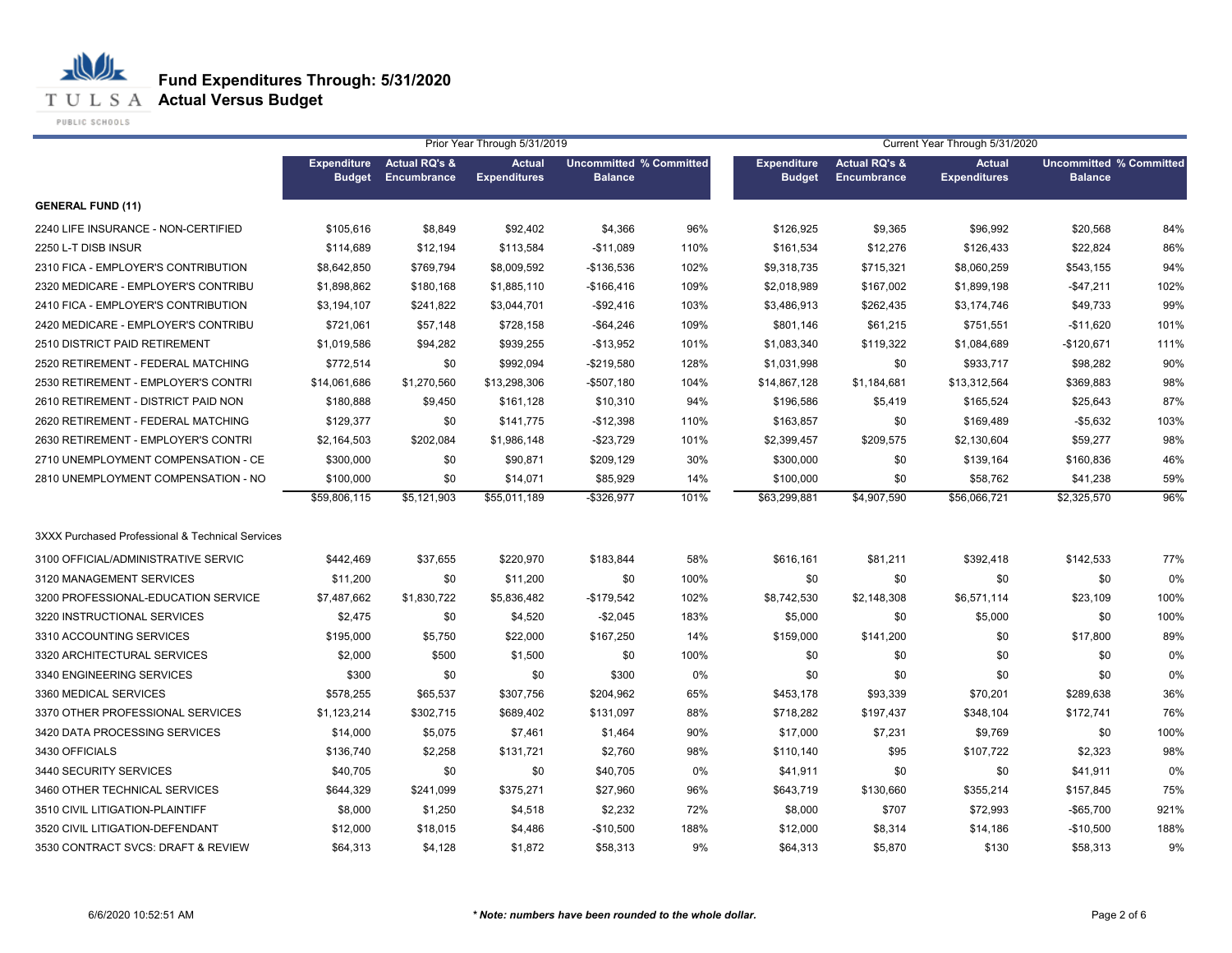**T U L S A Actual Versus Budget** 

PUBLIC SCHOOLS

|                                         |                                     |                                         | Prior Year Through 5/31/2019         |                                                  |      |                                     |                                         | Current Year Through 5/31/2020<br><b>Actual</b><br><b>Uncommitted % Committed</b> |                |      |  |
|-----------------------------------------|-------------------------------------|-----------------------------------------|--------------------------------------|--------------------------------------------------|------|-------------------------------------|-----------------------------------------|-----------------------------------------------------------------------------------|----------------|------|--|
|                                         | <b>Expenditure</b><br><b>Budget</b> | <b>Actual RQ's &amp;</b><br>Encumbrance | <b>Actual</b><br><b>Expenditures</b> | <b>Uncommitted % Committed</b><br><b>Balance</b> |      | <b>Expenditure</b><br><b>Budget</b> | <b>Actual RQ's &amp;</b><br>Encumbrance | <b>Expenditures</b>                                                               | <b>Balance</b> |      |  |
| <b>GENERAL FUND (11)</b>                |                                     |                                         |                                      |                                                  |      |                                     |                                         |                                                                                   |                |      |  |
| 3540 LEGAL-BOARD REPRESENTATION         | \$19,000                            | \$23,971                                | \$32,029                             | $-$37,000$                                       | 295% | \$19,000                            | \$4,757                                 | \$32,243                                                                          | $-$18,000$     | 195% |  |
| 3550 DUE PROCESS                        | \$22,050                            | \$6,595                                 | \$3,906                              | \$11,550                                         | 48%  | \$21,725                            | \$15,303                                | \$3,872                                                                           | \$2,550        | 88%  |  |
| 3560 EMPLOYMENT LAW                     | \$83,425                            | \$20,121                                | \$38,254                             | \$25,050                                         | 70%  | \$71,270                            | \$8,295                                 | \$17,505                                                                          | \$45,470       | 36%  |  |
| 3570 OTHER LEGAL SERVICES               | \$85,987                            | \$29,907                                | \$69,325                             | $-$13,245$                                       | 115% | \$85,987                            | \$5,804                                 | \$68,197                                                                          | \$11,986       | 86%  |  |
| 3580 LEGAL-GENERAL LEGAL ADVICE         | \$49,000                            | \$0                                     | \$0                                  | \$49,000                                         | 0%   | \$49,000                            | \$0                                     | \$0                                                                               | \$49,000       | 0%   |  |
| 3590 PROFESSIONAL EMPLOYEE TRAINING     | \$0                                 | \$0                                     | \$0                                  | \$0                                              | 0%   | \$5,504,785                         | \$679,442                               | \$4,928,352                                                                       | $-$103,009$    | 102% |  |
| 3600 PROFESSIONAL EMPLOYEE TRAINING     | \$7,237,138                         | \$1,912,867                             | \$5,573,100                          | $-$248,829$                                      | 103% | \$393,189                           | \$145,340                               | \$315,073                                                                         | $-$67,225$     | 117% |  |
|                                         | \$18,259,262                        | \$4,508,164                             | \$13,335,772                         | \$415,327                                        | 98%  | \$17,736,190                        | \$3,673,312                             | \$13,312,092                                                                      | \$750,786      | 96%  |  |
| <b>4XXX Purchased Property Services</b> |                                     |                                         |                                      |                                                  |      |                                     |                                         |                                                                                   |                |      |  |
| 4111 WATER/SEWER SERVICES (NON-EMER     | \$1,431,269                         | \$177,567                               | \$1,436,331                          | $-$182,630$                                      | 113% | \$1,826,769                         | \$133,226                               | \$1,700,633                                                                       | $-$7,090$      | 100% |  |
| 4200 SODEXO MANAGEMENT FEE              | \$0                                 | \$0                                     | \$0                                  | \$0                                              | 0%   | \$1,000,000                         | \$0                                     | \$0                                                                               | \$1,000,000    | 0%   |  |
| 4250 LAUNDRY SERVICES                   | \$12,337                            | \$7,509                                 | \$4,578                              | \$250                                            | 98%  | \$10,250                            | \$7,520                                 | \$2,480                                                                           | \$250          | 98%  |  |
| 4260 LAWN-CARE SERVICES                 | \$21,700                            | \$0                                     | \$1,500                              | \$20,200                                         | 7%   | \$26,005                            | \$0                                     | \$0                                                                               | \$26,005       | 0%   |  |
| 4300 REPAIRS AND MAINTENANCE SERVIC     | \$67,805                            | \$36,475                                | \$26,857                             | \$4,473                                          | 93%  | \$45,524                            | \$3,994                                 | \$32,095                                                                          | \$9,436        | 79%  |  |
| 4320 COMPUTER SERVICE                   | \$937,695                           | \$41,006                                | \$879,203                            | \$17,486                                         | 98%  | \$1,030,935                         | \$14,040                                | \$977,241                                                                         | \$39,655       | 96%  |  |
| 4360 REP/MAINT OFFICE MACHINE SVCS      | \$7,000                             | \$0                                     | \$3,570                              | \$3,430                                          | 51%  | \$8,472                             | \$0                                     | \$3,330                                                                           | \$5,142        | 39%  |  |
| 4380 OTHER BUILDING SERVICES            | \$720                               | \$655                                   | \$485                                | $-$420$                                          | 158% | \$720                               | \$1,170                                 | \$0                                                                               | $-$450$        | 163% |  |
| 4390 OTHER EQUIPMENT AND VEHICLE SE     | \$175,884                           | \$92,053                                | \$67,884                             | \$15,946                                         | 91%  | \$87,731                            | \$18,443                                | \$64,728                                                                          | \$4,560        | 95%  |  |
| 4392 OTHER EQUIPMENT AND VEHICLE SE     | \$0                                 | \$0                                     | \$0                                  | \$0                                              | 0%   | \$195                               | \$0                                     | \$195                                                                             | \$0            | 100% |  |
| 4400 RENTAL OR LEASE SERVICES           | \$235,858                           | \$210,500                               | \$280                                | \$25,078                                         | 89%  | \$181,678                           | \$500                                   | \$116,075                                                                         | \$65,103       | 64%  |  |
| 4420 EQUIPMENT AND VEHICLE SERVICES     | \$13,999                            | \$0                                     | \$270                                | \$13,729                                         | 2%   | \$0                                 | \$0                                     | \$0                                                                               | \$0            | 0%   |  |
| 4421 TPS TRANSPORTATION                 | \$533,437                           | \$10,282                                | $-$203,140$                          | \$726,295                                        | -36% | $-$7,970$                           | \$1,617                                 | $-$48,337$                                                                        | \$38,751       | 586% |  |
| 4430 LAND AND BUILDING SERVICES         | \$0                                 | \$0                                     | \$0                                  | \$0                                              | 0%   | \$10,000                            | \$8,690                                 | \$1,310                                                                           | \$0            | 100% |  |
| 4440 SOFTWARE SERVICES                  | \$190                               | \$0                                     | \$0                                  | \$190                                            | 0%   | \$0                                 | \$0                                     | \$0                                                                               | \$0            | 0%   |  |
| 4490 OTHER RENTAL OR LEASE SERVICES     | \$1,000                             | \$0                                     | \$273                                | \$727                                            | 27%  | \$500                               | \$0                                     | \$200                                                                             | \$300          | 40%  |  |
| 4500 CONSTRUCTION SERVICES              | \$69,338                            | \$34,688                                | \$42,243                             | $-$7,593$                                        | 111% | \$12,800                            | \$0                                     | \$2,612                                                                           | \$10,188       | 20%  |  |
|                                         | \$3,508,231                         | \$610,735                               | \$2,260,335                          | \$637,161                                        | 82%  | \$4,233,610                         | \$189,200                               | \$2,852,561                                                                       | \$1,191,849    | 72%  |  |
| 5XXX Other Purchased Services           |                                     |                                         |                                      |                                                  |      |                                     |                                         |                                                                                   |                |      |  |
| 5130 STUDENT TRANSPORTATION SERVICE     | \$44,761                            | \$3,417                                 | \$16,137                             | \$25,207                                         | 44%  | \$34,786                            | \$8,708                                 | \$5,960                                                                           | \$20,119       | 42%  |  |
| 5150 STUDENT OUT OF DIST TRVL - LOG     | \$12,433                            | \$513                                   | \$1,799                              | \$10,120                                         | 19%  | \$3,311                             | \$0                                     | \$9,751                                                                           | $-$6,440$      | 295% |  |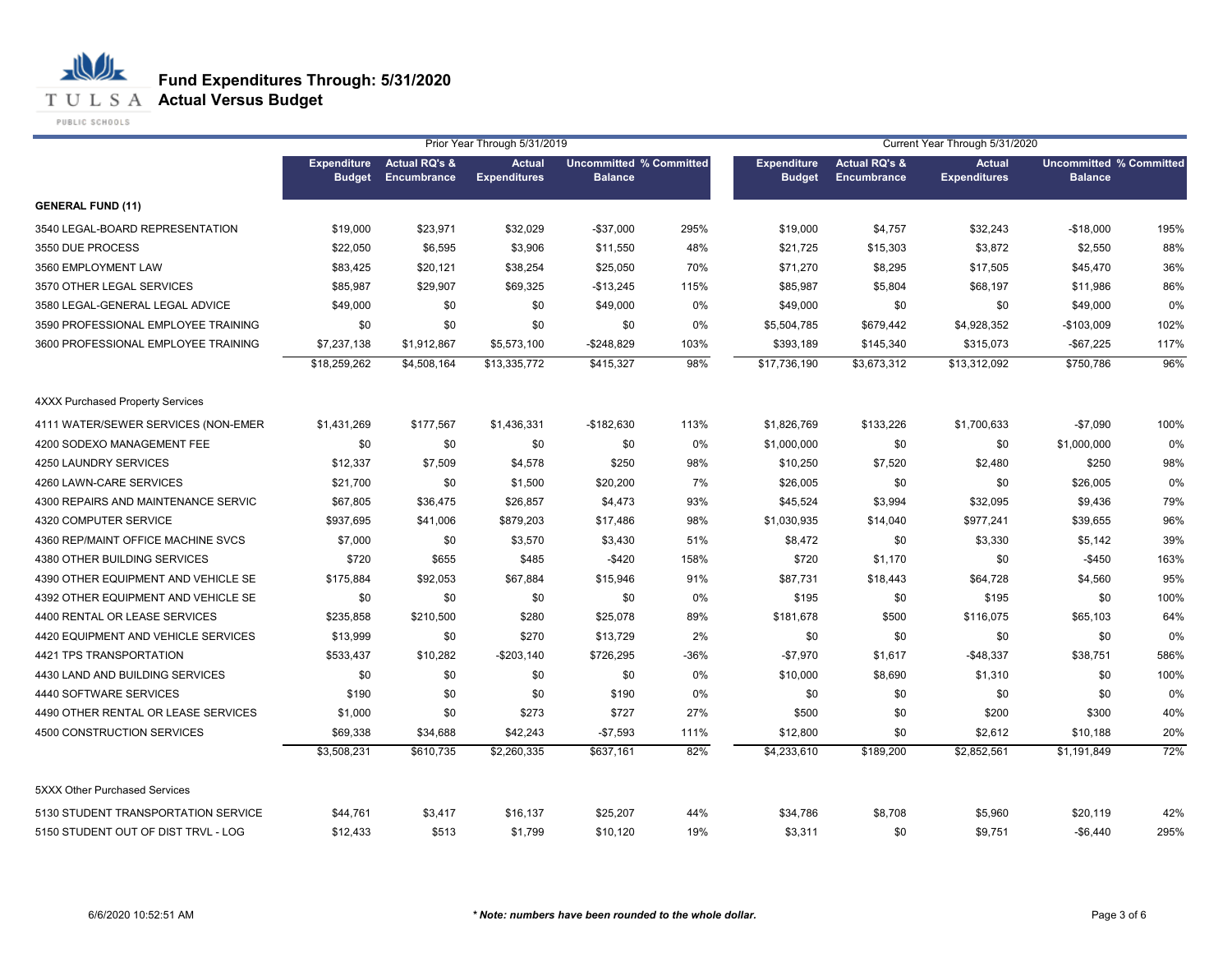**T U L S A Actual Versus Budget** 

PUBLIC SCHOOLS

|                                     |                                     |                                         | Prior Year Through 5/31/2019         |                                                  |         |                                     |                                                | Current Year Through 5/31/2020       |                                                  |         |
|-------------------------------------|-------------------------------------|-----------------------------------------|--------------------------------------|--------------------------------------------------|---------|-------------------------------------|------------------------------------------------|--------------------------------------|--------------------------------------------------|---------|
|                                     | <b>Expenditure</b><br><b>Budget</b> | <b>Actual RQ's &amp;</b><br>Encumbrance | <b>Actual</b><br><b>Expenditures</b> | <b>Uncommitted % Committed</b><br><b>Balance</b> |         | <b>Expenditure</b><br><b>Budget</b> | <b>Actual RQ's &amp;</b><br><b>Encumbrance</b> | <b>Actual</b><br><b>Expenditures</b> | <b>Uncommitted % Committed</b><br><b>Balance</b> |         |
| <b>GENERAL FUND (11)</b>            |                                     |                                         |                                      |                                                  |         |                                     |                                                |                                      |                                                  |         |
| 5160 STUDENT OUT OF DIST TRVL -MEAL | \$3,900                             | \$0                                     | \$2,726                              | \$1,174                                          | 70%     | \$3,400                             | \$0                                            | \$90                                 | \$3,310                                          | 3%      |
| 5220 LIABILITY INSURANCE            | \$214,859                           | \$2,000                                 | \$212,849                            | \$10                                             | 100%    | \$218,161                           | \$0                                            | \$218,161                            | \$0                                              | 100%    |
| 5240 VEHICLE INSURANCE-STUDENT TRAN | \$727                               | \$0                                     | \$0                                  | \$727                                            | 0%      | \$0                                 | \$0                                            | \$0                                  | \$0                                              | 0%      |
| 5250 SURETY BONDS                   | \$18,154                            | \$0                                     | \$18,129                             | \$25                                             | 100%    | \$19,215                            | \$0                                            | \$19,215                             | \$0                                              | 100%    |
| 5290 OTHER INSURANCE SERVICES       | \$375,448                           | \$15,468                                | \$370,155                            | $-$10,175$                                       | 103%    | \$789,308                           | \$15,044                                       | \$384,439                            | \$389,825                                        | 51%     |
| 5300 COMMUNICATION SERVICES         | \$95,138                            | \$5,004                                 | \$46,179                             | \$43,955                                         | 54%     | \$54,366                            | \$6,282                                        | \$22,234                             | \$25,850                                         | 52%     |
| 5310 POSTAGE SERVICES               | \$100,612                           | \$12,960                                | \$78,885                             | \$8,767                                          | 91%     | \$95,382                            | \$22,378                                       | \$64,306                             | \$8,698                                          | 91%     |
| 5315 COURIER SERVICES               | \$4,000                             | \$1,422                                 | \$2,579                              | \$0                                              | 100%    | \$4,000                             | \$803                                          | \$3,197                              | \$0                                              | 100%    |
| 5320 TELEPHONE OR TELEGRAPH SERVICE | \$205.100                           | \$70,274                                | \$134,826                            | \$0                                              | 100%    | \$200,400                           | \$60,346                                       | \$140,054                            | \$0                                              | 100%    |
| 5340 MOBILE COMM DEVICES            | \$121,467                           | \$40,713                                | \$77,750                             | \$3,004                                          | 98%     | \$522,195                           | \$452,911                                      | \$69,465                             | $-$181$                                          | 100%    |
| 5350 IPAD SERVICE AGREEMENT         | \$52,690                            | \$22,990                                | \$30,068                             | $-$369$                                          | 101%    | \$43,085                            | \$20,222                                       | \$23,262                             | $-$ \$399                                        | 101%    |
| 5400 ADVERTISING                    | \$27,764                            | \$1,029                                 | \$7,718                              | \$19,017                                         | 32%     | \$6,395                             | \$0                                            | \$2,558                              | \$3,837                                          | 40%     |
| 5420 PRINTED ADVERTISING            | \$20,018                            | \$4,583                                 | \$15,435                             | \$0                                              | 100%    | \$20,018                            | \$12,214                                       | \$7,787                              | \$18                                             | 100%    |
| 5500 PRINTING AND BINDING           | \$39,437                            | \$25,711                                | \$17,656                             | $-$3,930$                                        | 110%    | \$36,843                            | \$20,436                                       | \$9,720                              | \$6,688                                          | 82%     |
| 5591 PRINTING IN HOUSE              | \$99,113                            | \$74,328                                | \$26,008                             | $-$1,223$                                        | 101%    | \$92,971                            | \$4,294                                        | \$15,046                             | \$73,631                                         | 21%     |
| 5592 PRINTING CLICK CHARGES         | \$700,355                           | \$197,587                               | \$491,320                            | \$11,448                                         | 98%     | \$695,397                           | \$115,658                                      | \$561,502                            | \$18,237                                         | 97%     |
| 5610 TUTITIONS TO OTHER DISTRICTS W | \$10,000                            | \$0                                     | \$0                                  | \$10,000                                         | 0%      | \$10,000                            | \$0                                            | \$0                                  | \$10,000                                         | 0%      |
| 5810 TRAVEL IN-DISTRICT / MILEAGE   | \$350,156                           | \$0                                     | \$106,964                            | \$243,192                                        | 31%     | \$366,137                           | \$0                                            | \$90,036                             | \$276,101                                        | 25%     |
| 5820 TRAVEL OUT OF DISTRICT         | \$1,764,311                         | \$494,855                               | \$922,498                            | \$346,958                                        | 80%     | \$1,238,802                         | \$131,268                                      | \$549,715                            | \$557,818                                        | 55%     |
| 5990 OTHER PURCHASED SERVICES       | \$3,056,877                         | \$346,407                               | \$2,462,431                          | \$248,040                                        | 92%     | \$2,690,746                         | \$1,237,607                                    | \$1,969,433                          | $-$516,294$                                      | 119%    |
|                                     | \$7,317,318                         | \$1,319,260                             | \$5,042,111                          | \$955,947                                        | 87%     | \$7,144,916                         | \$2,108,168                                    | \$4,165,931                          | \$870,817                                        | 88%     |
| <b>6XXX Supplies and Materials</b>  |                                     |                                         |                                      |                                                  |         |                                     |                                                |                                      |                                                  |         |
| 6110 PAPER AND COPY SUPPLIES        | \$81,671                            | \$14,852                                | \$7,915                              | \$58,904                                         | 28%     | \$106,527                           | \$23,443                                       | \$68,562                             | \$14,522                                         | 86%     |
| 6111 PAPER AND COPY SUPPLIES-WAREHO | \$388,786                           | \$0                                     | \$149,299                            | \$239,487                                        | 38%     | \$473,085                           | \$2,084                                        | \$141,652                            | \$329,349                                        | 30%     |
| 6112 PAPER AND COPY SUPPLIES-ONLINE | \$127,190                           | \$0                                     | \$23,085                             | \$104,105                                        | 18%     | \$66,655                            | \$42                                           | \$28,646                             | \$37,967                                         | 43%     |
| 6119 ONLINE ORDERING ENCUMBRANCE    | -\$990                              | \$245,116                               | \$0                                  | -\$246,106                                       | -24759% | $-$200$                             | \$191,712                                      | \$0                                  | $-$191,912$                                      | -95856% |
| 6120 AUTOMOTIVE/BUS SUPPLIES        | \$799,518                           | \$64,923                                | \$730,920                            | \$3,675                                          | 100%    | \$864,211                           | \$54,357                                       | \$779,541                            | \$30,313                                         | 96%     |
| 6130 CONSUMABLE TECHNOLOGY SUPPLIES | \$0                                 | \$0                                     | \$1,630                              | $-$1,630$                                        | 0%      | \$0                                 | \$2,000                                        | \$1,342                              | $-$3,342$                                        | 0%      |
| 6140 TESTING SUPPLIES AND MATERIALS | \$81,496                            | \$18,393                                | \$78,644                             | $-$15,540$                                       | 119%    | \$216,128                           | \$50                                           | \$103,410                            | \$112,668                                        | 48%     |
| 6150 FILMS VIDEOS AUDIO TAPES AV SU | \$13,900                            | \$0                                     | \$5,843                              | \$8,057                                          | 42%     | \$11,727                            | \$0                                            | \$0                                  | \$11,727                                         | 0%      |
| 6160 FIRST AID SUPPLIES             | \$25,730                            | \$4,405                                 | \$20,735                             | \$589                                            | 98%     | \$35,270                            | \$17,799                                       | \$16,431                             | \$1,041                                          | 97%     |
| 6161 FIRST AID - WAREHOUSE          | \$0                                 | \$0                                     | \$0                                  | \$0                                              | 0%      | \$300                               | \$0                                            | \$28                                 | \$272                                            | 9%      |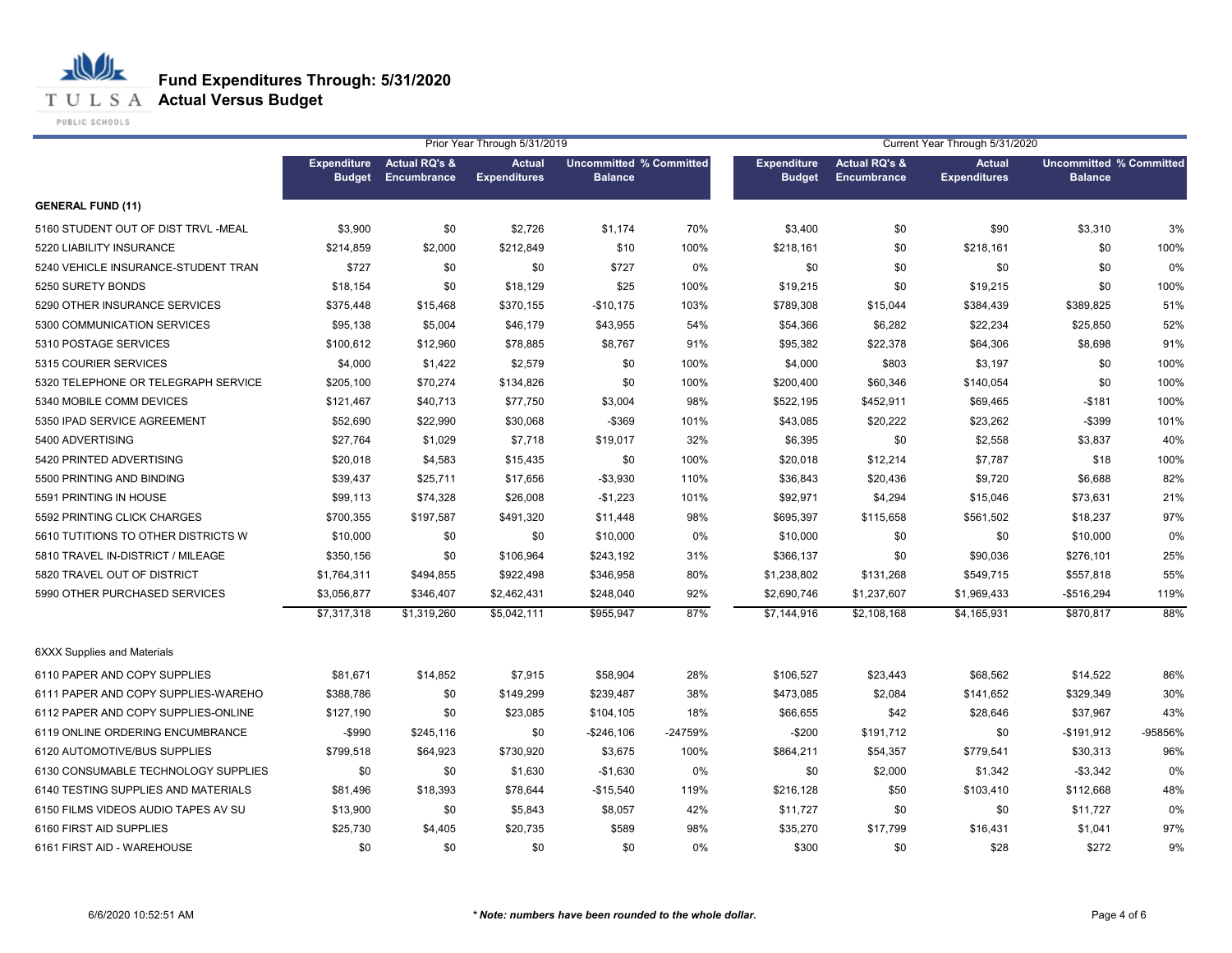**T U L S A Actual Versus Budget** 

PUBLIC SCHOOLS

|                                     |                                     |                                         | Prior Year Through 5/31/2019         |                                                  |       |                                     |                                         | Current Year Through 5/31/2020       |                                                  |      |
|-------------------------------------|-------------------------------------|-----------------------------------------|--------------------------------------|--------------------------------------------------|-------|-------------------------------------|-----------------------------------------|--------------------------------------|--------------------------------------------------|------|
|                                     | <b>Expenditure</b><br><b>Budget</b> | <b>Actual RQ's &amp;</b><br>Encumbrance | <b>Actual</b><br><b>Expenditures</b> | <b>Uncommitted % Committed</b><br><b>Balance</b> |       | <b>Expenditure</b><br><b>Budget</b> | <b>Actual RQ's &amp;</b><br>Encumbrance | <b>Actual</b><br><b>Expenditures</b> | <b>Uncommitted % Committed</b><br><b>Balance</b> |      |
| <b>GENERAL FUND (11)</b>            |                                     |                                         |                                      |                                                  |       |                                     |                                         |                                      |                                                  |      |
| 6166 INVENTORY - HEALTH SUPPLIES    | \$17,613                            | \$480                                   | \$8,043                              | \$9,089                                          | 48%   | \$12,613                            | \$0                                     | \$10,877                             | \$1,735                                          | 86%  |
| 6169 INVENTORY - ISSUED             | \$0                                 | \$0                                     | \$1,340                              | $-$1,340$                                        | 0%    | \$0                                 | \$63                                    | $-$1,105$                            | \$1,042                                          | 0%   |
| 6170 PAPER PRODUCTS                 | \$0                                 | \$0                                     | \$0                                  | \$0                                              | 0%    | \$0                                 | \$0                                     | \$71                                 | $-$ \$71                                         | 0%   |
| 6180 CLEAN-MAINT SUPPLIES CHEMICALS | \$728,769                           | \$0                                     | \$489,590                            | \$239,179                                        | 67%   | \$767,795                           | \$30,755                                | \$405,982                            | \$331,058                                        | 57%  |
| 6181 CLEAN-MAINT SUPPLIES CHEMICALS | \$282                               | \$0                                     | \$35                                 | \$246                                            | 12%   | \$282                               | \$405                                   | \$195                                | $-$ \$318                                        | 213% |
| 6190 GENERAL OFFICE SUPPLIES        | \$798,029                           | \$94,060                                | \$202,544                            | \$501,426                                        | 37%   | \$708,222                           | \$89,092                                | \$164,352                            | \$454,778                                        | 36%  |
| 6191 GENERAL OFFICE SUPPLIES-WAREHO | \$278,225                           | \$0                                     | \$136,876                            | \$141,350                                        | 49%   | \$301,148                           | \$2,129                                 | \$93,579                             | \$205,440                                        | 32%  |
| 6192 GENERAL OFFICE SUPPLIES-ONLINE | \$373,009                           | \$0                                     | \$121,482                            | \$251,528                                        | 33%   | \$338,250                           | \$0                                     | \$87,761                             | \$250,489                                        | 26%  |
| 6195 OTHER SUPPLIES AND MATERIALS   | \$7,856                             | \$200                                   | \$6,724                              | \$932                                            | 88%   | \$250                               | \$0                                     | \$1,633                              | $-$1,383$                                        | 653% |
| 6196 INVENTORY - NEW INV SYSTEM     | \$300,000                           | \$185,600                               | \$614,979                            | -\$500,579                                       | 267%  | \$200,000                           | \$224,059                               | \$280,976                            | $-$305,035$                                      | 253% |
| 6199 INVENTORY ISSUED               | \$0                                 | \$0                                     | $-$ \$848,553                        | \$848,553                                        | $0\%$ | \$0                                 | \$0                                     | -\$656,904                           | \$656,904                                        | 0%   |
| 6240 ELECTRICITY                    | \$5,357,488                         | \$822,471                               | \$4,291,464                          | \$243,553                                        | 95%   | \$5,024,988                         | \$1,009,675                             | \$4,047,813                          | $-$ \$32,500                                     | 101% |
| 6250 GASOLINE                       | \$1,009,834                         | \$99,758                                | \$910,195                            | $-$118$                                          | 100%  | \$1,003,504                         | \$359,815                               | \$627,798                            | \$15,890                                         | 98%  |
| 6270 NATURAL GAS                    | \$960,185                           | \$127,633                               | \$831,634                            | \$919                                            | 100%  | \$958,185                           | \$343,193                               | \$524,150                            | \$90,842                                         | 91%  |
| 6305 SE INVENTORY                   | \$0                                 | \$0                                     | $-$137$                              | \$137                                            | 0%    | \$0                                 | \$0                                     | \$0                                  | \$0                                              | 0%   |
| 6410 BOOKS                          | \$873,280                           | \$782,298                               | \$416,160                            | $-$ \$325,178                                    | 137%  | \$1,205,660                         | \$1,033,237                             | \$505,138                            | $-$ \$332,715                                    | 128% |
| 6420 PERIODICALS                    | \$21,448                            | \$16,338                                | \$2,741                              | \$2,369                                          | 89%   | \$16,619                            | \$1,442                                 | \$3,613                              | \$11,564                                         | 30%  |
| 6430 STATE ADOPTED TEXTBOOKS        | \$1,702,654                         | \$0                                     | \$0                                  | \$1,702,654                                      | $0\%$ | \$1,633,010                         | \$253,950                               | \$28,270                             | \$1,350,790                                      | 17%  |
| 6440 SUPPLEMENTAL TEXTBOOKS (NON-ST | \$63,602                            | \$8,469                                 | \$14,304                             | \$40,829                                         | 36%   | \$22,747                            | \$1,777                                 | \$18,002                             | \$2,968                                          | 87%  |
| 6450 WORKBOOKS                      | \$44,863                            | \$5,802                                 | \$13,408                             | \$25,653                                         | 43%   | \$64,593                            | \$3,150                                 | \$28,570                             | \$32,873                                         | 49%  |
| 6470 NEWSPAPERS                     | \$1,116                             | \$0                                     | \$260                                | \$856                                            | 23%   | \$249                               | \$0                                     | \$0                                  | \$249                                            | 0%   |
| 6480 MAGAZINES                      | \$3,188                             | \$0                                     | \$4,799                              | $-$1,612$                                        | 151%  | \$1,404                             | \$0                                     | \$3,113                              | $-$1,709$                                        | 222% |
| 6510 APPLIANCES/FURNITURE/FIXTURES  | \$2,295                             | \$0                                     | \$12,840                             | $-$10,546$                                       | 559%  | \$254,407                           | \$63,406                                | \$58,937                             | \$132,064                                        | 48%  |
| 6520 AUDIOVISUAL                    | \$1,300                             | \$395                                   | \$15,059                             | $-$14,154$                                       | 1189% | \$2,500                             | \$700                                   | \$1,615                              | \$185                                            | 93%  |
| 6530 TECHNOLOGY-RELATED EQUIPMENT   | \$1,863,201                         | \$202,020                               | \$1,508,853                          | \$152,328                                        | 92%   | \$3,339,309                         | \$908,347                               | \$1,843,398                          | \$587,564                                        | 82%  |
| 6540 FURNITURE AND FIXTURES         | \$217,295                           | \$73,559                                | \$133,732                            | \$10,004                                         | 95%   | \$795                               | \$0                                     | \$7,775                              | $-$6,980$                                        | 978% |
| 6550 INSTRUMENTS                    | \$0                                 | \$0                                     | \$0                                  | \$0                                              | 0%    | \$3,850                             | \$1,305                                 | \$3,850                              | $-$1,305$                                        | 134% |
| 6560 MACHINERY                      | \$2,600                             | \$2,600                                 | \$0                                  | \$0                                              | 100%  | \$0                                 | \$0                                     | \$0                                  | \$0                                              | 0%   |
| 6570 UNIFORMS                       | \$53,818                            | \$36,086                                | \$60,190                             | $-$42,458$                                       | 179%  | \$28,922                            | \$725                                   | \$23,274                             | \$4,924                                          | 83%  |
| 6590 FIREARMS AND AMMUNITION        | \$0                                 | \$0                                     | \$0                                  | \$0                                              | 0%    | \$1,207                             | \$0                                     | \$1,207                              | \$0                                              | 100% |
| 6810 COCURRICULAR SUPPLIES          | \$2,260,416                         | \$282,642                               | \$850,038                            | \$1,127,736                                      | 50%   | \$1,865,664                         | \$251,577                               | \$799,571                            | \$814,517                                        | 56%  |
| 6811 COCURRICULAR SUPPLIES-WAREHOUS | \$130,724                           | \$0                                     | \$64,534                             | \$66,189                                         | 49%   | \$78,416                            | \$0                                     | \$22,249                             | \$56,168                                         | 28%  |
| 6820 AWARDS DECOR REGALIA REFRESHME | \$111,611                           | \$47,335                                | \$49,255                             | \$15,021                                         | 87%   | \$155,296                           | \$72,731                                | \$44,407                             | \$38.159                                         | 75%  |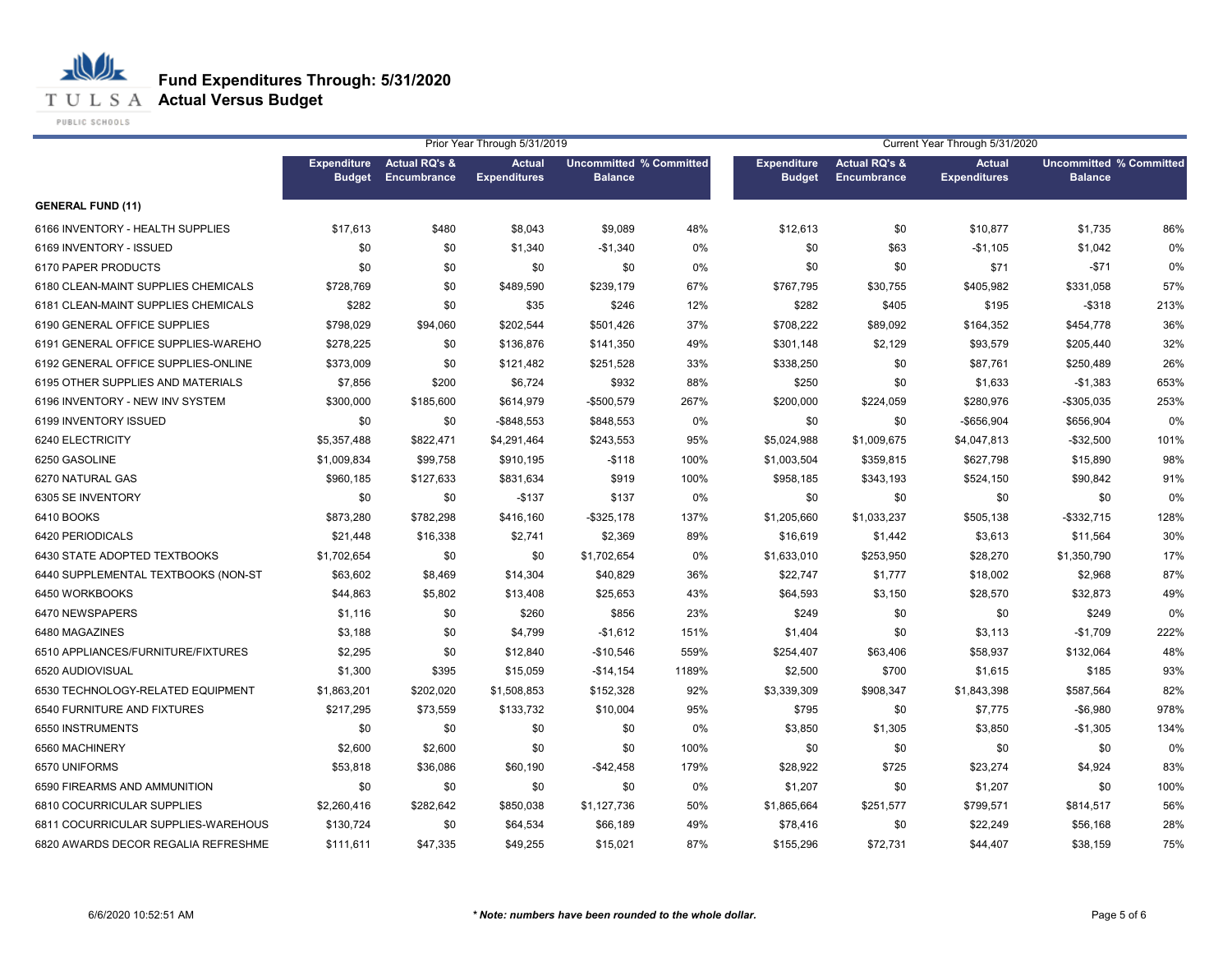## **T U L S A Actual Versus Budget**

PUBLIC SCHOOLS

|                                      |                                     |                                         | Prior Year Through 5/31/2019         |                                                  |             |                                     |                                         | Current Year Through 5/31/2020 |                                                  |            |
|--------------------------------------|-------------------------------------|-----------------------------------------|--------------------------------------|--------------------------------------------------|-------------|-------------------------------------|-----------------------------------------|--------------------------------|--------------------------------------------------|------------|
|                                      | <b>Expenditure</b><br><b>Budget</b> | <b>Actual RQ's &amp;</b><br>Encumbrance | <b>Actual</b><br><b>Expenditures</b> | <b>Uncommitted % Committed</b><br><b>Balance</b> |             | <b>Expenditure</b><br><b>Budget</b> | <b>Actual RQ's &amp;</b><br>Encumbrance | Actual<br><b>Expenditures</b>  | <b>Uncommitted % Committed</b><br><b>Balance</b> |            |
| <b>GENERAL FUND (11)</b>             |                                     |                                         |                                      |                                                  |             |                                     |                                         |                                |                                                  |            |
| 6830 EXTRACURRICULAR SUPPLIES        | \$126,843<br>\$18,828,846           | \$66,279<br>\$3,201,714                 | \$100,597<br>\$11,031,056            | $-$40,034$<br>\$4,596,076                        | 132%<br>76% | \$114,819<br>\$19,878,404           | \$54,954<br>\$4,997,973                 | \$43,638<br>\$10,163,416       | \$16,228<br>\$4,717,016                          | 86%<br>76% |
| 7XXX Property/Equipment              |                                     |                                         |                                      |                                                  |             |                                     |                                         |                                |                                                  |            |
| 7100 LAND AND IMPROVEMENTS           | \$1,450                             | \$0                                     | \$1,450                              | \$0                                              | 100%        | \$0                                 | \$0                                     | \$0                            | \$0                                              | 0%         |
| 7310 APPLIANCES/FURNITURE/FIXTURES   | \$0                                 | \$0                                     | \$0                                  | \$0                                              | 0%          | \$0                                 | \$0                                     | \$2,500                        | $-$2,500$                                        | 0%         |
| 7320 EQUIPMENT-AUDIO VISUAL          | \$7,100                             | \$0                                     | \$0                                  | \$7,100                                          | 0%          | \$5,487                             | \$0                                     | \$1,990                        | \$3,497                                          | 36%        |
| 7330 TECHNOLOGY-RELATED HARDWARE     | \$0                                 | \$0                                     | \$2,314                              | $-$2,314$                                        | 0%          | \$17,403                            | \$0                                     | \$29,882                       | $-$12,479$                                       | 172%       |
| 7360 EQUIPMENT-MACHINERY             | \$42,192                            | \$0                                     | \$40,871                             | \$1,321                                          | 97%         | \$0                                 | \$922                                   | \$0                            | $-$ \$922                                        | 0%         |
| 7390 OTHER EQUIPMENT                 | \$3,995                             | \$6,494                                 | \$1,355                              | $-$3,854$                                        | 196%        | \$2,000                             | \$0                                     | \$398                          | \$1,602                                          | 20%        |
| <b>7620 BUSES</b>                    | \$47,088                            | \$20,520                                | \$26,568                             | \$0                                              | 100%        | \$73,270                            | \$0                                     | \$73,270                       | \$0                                              | 100%       |
|                                      | \$101,825                           | \$27,014                                | \$72,559                             | \$2,252                                          | 98%         | \$98,160                            | \$922                                   | \$108,040                      | $-$10,802$                                       | 111%       |
| 8XXX Other Objects and Reserves      |                                     |                                         |                                      |                                                  |             |                                     |                                         |                                |                                                  |            |
| 8100 DUES AND FEES FOR SERVICES      | \$192,502                           | \$45,667                                | \$212,271                            | $-$65,437$                                       | 134%        | \$225,429                           | \$55,628                                | \$194,472                      | $-$24,671$                                       | 111%       |
| 8400 BUDGET CONTINGENCY              | $-$540,106$                         | \$0                                     | \$0                                  | $-$540,106$                                      | 0%          | $-$2,311,576$                       | \$0                                     | \$0                            | $-$2,311,576$                                    | 0%         |
| 8600 STAFF REGISTRATION AND TUITION  | \$992,448                           | \$268,208                               | \$641,558                            | \$82,682                                         | 92%         | \$840,681                           | \$67,310                                | \$283,812                      | \$489,559                                        | 42%        |
| 8622 REGISTRATION - BOARD MEMBERS A  | \$8,113                             | \$1,115                                 | \$2,125                              | \$4,873                                          | 40%         | \$3,289                             | \$160                                   | \$270                          | \$2,859                                          | 13%        |
| 8700 COUNTY ASSESSMENTS/REVALUATION  | \$1,505                             | \$0                                     | \$0                                  | \$1,505                                          | 0%          | \$5                                 | \$0                                     | \$0                            | \$5                                              | 0%         |
| 8900 OTHER MISCELLANEOUS EXPENDITUR  | \$28,617                            | \$0                                     | \$28,617                             | \$0                                              | 100%        | \$0                                 | \$0                                     | \$0                            | \$0                                              | 0%         |
|                                      | \$683,078                           | \$314,989                               | \$884,571                            | $-$516,482$                                      | 176%        | $-$1,242,172$                       | \$123,098                               | \$478,554                      | $-$1,843,824$                                    | $-48%$     |
| 9XXX Other Uses of Funds             |                                     |                                         |                                      |                                                  |             |                                     |                                         |                                |                                                  |            |
| 9300 REIMBURSEMENT                   | \$55,782                            | \$29,339                                | \$55,689                             | $-$29,246$                                       | 152%        | \$142,601                           | \$135,437                               | \$150,049                      | $-$142,884$                                      | 200%       |
| 9600 PETTY CASH                      | \$5,729                             | \$0                                     | \$2,689                              | \$3,040                                          | 47%         | \$6,299                             | \$0                                     | \$1,700                        | \$4,599                                          | 27%        |
| 9700 INTRA FUND TRANSFERS            | \$14,987,625                        | \$0                                     | \$12,549,362                         | \$2,438,262                                      | 84%         | \$17,760,705                        | \$0                                     | \$16,160,687                   | \$1,600,018                                      | 91%        |
|                                      | \$15,049,136                        | \$29,339                                | \$12,607,740                         | \$2,412,057                                      | 84%         | \$17,909,605                        | \$135,437                               | \$16,312,436                   | \$1,461,733                                      | 92%        |
| <b>Total Fund Expend./Encumb/RQs</b> | \$330,681,488                       | \$32,100,816                            | \$287,988,856                        | \$10,591,816                                     | 97%         | \$338,245,221                       | \$33,575,936                            | \$293,118,948                  | \$11,550,337                                     | 97%        |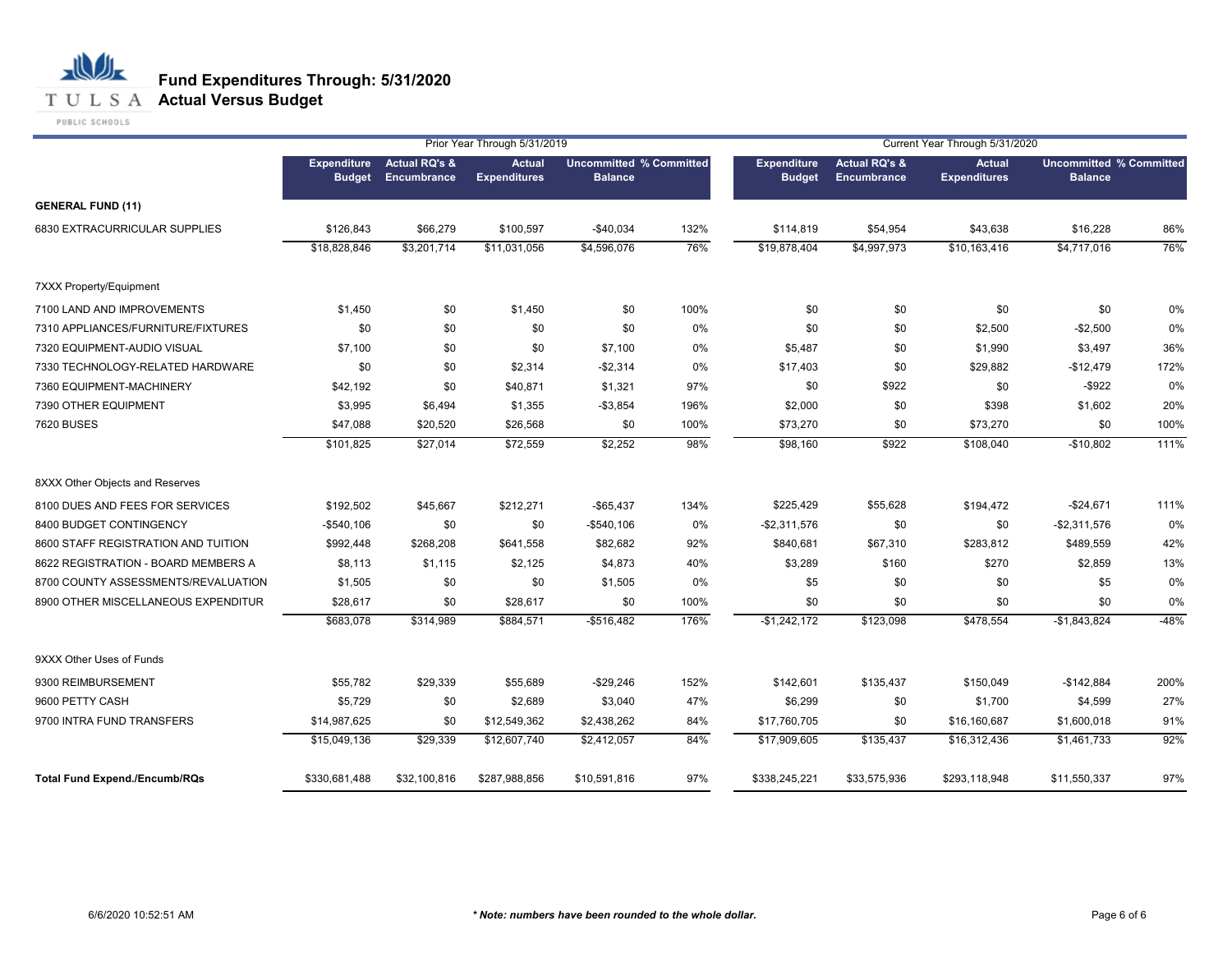

|                                     |                                     |                                                 | Prior Year Through 5/31/2019         |                |                         |                                     |                                                 | Current Year Through 5/31/2020       |                                      |             |
|-------------------------------------|-------------------------------------|-------------------------------------------------|--------------------------------------|----------------|-------------------------|-------------------------------------|-------------------------------------------------|--------------------------------------|--------------------------------------|-------------|
| <b>Project</b> Project Name         | <b>Expenditure</b><br><b>Budget</b> | <b>Actual RQ's &amp;</b><br><b>Encumbrances</b> | <b>Actual</b><br><b>Expenditures</b> | <b>Balance</b> | Uncommitted % Committed | <b>Expenditure</b><br><b>Budget</b> | <b>Actual RQ's &amp;</b><br><b>Encumbrances</b> | <b>Actual</b><br><b>Expenditures</b> | <b>Uncommitted</b><br><b>Balance</b> | % Committed |
| <b>GENERAL FUND (11)</b>            |                                     |                                                 |                                      |                |                         |                                     |                                                 |                                      |                                      |             |
| 0000 UNRESTRICTED FUNDS             | \$213,337,534                       | \$19,314,474                                    | \$195,423,739                        | $-$1,400,679$  | 101%                    | \$215,719,827                       | \$20,038,660                                    | \$197,875,734                        | $-$2,194,567$                        | 101%        |
| 0001 SUPERINTENDENT RESERVE         | \$78,800                            | \$0                                             | \$0                                  | \$78,800       | 0%                      | \$44,944                            | \$0                                             | \$0                                  | \$44,944                             | 0%          |
| 0002 DISTRICT PROJECT RESERVE       | $-$618,906$                         | \$0                                             | \$0                                  | -\$618,906     | 0%                      | $-$2,356,520$                       | \$0                                             | \$0                                  | $-$2,356,520$                        | 0%          |
| 0005 EARLY CHILDHOOD                | \$8,730                             | \$0                                             | \$0                                  | \$8,730        | 0%                      | \$8,730                             | \$0                                             | \$0                                  | \$8,730                              | 0%          |
| 0007 MEDIA SERVICES REVENUE         | \$1,445                             | \$0                                             | \$0                                  | \$1,445        | 0%                      | \$1,445                             | \$0                                             | \$0                                  | \$1,445                              | 0%          |
| 0008 THOREAU MICRO SOCIETY          | \$25,000                            | \$1,239                                         | \$23,467                             | \$294          | 99%                     | \$25,000                            | \$3,792                                         | \$14,054                             | \$7,154                              | 71%         |
| 0014 RESERVE FOR ONE TIME MONIES    | \$209,343                           | \$0                                             | \$53,962                             | \$155,381      | 26%                     | \$6,000                             | \$0                                             | \$5,288                              | \$712                                | 88%         |
| 0019 COVID-19 OUTBREAK              | \$0                                 | \$0                                             | \$0                                  | \$0            | 0%                      | \$130,537                           | \$95,660                                        | \$34,666                             | \$211                                | 100%        |
| 0020 FINE ARTS                      | \$23,316                            | \$919                                           | \$20,069                             | \$2,328        | 90%                     | \$23,316                            | \$5,785                                         | \$17,401                             | \$130                                | 99%         |
| 0044 PROFESSIONS DEVELOPMENT FEES   | \$129,489                           | \$9,354                                         | \$36,331                             | \$83,804       | 35%                     | \$117,959                           | \$700                                           | \$5,578                              | \$111,681                            | 5%          |
| 0066 SPECIAL EDUCATION TRANSFERS IN | \$10,000                            | \$0                                             | \$0                                  | \$10,000       | 0%                      | \$10,000                            | \$0                                             | \$0                                  | \$10,000                             | 0%          |
| 0067 HOMEBOUND CHILDREN             | \$98,806                            | \$0                                             | \$94,239                             | \$4,567        | 95%                     | \$98,806                            | \$0                                             | \$43,444                             | \$55,362                             | 44%         |
| 0068 ATHLETICS                      | \$36,500                            | \$12,300                                        | \$18,900                             | \$5,300        | 85%                     | \$6,500                             | \$0                                             | \$0                                  | \$6,500                              | 0%          |
| 0071 GRADUATION                     | \$85,000                            | \$41,874                                        | \$14,734                             | \$28,392       | 67%                     | \$75,000                            | \$50,808                                        | \$10,799                             | \$13,393                             | 82%         |
| 0072 ACCREDITATION                  | \$10,000                            | \$0                                             | \$0                                  | \$10,000       | 0%                      | \$10,000                            | \$0                                             | \$0                                  | \$10,000                             | 0%          |
| 0086 CHARTER COMPACT - NACSA        | \$43,950                            | \$0                                             | \$39,340                             | \$4,610        | 90%                     | \$0                                 | \$0                                             | \$0                                  | \$0                                  | 0%          |
| 0098 RENTAL/STAGECRAFT              | \$1,000                             | \$0                                             | \$193                                | \$807          | 19%                     | \$1,000                             | \$0                                             | \$0                                  | \$1,000                              | 0%          |
| 0100 VIRTUAL SUM SCHL TUITION       | \$35,000                            | \$0                                             | \$0                                  | \$35,000       | 0%                      | \$35,000                            | \$0                                             | \$0                                  | \$35,000                             | 0%          |
| 0104 REGULAR ED SUMMER SCHOOL       | \$160,000                           | \$0                                             | \$59,549                             | \$100,451      | 37%                     | \$160,000                           | \$0                                             | \$83,541                             | \$76,459                             | 52%         |
| 0115 BBRADSTREET-DISTRICT-TOMLINS   | \$27,622                            | \$0                                             | \$25,369                             | \$2,253        | 92%                     | \$29,700                            | \$0                                             | \$29,165                             | \$535                                | 98%         |
| 0127 TULSA CO JUVENILE TRUST AUTH   | \$0                                 | \$3,687                                         | \$14,908                             | $-$18,596$     | 0%                      | \$53,747                            | \$1,962                                         | \$23,939                             | \$27,847                             | 48%         |
| 0128 POTAWATOMI MOTOR VEHICLE       | \$0                                 | \$0                                             | \$0                                  | \$0            | 0%                      | \$5,430                             | \$0                                             | \$0                                  | \$5,430                              | 0%          |
| 0130 CHEROKEE MOTOR VEHICLE REVENUE | \$335,395                           | \$28,052                                        | \$105,805                            | \$201,537      | 40%                     | \$191,699                           | \$8,666                                         | \$114,026                            | \$69,007                             | 64%         |
| 0165 ANY GIVEN CHILD                | \$82,710                            | \$1,701                                         | \$29,260                             | \$51,749       | 37%                     | \$82,710                            | \$2,545                                         | \$47,656                             | \$32,509                             | 61%         |
| 0172 AP CAPSTONE - EDISON HS        | \$6,000                             | \$0                                             | \$2,905                              | \$3,095        | 48%                     | \$6,000                             | \$0                                             | \$0                                  | \$6,000                              | 0%          |
| 0175 QEP GRANT                      | \$77,250                            | \$6,099                                         | \$28,034                             | \$43,117       | 44%                     | \$41,130                            | \$11,019                                        | \$4,175                              | \$25,936                             | 37%         |
| 0181 TRANSPORTATION RENTALS - PAYRO | \$0                                 | \$2,004                                         | -\$427,684                           | \$425,680      | 0%                      | \$0                                 | \$2,634                                         | $-$312,711$                          | \$310,077                            | 0%          |
| 0190 WALLACE FOUNDATION             | \$285,524                           | \$59,627                                        | \$122,058                            | \$103,839      | 64%                     | \$0                                 | \$0                                             | \$0                                  | \$0                                  | 0%          |
| 0191 CNG BUS LEASE OR CONVERSION    | \$47,088                            | \$20,520                                        | \$26,568                             | \$0            | 100%                    | \$61,560                            | \$0                                             | \$61,560                             | \$0                                  | 100%        |
| 0201 LEARNING READINESS PE GRANT-MC | \$63,734                            | \$5,735                                         | \$63,049                             | $-$5,051$      | 108%                    | \$0                                 | \$0                                             | \$0                                  | \$0                                  | 0%          |
| 0224 FOUNDATION FOR TULSA SCHOOLS   | \$8,205,166                         | \$1,621,822                                     | \$5,852,447                          | \$730,897      | 91%                     | \$7,200,000                         | \$762,388                                       | \$5,773,071                          | \$664,540                            | 91%         |
| 0243 THE BROAD CENTER               | \$156,372                           | \$12,391                                        | \$130,874                            | \$13.107       | 92%                     | \$264.049                           | \$0                                             | \$73,007                             | \$191.042                            | 28%         |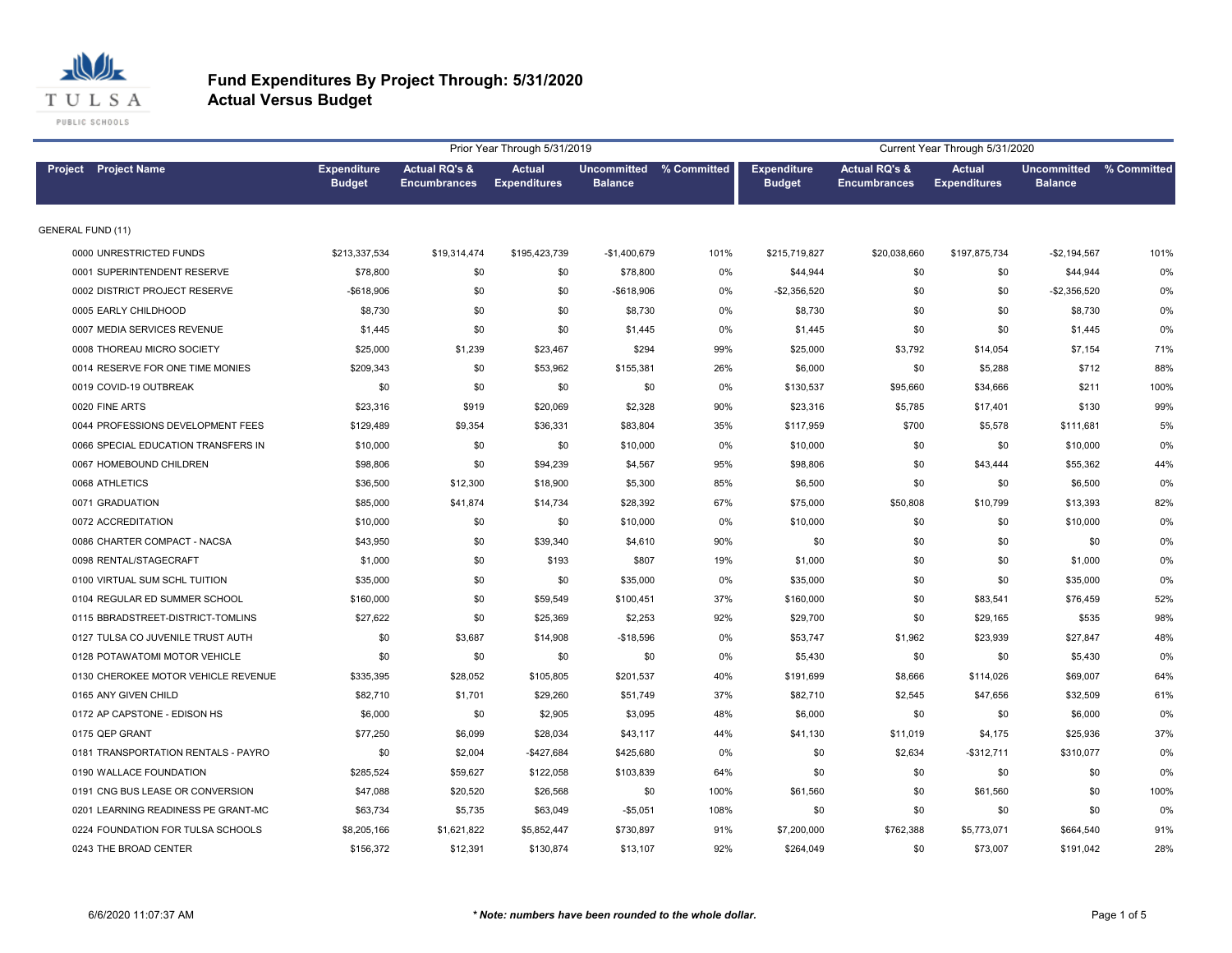

|                                     |                                     |                                                 | Prior Year Through 5/31/2019         |                |                         |                                     |                                                 | Current Year Through 5/31/2020       |                                      |             |
|-------------------------------------|-------------------------------------|-------------------------------------------------|--------------------------------------|----------------|-------------------------|-------------------------------------|-------------------------------------------------|--------------------------------------|--------------------------------------|-------------|
| Project Project Name                | <b>Expenditure</b><br><b>Budget</b> | <b>Actual RQ's &amp;</b><br><b>Encumbrances</b> | <b>Actual</b><br><b>Expenditures</b> | <b>Balance</b> | Uncommitted % Committed | <b>Expenditure</b><br><b>Budget</b> | <b>Actual RQ's &amp;</b><br><b>Encumbrances</b> | <b>Actual</b><br><b>Expenditures</b> | <b>Uncommitted</b><br><b>Balance</b> | % Committed |
| <b>GENERAL FUND (11)</b>            |                                     |                                                 |                                      |                |                         |                                     |                                                 |                                      |                                      |             |
| 0244 WALLACE FOUND SEL INITIATIVE   | \$1,417,199                         | \$289,829                                       | \$563,713                            | \$563,657      | 60%                     | \$1,272,710                         | \$130,127                                       | \$606,041                            | \$536,542                            | 58%         |
| 0246 NFL FOUNDATION GRANT           | \$114.952                           | \$1,350                                         | \$84,975                             | \$28,627       | 75%                     | \$70,890                            | \$425                                           | \$42,623                             | \$27,842                             | 61%         |
| 0247 WEBSTER - SALE OF IPADS        | \$354                               | \$0                                             | \$354                                | \$0            | 100%                    | \$0                                 | \$0                                             | \$0                                  | \$0                                  | 0%          |
| 0248 GREENWOOD LEARN ACAD CHARGABLE | \$4,000                             | \$0                                             | \$0                                  | \$4,000        | 0%                      | \$4,000                             | \$0                                             | \$0                                  | \$4,000                              | 0%          |
| 0249 WALMART COMMUNITY GRANT SKELLY | \$10                                | \$0                                             | \$9                                  | \$1            | 90%                     | \$0                                 | \$0                                             | \$0                                  | \$0                                  | 0%          |
| 0250 BLOOMBERG PHILANTHROPIES       | \$1,284,170                         | \$135,925                                       | \$710,763                            | \$437,483      | 66%                     | \$635,000                           | \$57,033                                        | \$402,199                            | \$175,768                            | 72%         |
| 0251 STRONG TOMORROW                | \$458,569                           | \$64,465                                        | \$269,981                            | \$124,122      | 73%                     | \$395,000                           | \$46,362                                        | \$214,618                            | \$134,020                            | 66%         |
| 0253 FACE FRENCH DUAL LANG-EISENHOW | \$90                                | \$0                                             | \$89                                 | \$1            | 99%                     | \$0                                 | \$0                                             | \$0                                  | \$0                                  | 0%          |
| 0255 COX INNOVATIONS - PROJ ACCEPT  | \$324                               | \$0                                             | \$302                                | \$23           | 93%                     | \$0                                 | \$0                                             | \$0                                  | \$0                                  | 0%          |
| 0257 ONE TO WORLD DEVICE REPAIRS    | \$480                               | \$0                                             | \$0                                  | \$480          | 0%                      | \$480                               | \$0                                             | \$0                                  | \$480                                | 0%          |
| 0258 DELL FORMATIVE ASSESSMENT GRNT | \$421,973                           | \$53,050                                        | \$235,090                            | \$133,833      | 68%                     | \$120,000                           | \$9,716                                         | \$84,742                             | \$25,542                             | 79%         |
| 0259 TPS ED-FI TECHNICAL FTE GRANT  | \$139,843                           | \$14,143                                        | \$101,422                            | \$24,278       | 83%                     | \$24,000                            | \$0                                             | \$24,266                             | $-$266$                              | 101%        |
| 0260 XQ                             | \$542,825                           | \$51,740                                        | \$200,279                            | \$290,806      | 46%                     | \$958,127                           | \$166,496                                       | \$465,506                            | \$326,126                            | 66%         |
| 0261 CHEROKEE NATION LOCAL FUNDING  | \$4,150                             | \$0                                             | \$1,500                              | \$2,650        | 36%                     | \$3,000                             | \$0                                             | \$1,000                              | \$2,000                              | 33%         |
| 0262 MURPHY FAMILY FOUNDATION       | \$10,000                            | \$0                                             | \$31,468                             | $-$21,468$     | 315%                    | \$0                                 | \$0                                             | \$0                                  | \$0                                  | 0%          |
| 0263 OERB STEM GRANT                | \$112,923                           | \$7,653                                         | \$55,336                             | \$49,934       | 56%                     | \$63,750                            | \$1,209                                         | \$0                                  | \$62,541                             | 2%          |
| 0264 STRONG TOMORROWS OK DEPT HEALT | \$125,000                           | \$90,287                                        | \$27,692                             | \$7,021        | 94%                     | \$121,469                           | \$17,394                                        | \$99,575                             | \$4,500                              | 96%         |
| 0267 CAMPUS POLICE/RENTAL SECURITY  | \$0                                 | \$0                                             | \$0                                  | \$0            | 0%                      | \$0                                 | \$0                                             | \$99                                 | $-$ \$99                             | 0%          |
| 0268 HARTFORD FIRE SAFETY           | \$0                                 | \$0                                             | \$0                                  | \$0            | 0%                      | \$10,611                            | \$10,611                                        | \$0                                  | \$0                                  | 100%        |
| 0270 TINKER AFB-STEM AWARD          | \$43                                | \$0                                             | \$42                                 | \$1            | 98%                     | \$0                                 | \$0                                             | \$0                                  | \$0                                  | 0%          |
| 0271 BEST GRANT                     | \$208,880                           | \$35,248                                        | \$147,447                            | \$26,185       | 87%                     | \$1,534,130                         | \$36,841                                        | \$270,406                            | \$1,226,883                          | 20%         |
| 0272 CHIEFS FOR CHANGE AWARD        | \$100,000                           | \$0                                             | \$95,000                             | \$5,000        | 95%                     | \$40,400                            | \$0                                             | \$9,714                              | \$30,686                             | 24%         |
| 0273 FOUNDATION TULSA COMMITMENT    | \$389,300                           | \$91,286                                        | \$186,912                            | \$111,102      | 71%                     | \$300,000                           | \$40,000                                        | \$85,403                             | \$174,597                            | 42%         |
| 0274 GENERAL DOLLAR LITERACY - HAMI | \$500                               | \$0                                             | \$500                                | \$0            | 100%                    | \$0                                 | \$0                                             | \$0                                  | \$0                                  | 0%          |
| 0275 TRSA FLIGHT NIGHT              | \$3,501                             | \$0                                             | \$3,442                              | \$59           | 98%                     | \$0                                 | \$0                                             | \$0                                  | \$0                                  | 0%          |
| 0276 PIONEER FELLOWSHIP             | \$43,016                            | \$6,983                                         | \$31,381                             | \$4,653        | 89%                     | \$0                                 | \$0                                             | \$2,328                              | $-$2,328$                            | 0%          |
| 0277 YST - STRONG TOMORROWS         | \$64,000                            | \$13,896                                        | \$27,382                             | \$22,722       | 64%                     | \$100,000                           | \$11,861                                        | \$83,124                             | \$5,015                              | 95%         |
| 0278 BURNSTEIN DESIGN LAB           | \$20,000                            | \$5,680                                         | \$1,324                              | \$12,996       | 35%                     | \$12,500                            | \$0                                             | \$0                                  | \$12,500                             | 0%          |
| 0279 Q-TRIP PROJECT                 | \$75,000                            | \$0                                             | \$0                                  | \$75,000       | 0%                      | \$30,000                            | \$0                                             | \$110                                | \$29,890                             | 0%          |
| 0280 BLOOMBERG II                   | \$300,000                           | \$0                                             | \$0                                  | \$300,000      | 0%                      | \$545,600                           | \$17,768                                        | \$172,843                            | \$354,990                            | 35%         |
| 0281 TULSA TEACHER CORP             | \$0                                 | \$0                                             | \$0                                  | \$0            | 0%                      | \$376,495                           | -\$266,520                                      | \$266,520                            | \$376,495                            | 0%          |
| 0282 ED DARBY FOUNDATION            | \$0                                 | \$0                                             | \$0                                  | \$0            | 0%                      | \$64,000                            | \$3,833                                         | \$41,329                             | \$18,838                             | 71%         |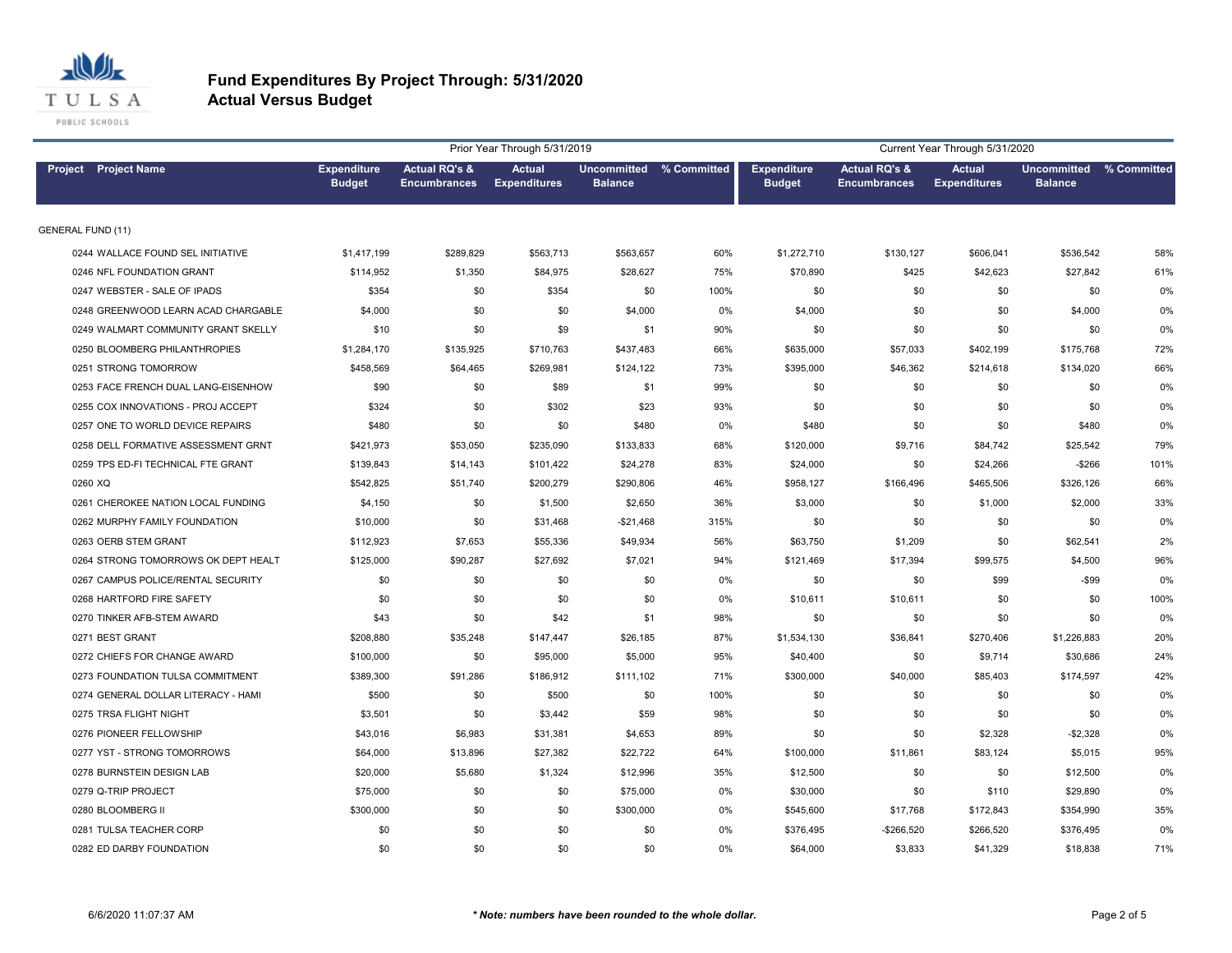

|                                     |                                     |                                                 | Prior Year Through 5/31/2019         |                |                         |                                     |                                                 | Current Year Through 5/31/2020       |                                      |             |
|-------------------------------------|-------------------------------------|-------------------------------------------------|--------------------------------------|----------------|-------------------------|-------------------------------------|-------------------------------------------------|--------------------------------------|--------------------------------------|-------------|
| Project Project Name                | <b>Expenditure</b><br><b>Budget</b> | <b>Actual RQ's &amp;</b><br><b>Encumbrances</b> | <b>Actual</b><br><b>Expenditures</b> | <b>Balance</b> | Uncommitted % Committed | <b>Expenditure</b><br><b>Budget</b> | <b>Actual RQ's &amp;</b><br><b>Encumbrances</b> | <b>Actual</b><br><b>Expenditures</b> | <b>Uncommitted</b><br><b>Balance</b> | % Committed |
| <b>GENERAL FUND (11)</b>            |                                     |                                                 |                                      |                |                         |                                     |                                                 |                                      |                                      |             |
| 0283 DELL ENROLLMENT GRANT          | \$0                                 | \$0                                             | \$0                                  | \$0            | 0%                      | \$50,000                            | \$18,710                                        | \$13,890                             | \$17,400                             | 65%         |
| 0300 ENERGY MANAGEMENT              | \$7,866,747                         | \$1,147,005                                     | \$6,685,471                          | \$34,271       | 100%                    | \$7,674,217                         | \$1,463,999                                     | \$6,210,218                          | \$0                                  | 100%        |
| 0301 MANAGED PRINT SERVICES         | \$1,041,261                         | \$284,727                                       | \$752,740                            | \$3,794        | 100%                    | \$1,041,261                         | \$171,084                                       | \$855,961                            | \$14,216                             | 99%         |
| 0325 INSURANCE DEDUCTIBLE           | \$750,000                           | \$15,044                                        | \$345,131                            | \$389,825      | 48%                     | \$750,000                           | \$15,044                                        | \$345,131                            | \$389,825                            | 48%         |
| 0326 PRINT SHOP REVENUE             | \$476                               | \$0                                             | \$0                                  | \$476          | 0%                      | \$1,033                             | \$0                                             | \$0                                  | \$1,033                              | 0%          |
| 0390 BEFORE AND AFTER SCHOOL ENRICH | \$1,308,012                         | \$279,151                                       | \$1,018,231                          | \$10,630       | 99%                     | \$1,295,856                         | \$116,830                                       | \$1,092,228                          | \$86,798                             | 93%         |
| 0515 CARVER IB PROGRAM              | \$25,000                            | \$1,409                                         | \$13,699                             | \$9,893        | 60%                     | \$25,000                            | \$0                                             | \$1,813                              | \$23,187                             | 7%          |
| 0558 PUBLIC CHARTER SCHOOLS NON-FED | \$14,987,625                        | \$0                                             | \$12,549,362                         | \$2,438,262    | 84%                     | \$17,760,705                        | \$0                                             | \$16,160,687                         | \$1,600,018                          | 91%         |
| 0559 CHARTER SCHOOL CUSTODIAL SVCS  | \$397,029                           | \$43,437                                        | \$350,564                            | \$3,029        | 99%                     | \$509,353                           | \$54,516                                        | \$432,690                            | \$22,148                             | 96%         |
| 0698 SP ED MEDICAID REIMB II        | \$49,751                            | \$1,613                                         | \$33,763                             | \$14,375       | 71%                     | \$116,988                           | \$0                                             | \$2,890                              | \$114,098                            | 2%          |
| 0710 CONSOLIDATED SPECIAL FUND      | \$362,175                           | \$57,791                                        | \$240,458                            | \$63,926       | 82%                     | \$362,175                           | \$42,264                                        | \$225,711                            | \$94,200                             | 74%         |
| 0730 JUNIOR ROTC - NON-FEDERAL      | \$991,484                           | \$122,771                                       | \$848,878                            | \$19,835       | 98%                     | \$1,164,569                         | \$162,380                                       | \$1,008,477                          | $-$6,289$                            | 101%        |
| 0732 JUNIOR ROTC NON SALARY EXPEND  | \$36,437                            | \$11,219                                        | \$10,263                             | \$14,955       | 59%                     | \$34,350                            | \$10,613                                        | \$6,694                              | \$17,043                             | 50%         |
| 0735 BTW IB PROGRAM                 | \$121,262                           | \$39,386                                        | \$80,792                             | \$1,083        | 99%                     | \$121,262                           | \$35,177                                        | \$83,638                             | \$2,448                              | 98%         |
| 0841 FOSTER - RESTITUTION           | \$22                                | \$0                                             | \$0                                  | \$22           | 0%                      | \$22                                | \$0                                             | \$0                                  | \$22                                 | 0%          |
| 0847 ELL (ENGLISH LANGUAGE LEARNERS | \$320,846                           | \$78,795                                        | \$229,294                            | \$12,757       | 96%                     | \$320,587                           | \$44,234                                        | \$293,280                            | $-$16,926$                           | 105%        |
| 0855 OK REGENTS EDUC RISING-EDISON  | \$500                               | \$192                                           | \$308                                | \$0            | 100%                    | \$0                                 | \$0                                             | \$0                                  | \$0                                  | 0%          |
| 0891 TRANSPORTATION - ATHLETIC EVEN | \$308,100                           | \$2,135                                         | \$302,644                            | \$3,321        | 99%                     | \$268,100                           | \$405                                           | \$236,566                            | \$31,129                             | 88%         |
| 0950 FEDERAL PROJECTS - ADMIN STATE | \$738,484                           | \$79,274                                        | \$621,726                            | \$37,484       | 95%                     | \$654,008                           | \$55,878                                        | \$521,814                            | \$76,316                             | 88%         |
| 0951 CORNERSTONE CHILD DEVELOPMENT  | \$109,120                           | \$9,920                                         | \$99,200                             | \$0            | 100%                    | \$80,504                            | \$67,581                                        | \$73,186                             | $-$60,263$                           | 175%        |
| 0953 CROSSTOWN DAY CARE CENTER      | \$74,487                            | \$6,772                                         | \$67,716                             | \$0            | 100%                    | \$57,585                            | \$43,740                                        | \$52,350                             | $-$38,505$                           | 167%        |
| 0955 HEADSTART                      | \$3,264,550                         | \$296,962                                       | \$2,386,718                          | \$580,870      | 82%                     | \$2,728,320                         | \$1,001,171                                     | \$1,901,152                          | $-$174,003$                          | 106%        |
| 0956 TULSA TECHNOLOGY               | \$110,300                           | \$14,000                                        | \$78,750                             | \$17,550       | 84%                     | \$87,500                            | \$5,250                                         | \$87,500                             | $-$5,250$                            | 106%        |
| 0960 EDUCARE                        | \$208,894                           | \$18,990                                        | \$189,904                            | \$0            | 100%                    | \$146,290                           | \$75,903                                        | \$132,991                            | $-$62,604$                           | 143%        |
| 0961 EDUCARE - CUSTODIAL SERVICES   | \$241,550                           | \$13,269                                        | \$162,912                            | \$65,369       | 73%                     | \$235,229                           | \$18,544                                        | \$143,892                            | \$72,792                             | 69%         |
| 3110 PROFESSIONAL DEVELOPMENT/ADA B | \$120,005                           | \$61,585                                        | \$58,140                             | \$280          | 100%                    | \$120,005                           | \$3,726                                         | \$21,011                             | \$95,269                             | 21%         |
| 3120 STAFF DEVELOPMENT STIPEND      | \$317,382                           | \$0                                             | \$278,850                            | \$38,532       | 88%                     | \$317,382                           | \$0                                             | \$249,800                            | \$67,582                             | 79%         |
| 3310 FBA COMPENSATION - NO MED      | \$462,952                           | \$37,997                                        | \$408,650                            | \$16,305       | 96%                     | \$434,204                           | \$32,400                                        | \$362,900                            | \$38,904                             | 91%         |
| 3320 FLEX BENEFIT ALLOWANCE-SUPPORT | \$1,718,408                         | \$312,967                                       | \$1,363,648                          | \$41,793       | 98%                     | \$1,591,508                         | \$237,163                                       | \$1,375,804                          | $-$21,459$                           | 101%        |
| 3330 STATE TEXTBOOK                 | \$1,701,857                         | \$0                                             | \$0                                  | \$1,701,857    | 0%                      | \$1,650,212                         | \$313,558                                       | \$40,962                             | \$1,295,693                          | 21%         |
| 3340 BENEFIT ALLOWANCE-CERTIFIED    | \$16,916,213                        | \$1,491,495                                     | \$15,297,540                         | \$127,178      | 99%                     | \$16,455,158                        | \$1,375,145                                     | \$15,379,115                         | $-$299,102$                          | 102%        |
| 3350 BENEFIT ALLOWANCE-SUPPORT STAF | \$8,531,234                         | \$693,659                                       | \$7,308,985                          | \$528,590      | 94%                     | \$9,708,370                         | \$702,417                                       | \$7,684,729                          | \$1,321,225                          | 86%         |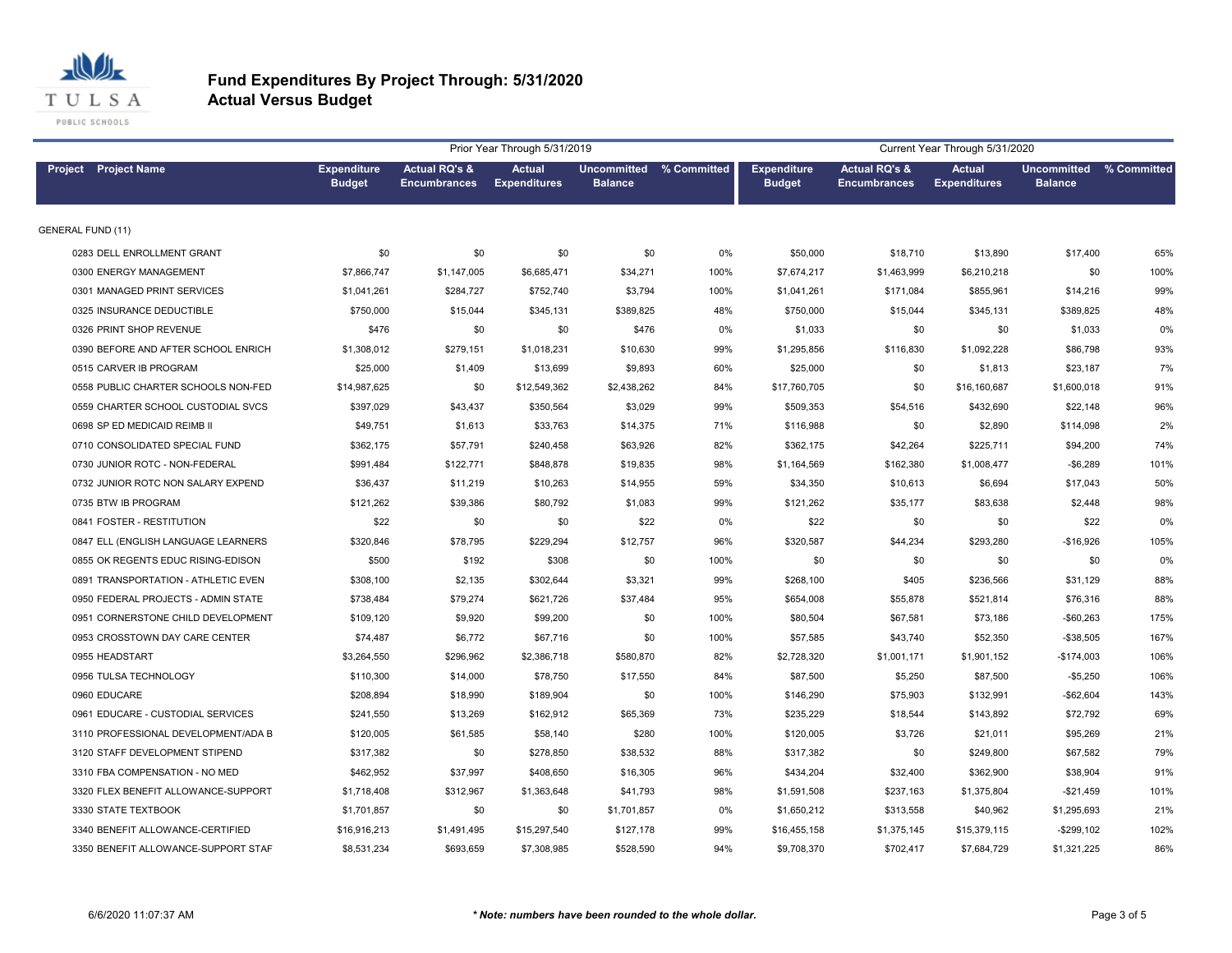

|                                     |                                     |                                                 | Prior Year Through 5/31/2019         |                                      |             |                                     |                                                 | Current Year Through 5/31/2020       |                                      |             |
|-------------------------------------|-------------------------------------|-------------------------------------------------|--------------------------------------|--------------------------------------|-------------|-------------------------------------|-------------------------------------------------|--------------------------------------|--------------------------------------|-------------|
| Project Project Name                | <b>Expenditure</b><br><b>Budget</b> | <b>Actual RQ's &amp;</b><br><b>Encumbrances</b> | <b>Actual</b><br><b>Expenditures</b> | <b>Uncommitted</b><br><b>Balance</b> | % Committed | <b>Expenditure</b><br><b>Budget</b> | <b>Actual RQ's &amp;</b><br><b>Encumbrances</b> | <b>Actual</b><br><b>Expenditures</b> | <b>Uncommitted</b><br><b>Balance</b> | % Committed |
| <b>GENERAL FUND (11)</b>            |                                     |                                                 |                                      |                                      |             |                                     |                                                 |                                      |                                      |             |
| 3372 OK ARTS COUNCIL - KEY          | \$0                                 | \$0                                             | \$0                                  | \$0                                  | 0%          | \$500                               | \$0                                             | \$499                                | \$1                                  | 100%        |
| 3374 OK ARTS - MAKING COMICS - HALE | \$2,475                             | \$0                                             | \$2,475                              | \$0                                  | 100%        | \$0                                 | \$0                                             | \$0                                  | \$0                                  | 0%          |
| 3610 ACE TECHNOLOGY                 | \$138                               | \$0                                             | \$0                                  | \$138                                | 0%          | \$224,249                           | \$210,744                                       | \$0                                  | \$13,505                             | 94%         |
| 3621 DIST FINANCED ACE REMEDIATION  | \$186,720                           | \$20,560                                        | \$136,617                            | \$29,543                             | 84%         | \$142,082                           | \$257                                           | \$39,080                             | \$102,744                            | 28%         |
| 3670 READING SUFFICIENCY ACT        | \$566,472                           | \$23,875                                        | \$432,352                            | \$110,246                            | 81%         | \$894,631                           | \$413,820                                       | \$273,298                            | \$207,514                            | 77%         |
| 3880 ALTERNATIVE EDUCATION ACADEMIE | \$1,318,851                         | \$112,349                                       | \$1,090,118                          | \$116,384                            | 91%         | \$1,155,780                         | \$114,863                                       | \$1,240,814                          | $-$199,897$                          | 117%        |
| 3890 PUBLIC SCHOOL CLASSROOM SUPPOR | \$0                                 | \$0                                             | \$0                                  | \$0                                  | 0%          | \$4,898                             | \$0                                             | \$4,898                              | \$0                                  | 100%        |
| 4110 VOC ED. SALARY REIMBURSE - GEN | \$98,120                            | \$8,539                                         | \$90,682                             | $-$1,102$                            | 101%        | \$106,720                           | \$9,191                                         | \$97,464                             | \$65                                 | 100%        |
| 4120 VOCATIONAL EDUCATION           | \$695,827                           | \$186,387                                       | \$445,974                            | \$63,465                             | 91%         | \$606,803                           | \$72,009                                        | \$417,909                            | \$116,885                            | 81%         |
| 4210 C. PERKINS VOC ED. - CUR/SP PO | \$748,312                           | \$69,119                                        | \$700,282                            | $-$21,089$                           | 103%        | \$716,923                           | \$61,612                                        | \$602,105                            | \$53,206                             | 93%         |
| 4560 DRS-VOC ED REHAB REIMBURSEMENT | \$157,322                           | \$0                                             | \$50,996                             | \$106,326                            | 32%         | \$60,000                            | \$0                                             | \$39,343                             | \$20,657                             | 66%         |
| 4690 TECHNOLOGY GRANT               | \$65,260                            | \$0                                             | \$57,076                             | \$8,184                              | 87%         | \$60,000                            | \$0                                             | \$44,411                             | \$15,589                             | 74%         |
| 5118 TITLE 1                        | \$17,163,924                        | \$2,841,536                                     | \$14,682,287                         | -\$359,899                           | 102%        | \$19,678,107                        | \$3,417,985                                     | \$15,050,201                         | \$1,209,920                          | 94%         |
| 5150 PROGRAM IMPROVEMENT            | \$1,524,539                         | \$53,804                                        | \$1,260,061                          | \$210,674                            | 86%         | \$2,338,510                         | \$226,304                                       | \$1,470,921                          | \$641,286                            | 73%         |
| 5190 SCHOOL IMPROVEMENT GRANT-ACCOU | \$279,649                           | \$7,113                                         | \$261,160                            | \$11,376                             | 96%         | \$297,500                           | \$15,905                                        | \$260,497                            | \$21,099                             | 93%         |
| 5320 LOCAL DELINQUENT PROGRAM       | \$82,939                            | \$7,520                                         | \$43,838                             | \$31,582                             | 62%         | \$83,758                            | \$4,805                                         | \$58,456                             | \$20,497                             | 76%         |
| 5380 OK STRIVING READERS COMPREHENS | \$480,403                           | \$325,125                                       | \$72,550                             | \$82,728                             | 83%         | \$536,253                           | \$167,843                                       | \$319,658                            | \$48,752                             | 91%         |
| 5410 TEACHER AND PRINCIPAL TRAINING | \$2,462,458                         | \$210,008                                       | \$1,833,379                          | \$419,071                            | 83%         | \$2,548,682                         | \$221,465                                       | \$1,320,913                          | \$1,006,304                          | 61%         |
| 5520 TITLE IV STUDENT SUPT & ACAD E | \$601,904                           | \$64,599                                        | \$173,658                            | \$363,647                            | 40%         | \$870,114                           | \$252,161                                       | \$375,494                            | \$242,459                            | 72%         |
| 5610 INDIAN EDUCATION PROGRAM       | \$668,365                           | \$54,363                                        | \$577,526                            | \$36,477                             | 95%         | \$632,281                           | \$36,306                                        | \$537,058                            | \$58,917                             | 91%         |
| 5630 JOHNSON O'MALLEY CREEK         | \$70,664                            | \$7,586                                         | \$49,554                             | \$13,524                             | 81%         | \$63,000                            | \$1,569                                         | \$42,335                             | \$19,096                             | 70%         |
| 5631 JOHNSON O'MALLEY CHEROKEE      | \$26,400                            | \$0                                             | \$19,692                             | \$6,708                              | 75%         | \$26,400                            | \$0                                             | \$24,920                             | \$1,480                              | 94%         |
| 5640 CREEK NATION JOM               | \$42,254                            | \$804                                           | \$41,450                             | \$0                                  | 100%        | \$25,994                            | \$0                                             | \$25,994                             | \$0                                  | 100%        |
| 5710 TITLE III IMMIGRANT            | \$246,224                           | \$78,144                                        | \$132,551                            | \$35,529                             | 86%         | \$242,593                           | \$39,425                                        | \$156,393                            | \$46,775                             | 81%         |
| 5720 TITLE III LEP                  | \$776,295                           | \$91,810                                        | \$640,023                            | \$44,462                             | 94%         | \$790,752                           | \$106,271                                       | \$581,570                            | \$102,911                            | 87%         |
| 5960 HOMELESS CHILD                 | \$205,230                           | \$0                                             | \$204,715                            | \$515                                | 100%        | \$56,482                            | \$725                                           | \$41,151                             | \$14,605                             | 74%         |
| 6130 SPECIAL ED DISCRETIONARY       | \$2,332                             | \$127                                           | \$341                                | \$1,864                              | 20%         | \$8,500                             | \$972                                           | \$3,573                              | \$3,955                              | 53%         |
| 6150 PROJECT ECCO                   | \$129,920                           | \$6,551                                         | \$112,369                            | \$11,001                             | 92%         | \$118,584                           | \$12,190                                        | \$43,516                             | \$62,878                             | 47%         |
| 6210 FEDERAL SP.ED. - FLOW THRU-NEW | \$7,648,142                         | \$455,337                                       | \$6,675,793                          | \$517,012                            | 93%         | \$8,884,009                         | \$460,866                                       | \$6,435,728                          | \$1,987,415                          | 78%         |
| 6230 SPECIAL EDUCATION EARLY INTERV | \$333,309                           | \$25,160                                        | \$269,638                            | \$38,511                             | 88%         | \$484,165                           | \$28,672                                        | \$341,967                            | \$113,526                            | 77%         |
| 6250 FLOW THRU, IDEA-PART B, PRIVAT | \$58,565                            | \$1,176                                         | \$54,572                             | \$2,818                              | 95%         | \$3,163                             | \$0                                             | \$3,582                              | $-$419$                              | 113%        |
| 6410 FEDERAL HANDICAPPED PRESCHOOL  | \$162,223                           | \$11.750                                        | \$138,941                            | \$11,532                             | 93%         | \$218.737                           | \$12.001                                        | \$142.694                            | \$64.042                             | 71%         |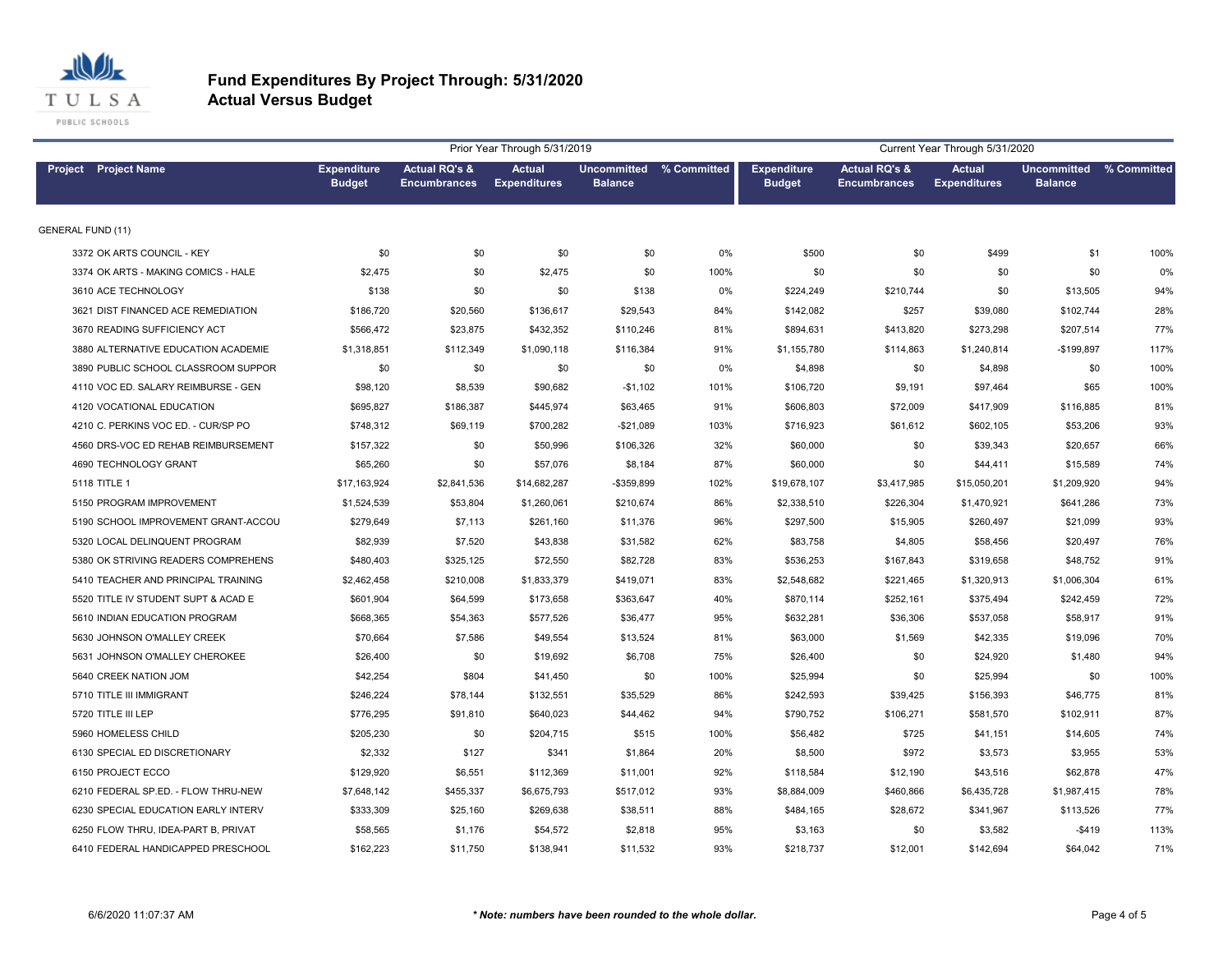

|                          |                                     |                                     |                                                 | Prior Year Through 5/31/2019         |                               |             |                                     |                                      | Current Year Through 5/31/2020       |                               |             |
|--------------------------|-------------------------------------|-------------------------------------|-------------------------------------------------|--------------------------------------|-------------------------------|-------------|-------------------------------------|--------------------------------------|--------------------------------------|-------------------------------|-------------|
| Project                  | <b>Project Name</b>                 | <b>Expenditure</b><br><b>Budget</b> | <b>Actual RQ's &amp;</b><br><b>Encumbrances</b> | <b>Actual</b><br><b>Expenditures</b> | Uncommitted<br><b>Balance</b> | % Committed | <b>Expenditure</b><br><b>Budget</b> | Actual RQ's &<br><b>Encumbrances</b> | <b>Actual</b><br><b>Expenditures</b> | Uncommitted<br><b>Balance</b> | % Committed |
| <b>GENERAL FUND (11)</b> |                                     |                                     |                                                 |                                      |                               |             |                                     |                                      |                                      |                               |             |
|                          | 6980 SP ED MEDICAID REIMB           | \$205,000                           | \$68,475                                        | \$14,008                             | \$122,517                     | 40%         | \$205,000                           | \$171,689                            | \$38,311                             | $-$5,000$                     | 102%        |
|                          | 7730 JUNIOR ROTC                    | \$662,400                           | \$82,507                                        | \$568,110                            | \$11,784                      | 98%         | \$563,765                           | \$63,639                             | \$479,616                            | \$20,511                      | 96%         |
|                          | 7789 THE SCHOOL LEADERSHIP PROJECT  | \$391.017                           | \$74,513                                        | \$243,695                            | \$72,809                      | 81%         | \$0                                 | \$0                                  | \$715                                | $-$715$                       | 0%          |
|                          | 7860 CONSOLIDATION OF ADMIN COSTS   | \$732,700                           | \$87,086                                        | \$593,510                            | \$52,104                      | 93%         | \$1,098,800                         | \$117.141                            | \$829,949                            | \$151,710                     | 86%         |
|                          | Total Project Expenditures for Fund | \$330,681,488                       | \$32,100,816                                    | \$287,988,856                        | \$10,591,816                  | 97%         | \$338,245,221                       | \$33,575,936                         | \$293,118,948                        | \$11,550,337                  | 97%         |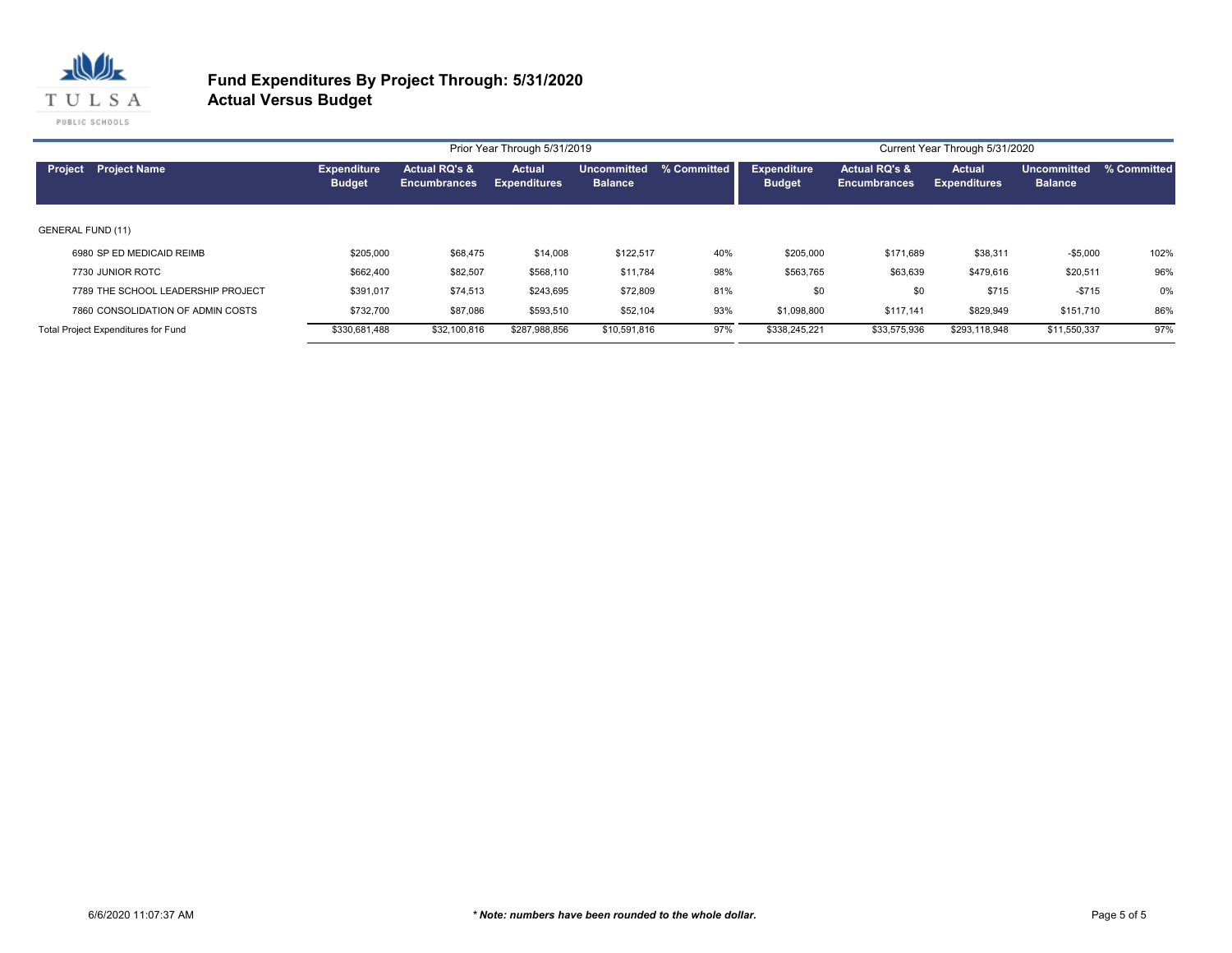

| Prior Year Through 5/31/2019       |                                     |                                                 |                                      |                                                  |      | Current Year Through 5/31/2020      |                                                 |                                      |                                           |      |  |  |
|------------------------------------|-------------------------------------|-------------------------------------------------|--------------------------------------|--------------------------------------------------|------|-------------------------------------|-------------------------------------------------|--------------------------------------|-------------------------------------------|------|--|--|
| <b>Site Name</b><br><b>Site</b>    | <b>Expenditure</b><br><b>Budget</b> | <b>Actual RQ's &amp;</b><br><b>Encumbrances</b> | <b>Actual</b><br><b>Expenditures</b> | <b>Uncommitted % Committed</b><br><b>Balance</b> |      | <b>Expenditure</b><br><b>Budget</b> | <b>Actual RQ's &amp;</b><br><b>Encumbrances</b> | <b>Actual</b><br><b>Expenditures</b> | Uncommitted % Committed<br><b>Balance</b> |      |  |  |
| <b>GENERAL FUND (11)</b>           |                                     |                                                 |                                      |                                                  |      |                                     |                                                 |                                      |                                           |      |  |  |
| 000 DISTRICT WIDE                  | -\$6,723,900                        | \$0                                             | $-$198,466$                          | $-$6,525,434$                                    | 3%   | $-$12,771,743$                      | \$0                                             | $-$36,624$                           | $-$12,735,119$                            | 0%   |  |  |
| 002 MAINTENANCE & PLANT OPERATIONS | \$1,597,795                         | \$92,911                                        | \$961,871                            | \$543,013                                        | 66%  | \$1,790,921                         | \$127,614                                       | \$1,038,382                          | \$624,925                                 | 65%  |  |  |
| 003 TRANSPORTATION                 | \$10,390,593                        | \$945,148                                       | \$10,048,274                         | $-$602,829$                                      | 106% | \$10,989,224                        | \$1,101,863                                     | \$10,069,164                         | $-$181,803$                               | 102% |  |  |
| 005 DESIGN & INNOVATION OFFICE     | \$3,285,151                         | \$255,101                                       | \$1,771,192                          | \$1,258,858                                      | 62%  | \$2,181,055                         | \$235,269                                       | \$924,573                            | \$1,021,214                               | 53%  |  |  |
| 006 GENERAL COUNSEL                | \$1,173,039                         | \$205,171                                       | \$871,248                            | \$96,620                                         | 92%  | \$1,150,475                         | \$148,044                                       | \$916,292                            | \$86,138                                  | 93%  |  |  |
| 007 DATA STRATEGY & ANALYTICS      | \$1,961,154                         | \$378,265                                       | \$1,272,352                          | \$310,537                                        | 84%  | \$1,746,410                         | \$204,965                                       | \$1,000,134                          | \$541,311                                 | 69%  |  |  |
| 008 WAREHOUSE                      | \$29,271                            | \$0                                             | \$21,692                             | \$7,579                                          | 74%  | \$29,271                            | \$0                                             | \$15,994                             | \$13,277                                  | 55%  |  |  |
| 020 STUDENT & FAMILY SERVICES      | \$3,151,245                         | \$596,483                                       | \$1,993,293                          | \$561,470                                        | 82%  | \$2,811,627                         | \$284,685                                       | \$1,807,477                          | \$719,466                                 | 74%  |  |  |
| 021 DEPUTY SUPERINTENDENT          | \$1,068,753                         | \$170,130                                       | \$745,397                            | \$153,226                                        | 86%  | \$1,189,722                         | \$142,626                                       | \$964,447                            | \$82,649                                  | 93%  |  |  |
| 024 HELMZAR CHALLENGE COURSE       | \$15,000                            | \$0                                             | \$18,100                             | $- $3,100$                                       | 121% | \$23,300                            | \$0                                             | \$24,743                             | $-$1,443$                                 | 106% |  |  |
| 025 SUPPORT SERVICES               | \$2,163,366                         | \$1,162,354                                     | \$1,059,847                          | $-$58,835$                                       | 103% | \$2,381,135                         | \$1,606,872                                     | \$1,580,416                          | -\$806,153                                | 134% |  |  |
| 026 ISS OPERATIONS                 | \$1,164,563                         | \$182,764                                       | \$915,660                            | \$66,138                                         | 94%  | \$937,496                           | \$72,110                                        | \$792,373                            | \$73,014                                  | 92%  |  |  |
| 028 CLIENT SERVICES                | \$1,212,921                         | \$120,188                                       | \$1,045,739                          | \$46,994                                         | 96%  | \$1,163,887                         | \$132,140                                       | \$885,269                            | \$146,478                                 | 87%  |  |  |
| 030 INFORMATION TECHNOLOGY         | \$443,869                           | \$92,471                                        | \$268,037                            | \$83,362                                         | 81%  | \$317,523                           | \$44,326                                        | \$270,489                            | \$2,709                                   | 99%  |  |  |
| 031 PRINT SHOP                     | \$835,410                           | \$174,550                                       | \$368,861                            | \$291,999                                        | 65%  | \$605,012                           | \$114,124                                       | \$470,104                            | \$20,784                                  | 97%  |  |  |
| 037 BOND PROJECTS/ENERGY MGMT      | \$208,924                           | \$27,624                                        | \$180,574                            | \$726                                            | 100% | \$222,588                           | \$29,756                                        | \$192,326                            | \$506                                     | 100% |  |  |
| 039 BEFORE & AFTER CARE            | \$508,644                           | \$240,740                                       | \$250,131                            | \$17,773                                         | 97%  | \$440,241                           | \$91,583                                        | \$443,655                            | $-$94,997$                                | 122% |  |  |
| 041 TALENT MANAGEMENT              | \$6,990,912                         | \$1,595,981                                     | \$5,031,850                          | \$363,081                                        | 95%  | \$9,182,492                         | \$951,935                                       | \$6,763,312                          | \$1,467,245                               | 84%  |  |  |
| 044 EDUC EFFCTNESS & PROF LEARNING | \$3,174,058                         | \$307,589                                       | \$1,935,679                          | \$930,790                                        | 71%  | \$4,516,915                         | \$448,939                                       | \$3,504,970                          | \$563,006                                 | 88%  |  |  |
| 049 CAMPUS POLICE & SECURITY SERV  | \$6,295                             | \$65                                            | \$6,230                              | \$0                                              | 100% | \$2,327                             | \$91                                            | \$2,191                              | \$45                                      | 98%  |  |  |
| 052 ACCOUNTING/PAYROLL             | \$1,827,888                         | \$164,861                                       | \$1,246,803                          | \$416,224                                        | 77%  | \$1,703,840                         | \$143,439                                       | \$1,112,524                          | \$447,878                                 | 74%  |  |  |
| 054 MATERIALS MANAGEMENT           | \$1,856,672                         | \$415,444                                       | \$1,068,012                          | \$373,216                                        | 80%  | \$1,712,654                         | \$466,627                                       | \$865,070                            | \$380,958                                 | 78%  |  |  |
| 056 APPLICATION DEVELOPMENT        | \$1,565,146                         | \$95,709                                        | \$1,257,002                          | \$212,435                                        | 86%  | \$1,995,405                         | \$146,291                                       | \$1,501,818                          | \$347,296                                 | 83%  |  |  |
| 057 SERVICE DESK                   | \$562,429                           | \$63,374                                        | \$476,592                            | \$22,464                                         | 96%  | \$635,456                           | \$100,826                                       | \$593,581                            | $-$58,951$                                | 109% |  |  |
| 058 ENROLLMENT & STUDENT SERVICES  | \$2,002,733                         | \$236,561                                       | \$1,760,959                          | \$5,213                                          | 100% | \$2,015,644                         | \$210,892                                       | \$1,765,895                          | \$38,858                                  | 98%  |  |  |
| 059 HEALTH & WELLNESS              | \$263,919                           | \$50,198                                        | \$181,665                            | \$32,056                                         | 88%  | \$270,883                           | \$24,878                                        | \$181,235                            | \$64,770                                  | 76%  |  |  |
| 060 CHIEF LEARNING OFFICER         | \$1,121,750                         | \$355,141                                       | \$789,344                            | $-$22,734$                                       | 102% | \$340,334                           | \$35,812                                        | \$217,467                            | \$87,055                                  | 74%  |  |  |
| 062 COMMUNICATIONS                 | \$606,499                           | \$76,492                                        | \$467,890                            | \$62,117                                         | 90%  | \$653,553                           | \$71,201                                        | \$541,778                            | \$40,574                                  | 94%  |  |  |
| 064 SECONDARY PATHWAYS             | \$1,150,207                         | \$140,444                                       | \$916,410                            | \$93,353                                         | 92%  | \$998,939                           | \$101,701                                       | \$633,389                            | \$263,849                                 | 74%  |  |  |
| 065 CHIEF OF SCHOOLS               | \$533,078                           | \$13,360                                        | \$224,267                            | \$295,452                                        | 45%  | \$409,133                           | \$11,809                                        | \$162,104                            | \$235,220                                 | 43%  |  |  |
| 066 SPECIAL EDUCATION              | \$7,391,106                         | \$386,998                                       | \$3,924,990                          | \$3,079,118                                      | 58%  | \$6,022,473                         | \$741,523                                       | \$3,979,613                          | \$1,301,337                               | 78%  |  |  |
| 068 ATHLETICS/ACTIVITIES           | \$961,914                           | \$68,800                                        | \$619,229                            | \$273,885                                        | 72%  | \$943,717                           | \$87,860                                        | \$649,639                            | \$206,219                                 | 78%  |  |  |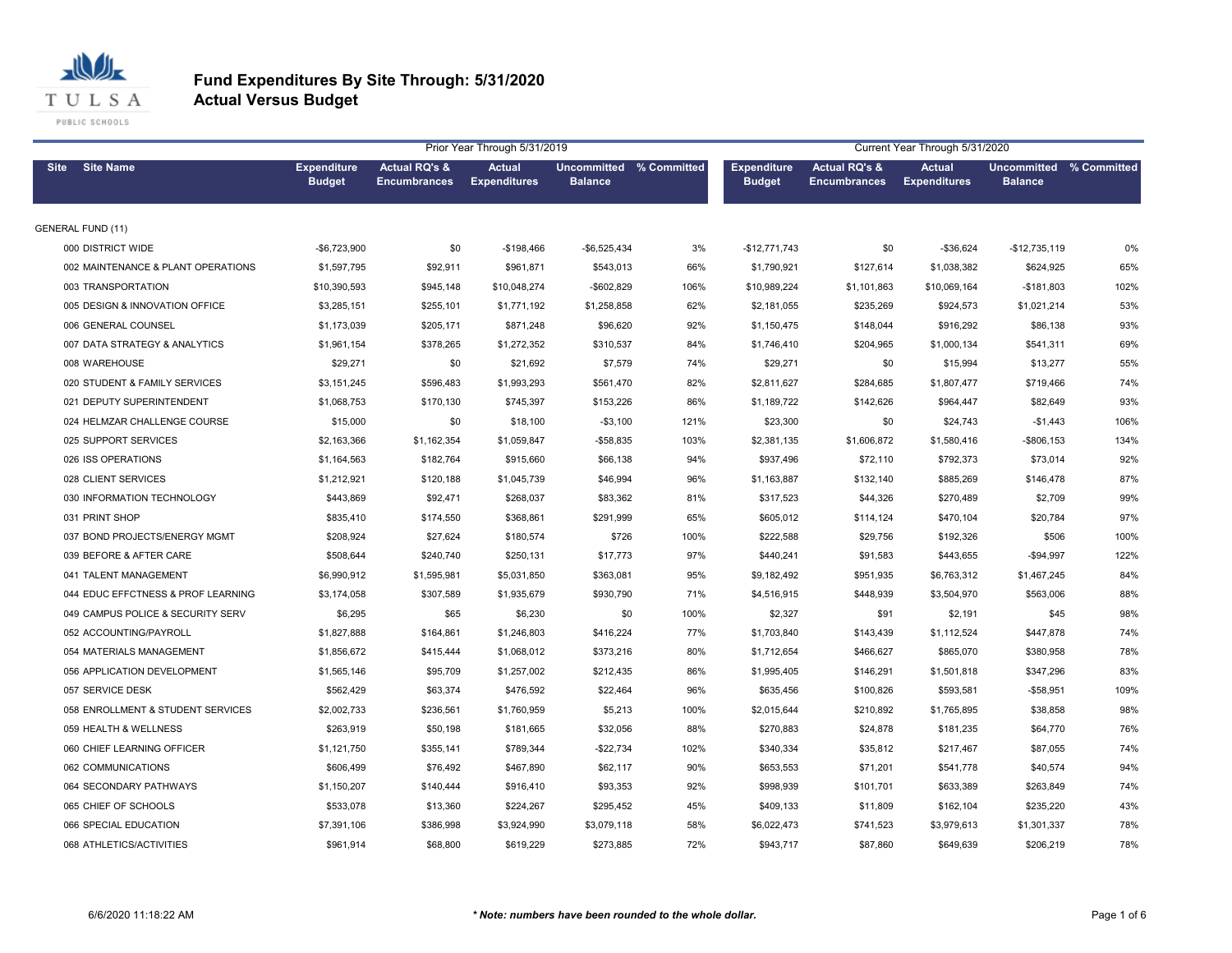

|                                    | Current Year Through 5/31/2020      |                                                 |                                      |                                           |      |                                     |                                      |                                      |                                                  |      |
|------------------------------------|-------------------------------------|-------------------------------------------------|--------------------------------------|-------------------------------------------|------|-------------------------------------|--------------------------------------|--------------------------------------|--------------------------------------------------|------|
| <b>Site</b><br><b>Site Name</b>    | <b>Expenditure</b><br><b>Budget</b> | <b>Actual RQ's &amp;</b><br><b>Encumbrances</b> | <b>Actual</b><br><b>Expenditures</b> | Uncommitted % Committed<br><b>Balance</b> |      | <b>Expenditure</b><br><b>Budget</b> | Actual RQ's &<br><b>Encumbrances</b> | <b>Actual</b><br><b>Expenditures</b> | <b>Uncommitted % Committed</b><br><b>Balance</b> |      |
| <b>GENERAL FUND (11)</b>           |                                     |                                                 |                                      |                                           |      |                                     |                                      |                                      |                                                  |      |
| 069 PERSONALIZED LEARNING          | \$162,463                           | \$33,689                                        | \$43,038                             | \$85,736                                  | 47%  | \$91,831                            | \$8,042                              | \$16,823                             | \$66,966                                         | 27%  |
| 070 TEACHING & LEARNING            | \$7,670,002                         | \$986,752                                       | \$6,118,163                          | \$565,088                                 | 93%  | \$8,968,053                         | \$805,015                            | \$4,619,940                          | \$3,543,098                                      | 60%  |
| 071 ILD 1                          | \$184,694                           | \$23,201                                        | \$160,787                            | \$707                                     | 100% | \$183,768                           | \$19,844                             | \$153,853                            | \$10,070                                         | 95%  |
| 072 ILD 2                          | \$184,084                           | \$24,163                                        | \$160,680                            | $-$759$                                   | 100% | \$186,525                           | \$20,389                             | \$157,043                            | \$9,093                                          | 95%  |
| 073 ILD 3                          | \$177,246                           | \$21,795                                        | \$153,436                            | \$2,016                                   | 99%  | \$180,478                           | \$22,102                             | \$157,785                            | \$592                                            | 100% |
| 076 ILD 5                          | \$325,852                           | \$75,601                                        | \$182,136                            | \$68,115                                  | 79%  | \$316,371                           | \$83,207                             | \$177,610                            | \$55,553                                         | 82%  |
| 078 ILD 6                          | \$194,634                           | \$23,015                                        | \$167,790                            | \$3,829                                   | 98%  | \$197,478                           | \$23,557                             | \$174,172                            | $-$ \$252                                        | 100% |
| 079 LEAD ILD                       | \$566,677                           | \$25,917                                        | \$175,827                            | \$364,933                                 | 36%  | \$568,450                           | \$26,441                             | \$179,696                            | \$362,314                                        | 36%  |
| 080 ILD 7                          | \$174,192                           | \$23,668                                        | \$148,553                            | \$1,971                                   | 99%  | \$175,841                           | \$22,344                             | \$152,566                            | \$931                                            | 99%  |
| 087 TEACHER LEADER EFFECTIVENESS   | \$20,160                            | \$0                                             | \$6,921                              | \$13,239                                  | 34%  | \$20,160                            | \$0                                  | \$0                                  | \$20,160                                         | 0%   |
| 091 OFFICE OF THE SUPERINTENDENT   | \$951,046                           | \$98,490                                        | \$712,559                            | \$139,997                                 | 85%  | \$920,424                           | \$99,549                             | \$724,793                            | \$96,082                                         | 90%  |
| 092 BOARD OF EDUCATION             | \$206,093                           | \$8,732                                         | \$40,042                             | \$157,319                                 | 24%  | \$164,833                           | \$114,002                            | \$6,276                              | \$44,554                                         | 73%  |
| 093 FEDERAL PROGRAMS/SPECIAL PROJ  | \$7,720,281                         | \$759,308                                       | \$3,671,139                          | \$3,289,834                               | 57%  | \$5,404,537                         | \$1,498,023                          | \$3,633,433                          | \$273,081                                        | 95%  |
| 095 ESC CUSTODIANS                 | \$243,583                           | \$28,273                                        | \$217,748                            | $-$2,438$                                 | 101% | \$276,512                           | \$29,639                             | \$235,468                            | \$11,405                                         | 96%  |
| 097 TREASURER                      | \$880,849                           | \$109,029                                       | \$755,491                            | \$16,329                                  | 98%  | \$856,251                           | \$98,571                             | \$702,974                            | \$54,707                                         | 94%  |
| 098 FINANCIAL SERVICES & BUDGET    | \$2,195,769                         | \$134,714                                       | \$2,040,304                          | \$20,750                                  | 99%  | \$1,978,370                         | \$125,433                            | \$1,668,319                          | \$184,619                                        | 91%  |
| 100 EDUCATION SERVICE CENTER       | \$180,652                           | \$0                                             | \$144,828                            | \$35,825                                  | 80%  | \$176,652                           | \$0                                  | \$149,775                            | \$26,878                                         | 85%  |
| 103 ACADEMY CENTRAL ELEMENTARY     | \$1,366,216                         | \$112,420                                       | \$1,183,781                          | \$70,015                                  | 95%  | \$1,725,916                         | \$87,607                             | \$1,054,928                          | \$583,381                                        | 66%  |
| 105 ADDAMS ELEMENTARY              | \$4,000                             | \$0                                             | \$0                                  | \$4,000                                   | 0%   | \$0                                 | \$0                                  | \$0                                  | \$0                                              | 0%   |
| 111 ANDERSON ELEMENTARY            | \$2,612,318                         | \$199,313                                       | \$2,366,535                          | \$46,471                                  | 98%  | \$3,796,420                         | \$224,911                            | \$2,634,405                          | \$937,104                                        | 75%  |
| 112 ZARROW INTERNATIONAL SCHOOL    | \$2,510,325                         | \$179,481                                       | \$2,310,846                          | \$19,998                                  | 99%  | \$2,814,972                         | \$213,714                            | \$2,511,247                          | \$90,012                                         | 97%  |
| 118 BELL ELEMENTARY                | \$3,196,897                         | \$252,676                                       | \$2,795,404                          | \$148,817                                 | 95%  | \$2,912,239                         | \$232,608                            | \$2,461,212                          | \$218,419                                        | 92%  |
| <b>135 BURROUGHS ELEMENTARY</b>    | \$2,406,251                         | \$204,604                                       | \$2,159,245                          | \$42,403                                  | 98%  | \$2,250,966                         | \$170,808                            | \$2,016,545                          | \$63,613                                         | 97%  |
| <b>140 CARNEGIE ELEMENTARY</b>     | \$2,381,084                         | \$186,310                                       | \$2,205,557                          | $-$10,783$                                | 100% | \$2,679,178                         | \$198,413                            | \$2,351,125                          | \$129,640                                        | 95%  |
| 145 CELIA CLINTON ELEMENTARY       | \$3,605,350                         | \$367,457                                       | \$3,172,047                          | \$65,846                                  | 98%  | \$3,903,279                         | \$682,506                            | \$2,976,592                          | \$244,181                                        | 94%  |
| 155 WAYMAN TISDALE FINE ARTS ACADE | \$2,540,543                         | \$201,508                                       | \$2,319,931                          | \$19,104                                  | 99%  | \$2,564,278                         | \$186,335                            | \$2,302,565                          | \$75,377                                         | 97%  |
| 156 DOLORES HUERTA ELEMENTARY      | \$2,467,731                         | \$202,144                                       | \$2,201,212                          | \$64,375                                  | 97%  | \$2,603,106                         | \$198,992                            | \$2,267,472                          | \$136,642                                        | 95%  |
| 158 COOPER ELEMENTARY              | \$4,035,228                         | \$349,840                                       | \$3,665,957                          | \$19,430                                  | 100% | \$4,214,338                         | \$321,368                            | \$3,727,663                          | \$165,307                                        | 96%  |
| 161 CLINTON WEST ELEMENTARY        | \$3,099,189                         | \$259,676                                       | \$2,868,640                          | $-$29,126$                                | 101% | \$3,368,407                         | \$249,065                            | \$2,969,932                          | \$149,410                                        | 96%  |
| 163 DUAL LANGUAGE IMMERSION PROG   | \$1,680,238                         | \$144,911                                       | \$1,520,836                          | \$14,490                                  | 99%  | \$1,778,055                         | \$140,582                            | \$1,639,765                          | $-$2,292$                                        | 100% |
| 167 ECDC-BUNCHE                    | \$1,087,750                         | \$78,202                                        | \$993,518                            | \$16,030                                  | 99%  | \$3,843                             | \$0                                  | \$31,592                             | $-$27,749$                                       | 822% |
| 168 ECDC-PORTER                    | \$0                                 | \$0                                             | \$13                                 | $-$13$                                    | 0%   | \$3,119                             | \$0                                  | \$0                                  | \$3,119                                          | 0%   |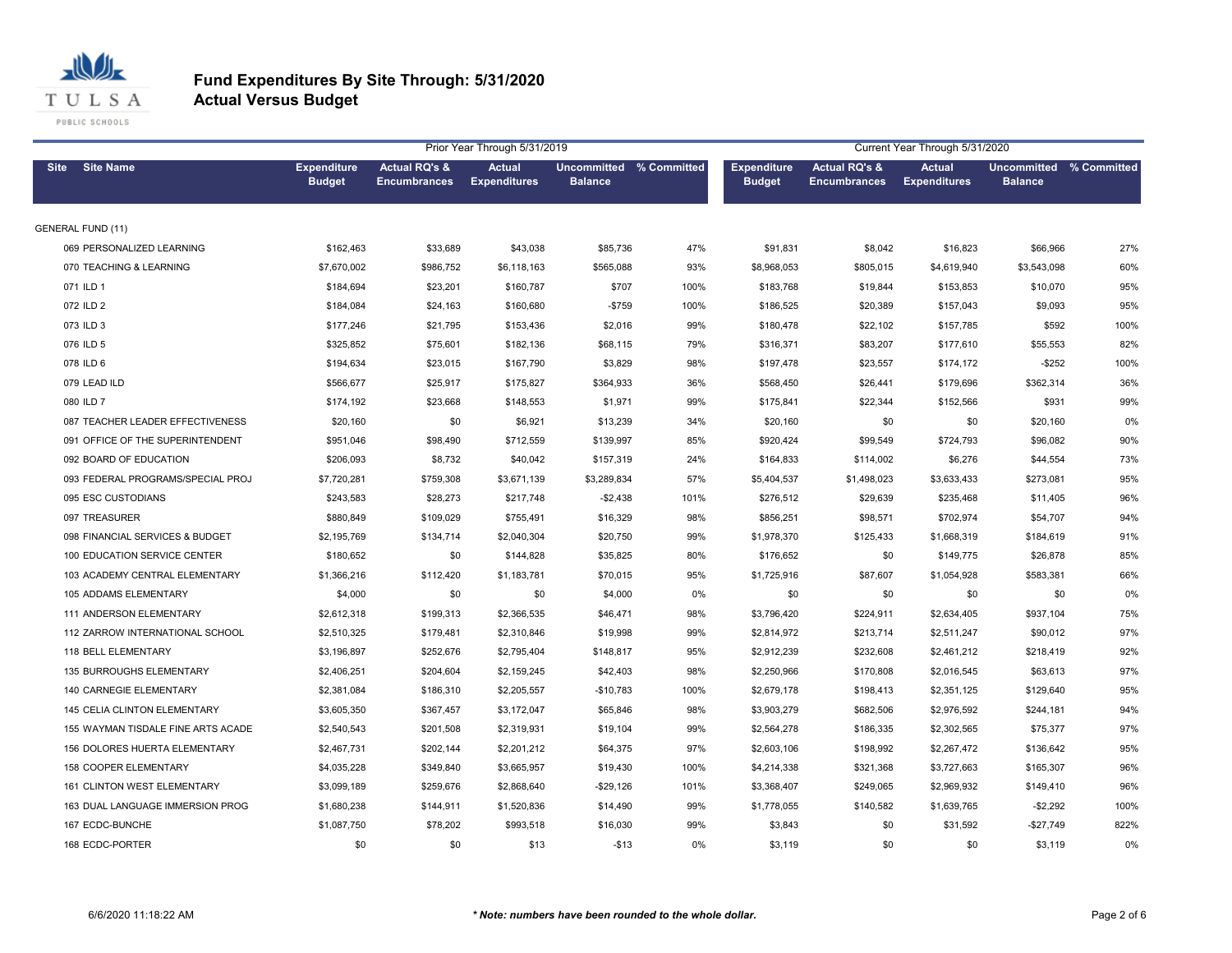

| Prior Year Through 5/31/2019       |                                     |                                                 |                                      |                                           |      |                                     | Current Year Through 5/31/2020                  |                                      |                                           |      |  |
|------------------------------------|-------------------------------------|-------------------------------------------------|--------------------------------------|-------------------------------------------|------|-------------------------------------|-------------------------------------------------|--------------------------------------|-------------------------------------------|------|--|
| Site Site Name                     | <b>Expenditure</b><br><b>Budget</b> | <b>Actual RQ's &amp;</b><br><b>Encumbrances</b> | <b>Actual</b><br><b>Expenditures</b> | Uncommitted % Committed<br><b>Balance</b> |      | <b>Expenditure</b><br><b>Budget</b> | <b>Actual RQ's &amp;</b><br><b>Encumbrances</b> | <b>Actual</b><br><b>Expenditures</b> | Uncommitted % Committed<br><b>Balance</b> |      |  |
| <b>GENERAL FUND (11)</b>           |                                     |                                                 |                                      |                                           |      |                                     |                                                 |                                      |                                           |      |  |
| 170 EISENHOWER ELEMENTARY          | \$3,416,781                         | \$279,500                                       | \$3,131,768                          | \$5,514                                   | 100% | \$3,675,602                         | \$314,993                                       | \$3,251,437                          | \$109,172                                 | 97%  |  |
| 175 ELIOT ELEMENTARY               | \$2,111,478                         | \$169,742                                       | \$1,961,836                          | $-$20,100$                                | 101% | \$2,173,715                         | \$205,710                                       | \$1,851,706                          | \$116,298                                 | 95%  |  |
| 180 EMERSON ELEMENTARY             | \$2,180,233                         | \$208,944                                       | \$1,961,068                          | \$10,221                                  | 100% | \$2,850,667                         | \$231,898                                       | \$2,408,045                          | \$210,724                                 | 93%  |  |
| 181 EMERSON UPPER                  | \$5,465                             | \$353                                           | \$4,301                              | \$810                                     | 85%  | \$0                                 | \$0                                             | \$0                                  | \$0                                       | 0%   |  |
| 185 EUGENE FIELD ELEMENTARY        | \$2,552,218                         | \$224,776                                       | \$2,334,595                          | $-$7,153$                                 | 100% | \$2,656,167                         | \$255,885                                       | \$2,263,062                          | \$137,220                                 | 95%  |  |
| 194 GREENWOOD LEADERSHIP ACADEMY   | \$1,473,938                         | \$163,352                                       | \$1,199,671                          | \$110,914                                 | 92%  | \$1,658,896                         | \$2,636                                         | \$1,518,795                          | \$137,464                                 | 92%  |  |
| 195 WILSON TEACHING & LEARNING ACA | \$0                                 | \$0                                             | \$0                                  | \$0                                       | 0%   | \$0                                 | \$0                                             | \$16,782                             | $-$16,782$                                | 0%   |  |
| 198 JOHN HOPE FRANKLIN ELEMENTARY  | \$2,372,238                         | \$186,477                                       | \$2,219,750                          | -\$33,990                                 | 101% | \$3,155,072                         | \$258,612                                       | \$2,524,032                          | \$372,428                                 | 88%  |  |
| 199 GRIMES ELEMENTARY              | \$1,995,580                         | \$169,577                                       | \$1,854,451                          | $-$28,448$                                | 101% | \$1,811,963                         | \$131,366                                       | \$1,552,234                          | \$128,362                                 | 93%  |  |
| 200 HAWTHORNE ELEMENTARY           | \$1,929,412                         | \$173,857                                       | \$1,820,639                          | $-$65,084$                                | 103% | \$2,302,925                         | \$180,836                                       | \$2,093,414                          | \$28,675                                  | 99%  |  |
| 204 HAMILTON ELEMENTARY            | \$3,648,299                         | \$266,297                                       | \$3,316,323                          | \$65,679                                  | 98%  | \$3,634,406                         | \$311,445                                       | \$3,236,313                          | \$86,648                                  | 98%  |  |
| 205 PATRICK HENRY ELEMENTARY       | \$2,611,142                         | \$229,490                                       | \$2,423,983                          | $-$42,332$                                | 102% | \$2,435,980                         | \$222,779                                       | \$2,106,387                          | \$106,814                                 | 96%  |  |
| 215 HOOVER ELEMENTARY              | \$3,358,654                         | \$269,444                                       | \$3,143,127                          | -\$53,916                                 | 102% | \$3,670,808                         | \$273,143                                       | \$3,301,092                          | \$96,572                                  | 97%  |  |
| 230 UNITY LEARNING ACADEMY         | \$2,263,844                         | \$196,917                                       | \$2,143,379                          | -\$76,452                                 | 103% | \$2,200,349                         | \$171,212                                       | \$1,936,196                          | \$92,940                                  | 96%  |  |
| 245 JONES ELEMENTARY               | \$2,238,217                         | \$238,412                                       | \$2,066,402                          | $-$66,597$                                | 103% | \$2,430,653                         | \$195,954                                       | \$2,113,405                          | \$121,293                                 | 95%  |  |
| 251 KENDALL-WHITTIER ELEMENTARY    | \$5,653,228                         | \$499,689                                       | \$5,180,335                          | $-$26,796$                                | 100% | \$5,992,452                         | \$538,504                                       | \$5,333,328                          | \$120,619                                 | 98%  |  |
| 252 KERR ELEMENTARY                | \$3,094,500                         | \$252,561                                       | \$2,801,278                          | \$40,662                                  | 99%  | \$3,276,065                         | \$252,608                                       | \$2,948,787                          | \$74,670                                  | 98%  |  |
| 255 KEY ELEMENTARY                 | \$2,598,571                         | \$219,335                                       | \$2,389,070                          | $-$9,834$                                 | 100% | \$2,750,530                         | \$221,600                                       | \$2,457,443                          | \$71,487                                  | 97%  |  |
| 260 LANIER ELEMENTARY              | \$2,183,371                         | \$187,612                                       | \$1,959,748                          | \$36,012                                  | 98%  | \$2,208,865                         | \$174,161                                       | \$1,969,835                          | \$64,870                                  | 97%  |  |
| 265 COUNCIL OAK ELEMENTARY         | \$2,490,753                         | \$199,534                                       | \$2,234,414                          | \$56,805                                  | 98%  | \$2,666,911                         | \$201,403                                       | \$2,335,560                          | \$129,948                                 | 95%  |  |
| 269 LEWIS & CLARK ELEMENTARY       | \$3,903,215                         | \$335,244                                       | \$3,565,202                          | \$2,769                                   | 100% | \$3,907,386                         | \$298,003                                       | \$3,444,048                          | \$165,335                                 | 96%  |  |
| 275 LINDBERGH ELEMENTARY           | \$2,842,514                         | \$235,387                                       | \$2,553,083                          | \$54,045                                  | 98%  | \$2,937,502                         | \$237,127                                       | \$2,564,610                          | \$135,765                                 | 95%  |  |
| 305 MACARTHUR ELEMENTARY           | \$3,288,308                         | \$318,937                                       | \$2,960,944                          | \$8,427                                   | 100% | \$3,177,636                         | \$574,060                                       | \$2,515,495                          | \$88,081                                  | 97%  |  |
| 310 MARSHALL ELEMENTARY            | \$2,255,552                         | \$203,984                                       | \$2,141,859                          | $-$90,291$                                | 104% | \$2,450,531                         | \$200,177                                       | \$2,130,903                          | \$119,451                                 | 95%  |  |
| 315 MAYO DEMONSTRATION SCHOOL      | \$2,468,520                         | \$239,435                                       | \$2,212,026                          | \$17,058                                  | 99%  | \$2,516,158                         | \$194,719                                       | \$2,227,648                          | \$93,791                                  | 96%  |  |
| 320 MCCLURE ELEMENTARY             | \$2,906,063                         | \$249,377                                       | \$2,735,659                          | $-$78,972$                                | 103% | \$3,033,151                         | \$249,141                                       | \$2,696,642                          | \$87,368                                  | 97%  |  |
| 325 MCKINLEY ELEMENTARY            | \$3,391,545                         | \$277,601                                       | \$3,123,491                          | $-$9,547$                                 | 100% | \$3,443,718                         | \$265,226                                       | \$3,030,158                          | \$148,334                                 | 96%  |  |
| 330 MITCHELL ELEMENTARY            | \$2,870,251                         | \$228,506                                       | \$2,608,171                          | \$33,573                                  | 99%  | \$2,879,878                         | \$245,707                                       | \$2,592,817                          | \$41,353                                  | 99%  |  |
| 345 OWEN ELEMENTARY                | \$2,868,556                         | \$292,771                                       | \$2,615,501                          | $-$ \$39,717                              | 101% | \$2,933,878                         | \$294,616                                       | \$2,550,561                          | \$88,701                                  | 97%  |  |
| 350 PARK ELEMENTARY                | \$400                               | \$0                                             | \$0                                  | \$400                                     | 0%   | \$400                               | \$0                                             | \$0                                  | \$400                                     | 0%   |  |
| 351 PEARY ELEMENTARY               | \$2,437,728                         | \$212,288                                       | \$2,264,934                          | $-$39,494$                                | 102% | \$2,644,996                         | \$202,345                                       | \$2,382,173                          | \$60,478                                  | 98%  |  |
| 355 PENN ELEMENTARY                | \$2,070,703                         | \$171,298                                       | \$1,873,455                          | \$25,951                                  | 99%  | \$23,362                            | \$1                                             | \$40,840                             | $-$17,479$                                | 175% |  |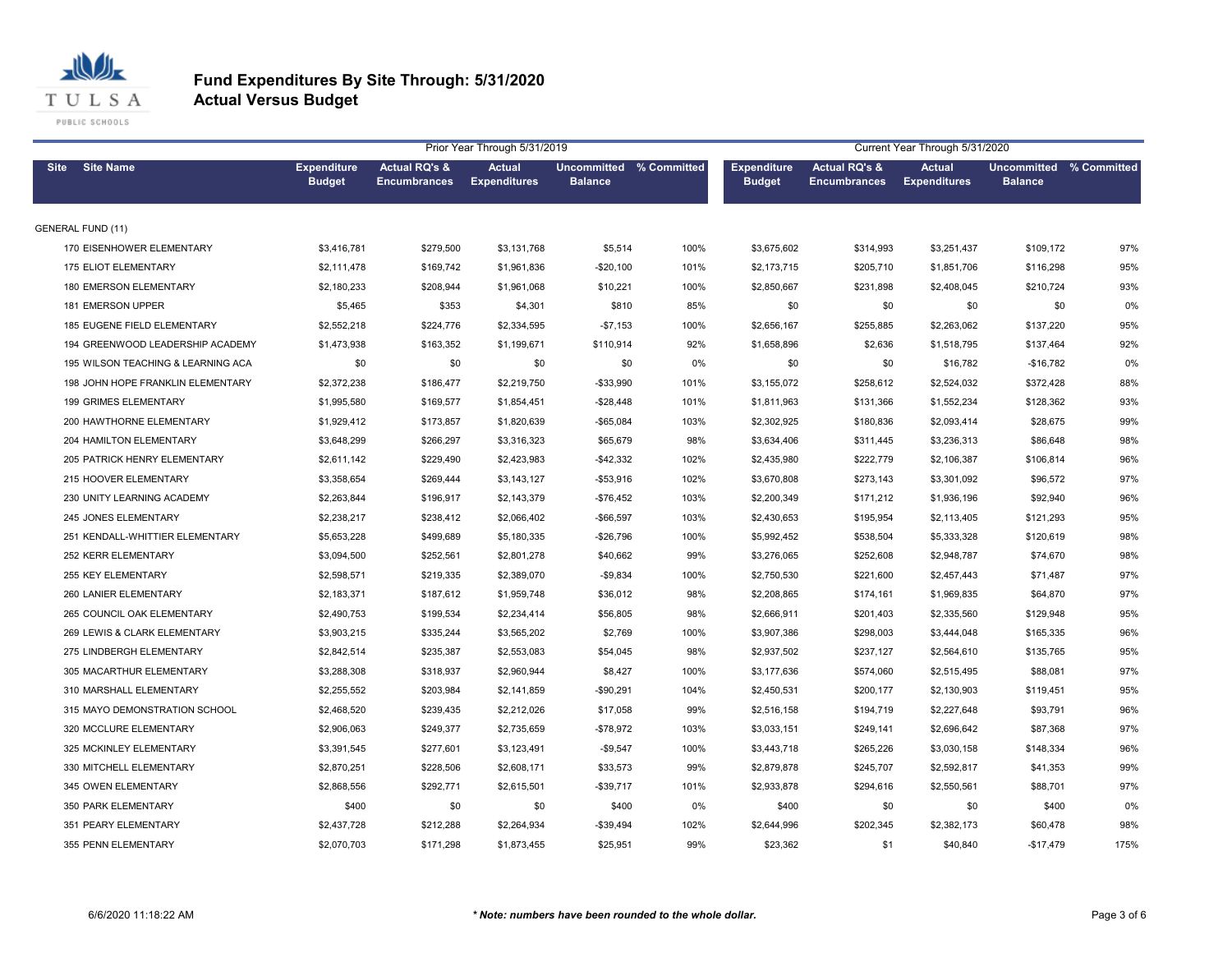

|             |                                   |                                     |                                                 | Prior Year Through 5/31/2019         |                                           |      | Current Year Through 5/31/2020      |                                                 |                                      |                                           |      |
|-------------|-----------------------------------|-------------------------------------|-------------------------------------------------|--------------------------------------|-------------------------------------------|------|-------------------------------------|-------------------------------------------------|--------------------------------------|-------------------------------------------|------|
| <b>Site</b> | <b>Site Name</b>                  | <b>Expenditure</b><br><b>Budget</b> | <b>Actual RQ's &amp;</b><br><b>Encumbrances</b> | <b>Actual</b><br><b>Expenditures</b> | Uncommitted % Committed<br><b>Balance</b> |      | <b>Expenditure</b><br><b>Budget</b> | <b>Actual RQ's &amp;</b><br><b>Encumbrances</b> | <b>Actual</b><br><b>Expenditures</b> | Uncommitted % Committed<br><b>Balance</b> |      |
|             | <b>GENERAL FUND (11)</b>          |                                     |                                                 |                                      |                                           |      |                                     |                                                 |                                      |                                           |      |
|             | 378 REMINGTON ELEMENTARY          | \$310                               | \$0                                             | \$0                                  | \$310                                     | 0%   | \$1,407                             | \$0                                             | \$0                                  | \$1,407                                   | 0%   |
|             | 395 ROBERTSON ELEMENTARY          | \$2,585,043                         | \$214,204                                       | \$2,336,801                          | \$34,038                                  | 99%  | \$2,344,217                         | \$235,340                                       | \$1,999,489                          | \$109,387                                 | 95%  |
|             | 397 ROOSEVELT ELEMENTARY          | \$26,513                            | \$3,046                                         | \$22,411                             | \$1,056                                   | 96%  | \$27,568                            | \$3,154                                         | \$23,705                             | \$709                                     | 97%  |
|             | 400 ROSS                          | \$39,950                            | \$0                                             | \$38,327                             | \$1,623                                   | 96%  | \$42,950                            | \$0                                             | \$43,250                             | -\$300                                    | 101% |
|             | <b>402 SALK ELEMENTARY</b>        | \$3,749,985                         | \$319,409                                       | \$3,393,220                          | \$37,357                                  | 99%  | \$4,031,474                         | \$344,509                                       | \$3,628,954                          | \$58,011                                  | 99%  |
|             | <b>403 SANDBURG ELEMENTARY</b>    | \$14,860                            | \$0                                             | \$14,066                             | \$794                                     | 95%  | \$14,860                            | \$0                                             | \$14,550                             | \$310                                     | 98%  |
|             | <b>405 SEQUOYAH ELEMENTARY</b>    | \$3,616,334                         | \$333,392                                       | \$3,215,819                          | \$67,123                                  | 98%  | \$3,837,033                         | \$324,313                                       | \$3,313,903                          | \$198,817                                 | 95%  |
|             | 410 SKELLY ELEMENTARY             | \$5,471,424                         | \$509,485                                       | \$5,035,071                          | $- $73,132$                               | 101% | \$5,942,544                         | \$538,661                                       | \$5,249,033                          | \$154,849                                 | 97%  |
|             | 411 SKELLY - LOWER                | \$46,109                            | \$8,132                                         | \$12,536                             | \$25,440                                  | 45%  | \$5,777                             | \$379                                           | \$2,631                              | \$2,768                                   | 52%  |
|             | 415 SPRINGDALE ELEMENTARY         | \$2,947,109                         | \$237,072                                       | \$2,718,409                          | $-$ \$8,372                               | 100% | \$2,988,599                         | \$238,443                                       | \$2,653,205                          | \$96,951                                  | 97%  |
|             | 423 PROJECT ACCEPT-TRAICE ELEM    | \$1,339,679                         | \$141,944                                       | \$1,285,499                          | $-$87,764$                                | 107% | \$1,449,484                         | \$92,810                                        | \$1,206,838                          | \$149,837                                 | 90%  |
|             | 425 MARK TWAIN ELEMENTARY         | \$2,617,033                         | \$209,204                                       | \$2,407,145                          | \$684                                     | 100% | \$2,624,246                         | \$183,557                                       | \$2,315,993                          | \$124,697                                 | 95%  |
|             | 435 WHITMAN ELEMENTARY            | \$2,357,251                         | \$219,626                                       | \$2,060,112                          | \$77,513                                  | 97%  | \$2,287,500                         | \$169,192                                       | \$1,774,583                          | \$343,725                                 | 85%  |
|             | <b>444 WRIGHT ELEMENTARY</b>      | \$3,197,960                         | \$227,872                                       | \$2,877,015                          | \$93,073                                  | 97%  | \$3,219,523                         | \$195,085                                       | \$2,779,675                          | \$244,763                                 | 92%  |
|             | 447 DISNEY ELEMENTARY             | \$4,254,925                         | \$363,837                                       | \$3,978,121                          | $-$87,033$                                | 102% | \$4,538,634                         | \$382,827                                       | \$4,130,026                          | \$25,780                                  | 99%  |
|             | 449 GRISSOM ELEMENTARY            | \$2,184,949                         | \$192,858                                       | \$2,026,550                          | $-$34,459$                                | 102% | \$2,132,669                         | \$187,162                                       | \$1,919,995                          | \$25,512                                  | 99%  |
|             | 515 CARVER MIDDLE SCHOOL          | \$3,087,690                         | \$274,556                                       | \$2,875,172                          | $-$62,038$                                | 102% | \$3,299,994                         | \$259,418                                       | \$2,912,861                          | \$127,715                                 | 96%  |
|             | 530 WEBSTER MIDDLE SCHOOL         | \$2,543,963                         | \$256,279                                       | \$2,260,830                          | \$26,853                                  | 99%  | \$2,711,981                         | \$286,148                                       | \$2,349,756                          | \$76,077                                  | 97%  |
|             | 537 EDISON PREPARATORY MIDDLE     | \$4,481,496                         | \$352,025                                       | \$4,101,185                          | \$28,286                                  | 99%  | \$4,751,402                         | \$357,705                                       | \$4,167,653                          | \$226,044                                 | 95%  |
|             | 563 MONROE DEMONSTRATION (6-8)    | \$1,876,167                         | \$172,918                                       | \$1,721,139                          | $-$17,891$                                | 101% | \$5,427,286                         | \$486,592                                       | \$4,804,617                          | \$136,077                                 | 97%  |
|             | 573 THOREAU DEMONSTRATION ACADEMY | \$3,221,584                         | \$268,032                                       | \$3,017,585                          | $-$64,033$                                | 102% | \$3,227,439                         | \$259,523                                       | \$2,963,232                          | \$4,684                                   | 100% |
|             | 574 TRAICE MIDDLE SCHOOL          | \$166,705                           | \$11,937                                        | \$151,013                            | \$3,755                                   | 98%  | \$14,168                            | \$650                                           | \$16,747                             | $-$3,229$                                 | 123% |
|             | 600 TULSA TECHNOLOGY              | \$92,750                            | \$14,000                                        | \$78,750                             | \$0                                       | 100% | \$87,500                            | \$5,250                                         | \$87,500                             | $-$5,250$                                 | 106% |
|             | 601 MARGARET HUDSON               | \$230,642                           | \$0                                             | \$60,266                             | \$170,376                                 | 26%  | \$117,000                           | \$0                                             | \$63,837                             | \$53,163                                  | 55%  |
|             | 603 LEARNING CENTER               | \$17,550                            | \$0                                             | \$0                                  | \$17,550                                  | 0%   | \$0                                 | \$0                                             | \$0                                  | \$0                                       | 0%   |
|             | 604 INDIAN PUPIL EDUCATION        | \$909,554                           | \$71,660                                        | \$740,377                            | \$97,516                                  | 89%  | \$910,382                           | \$48,848                                        | \$740,080                            | \$121,454                                 | 87%  |
|             | 606 STREET SCHOOL                 | \$644,559                           | \$63,363                                        | \$621,313                            | $-$40,118$                                | 106% | \$856,447                           | \$74,999                                        | \$772,605                            | \$8,842                                   | 99%  |
|             | 607 SHADOW MT BEHAVIORAL HLTH SYS | \$282,833                           | \$26,500                                        | \$217,994                            | \$38,339                                  | 86%  | \$271,558                           | \$7,939                                         | \$64,861                             | \$198,757                                 | 27%  |
|             | 609 POSITIVE CHANGE               | \$342,885                           | \$24,596                                        | \$275,816                            | \$42,473                                  | 88%  | \$427,601                           | \$36,523                                        | \$422,389                            | $- $31,310$                               | 107% |
|             | 613 CALM CENTER                   | \$48,742                            | \$2,209                                         | \$40,537                             | \$5,996                                   | 88%  | \$50,989                            | \$4,944                                         | \$45,549                             | \$496                                     | 99%  |
|             | 615 JUVENILE DETENTION CENTER     | \$304,115                           | \$21,801                                        | \$219,616                            | \$62,698                                  | 79%  | \$321,201                           | \$27,013                                        | \$287,553                            | \$6,635                                   | 98%  |
|             | 621 PARKSIDE                      | \$305,858                           | \$24,229                                        | \$271,962                            | \$9,668                                   | 97%  | \$311,075                           | \$26,447                                        | \$284,618                            | \$10                                      | 100% |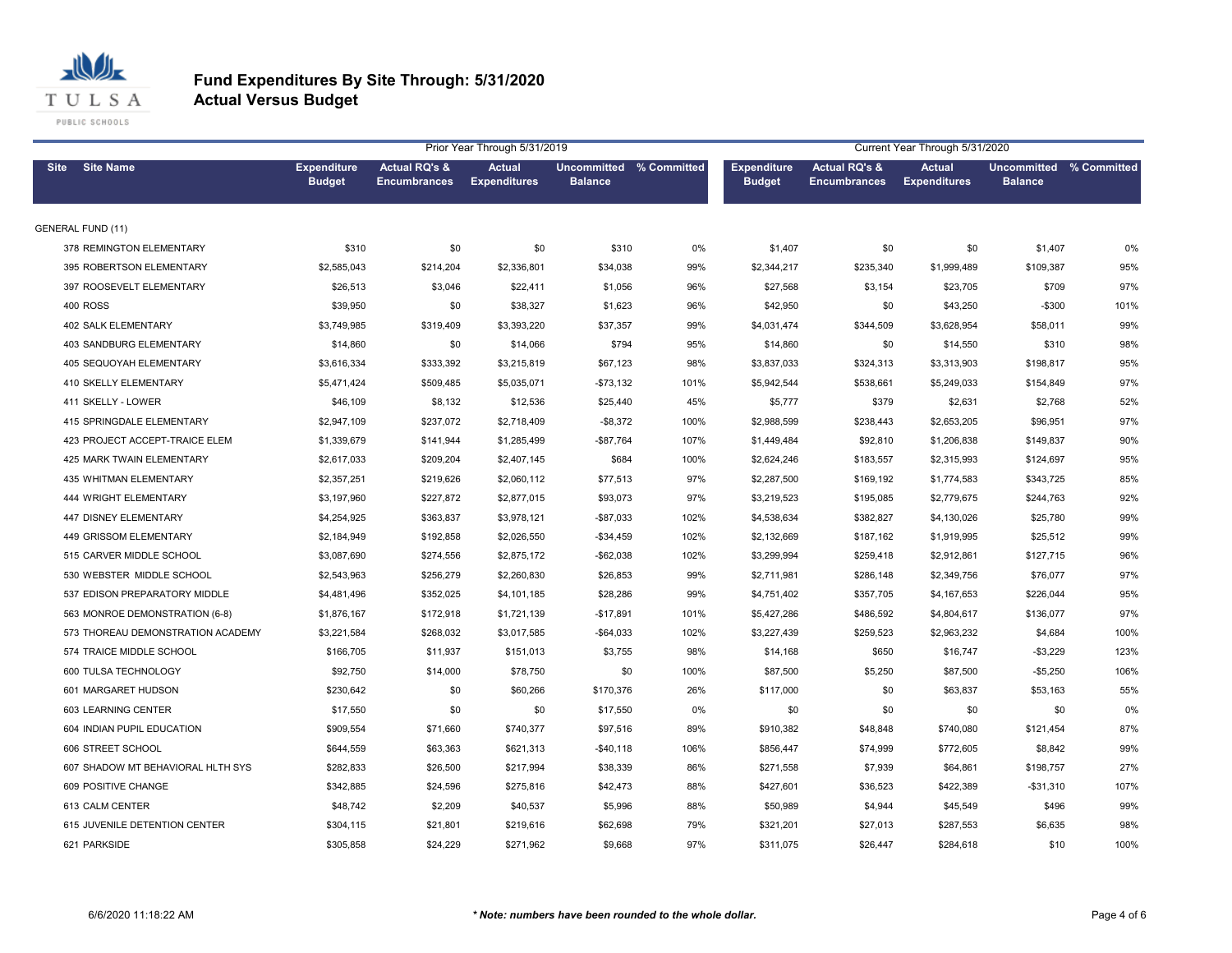

|                                   | Prior Year Through 5/31/2019        |                                                 |                                      |                                           |      |                                     |                                                 |                                      | Current Year Through 5/31/2020                   |      |  |  |  |
|-----------------------------------|-------------------------------------|-------------------------------------------------|--------------------------------------|-------------------------------------------|------|-------------------------------------|-------------------------------------------------|--------------------------------------|--------------------------------------------------|------|--|--|--|
| <b>Site</b><br><b>Site Name</b>   | <b>Expenditure</b><br><b>Budget</b> | <b>Actual RQ's &amp;</b><br><b>Encumbrances</b> | <b>Actual</b><br><b>Expenditures</b> | Uncommitted % Committed<br><b>Balance</b> |      | <b>Expenditure</b><br><b>Budget</b> | <b>Actual RQ's &amp;</b><br><b>Encumbrances</b> | <b>Actual</b><br><b>Expenditures</b> | <b>Uncommitted % Committed</b><br><b>Balance</b> |      |  |  |  |
| <b>GENERAL FUND (11)</b>          |                                     |                                                 |                                      |                                           |      |                                     |                                                 |                                      |                                                  |      |  |  |  |
| 628 PHOENIX RISING                | \$716,126                           | \$65,880                                        | \$660,400                            | $-$10,155$                                | 101% | \$869,807                           | \$74,462                                        | \$716,828                            | \$78,517                                         | 91%  |  |  |  |
| 631 SHADOW MT RIVERSIDE           | \$273,904                           | \$21,177                                        | \$235,444                            | \$17,284                                  | 94%  | \$55,491                            | \$2,126                                         | \$20,633                             | \$32,733                                         | 41%  |  |  |  |
| 636 TLA/VIRTUAL SCHOOL            | \$846,144                           | \$74,065                                        | \$734,880                            | \$37,200                                  | 96%  | \$1,088,300                         | \$95,866                                        | \$964,533                            | \$27,901                                         | 97%  |  |  |  |
| 640 DAVID L MOSS CORRECTIONAL CTR | \$184,416                           | \$16,475                                        | \$158,092                            | \$9,849                                   | 95%  | \$258,314                           | \$22,624                                        | \$245,642                            | $-$9,952$                                        | 104% |  |  |  |
| 643 VIRTUAL SCHOOL                | \$35,000                            | \$0                                             | \$0                                  | \$35,000                                  | 0%   | \$35,000                            | \$0                                             | \$0                                  | \$35,000                                         | 0%   |  |  |  |
| 644 LAURA DESTER SHELTER          | \$147,821                           | \$6,868                                         | \$55,313                             | \$85,640                                  | 42%  | \$103,277                           | \$7,378                                         | \$73,198                             | \$22,702                                         | 78%  |  |  |  |
| 657 SHADOW MT HOPE                | \$47,164                            | \$2,654                                         | \$36,130                             | \$8,380                                   | 82%  | \$20,361                            | \$2,126                                         | \$16,252                             | \$1,983                                          | 90%  |  |  |  |
| 658 CENTRAL JUNIOR HIGH SCHOOL    | \$1,594,562                         | \$128,923                                       | \$1,385,365                          | \$80,275                                  | 95%  | \$1,653,521                         | \$178,795                                       | \$1,356,011                          | \$118,715                                        | 93%  |  |  |  |
| 659 EAST CENTRAL JUNIOR HIGH      | \$3,487,286                         | \$291,744                                       | \$3,166,535                          | \$29,006                                  | 99%  | \$3,884,484                         | \$304,530                                       | \$3,549,208                          | \$30,746                                         | 99%  |  |  |  |
| 661 HALE JUNIOR HIGH              | \$3,390,514                         | \$352,785                                       | \$2,959,941                          | \$77,789                                  | 98%  | \$3,784,274                         | \$334,732                                       | \$3,394,213                          | \$55,328                                         | 99%  |  |  |  |
| 662 MCLAIN JUNIOR HIGH SCHOOL     | \$1,312,781                         | \$147,022                                       | \$1,168,216                          | $-$2,458$                                 | 100% | \$126,091                           | \$460                                           | \$57,080                             | \$68,551                                         | 46%  |  |  |  |
| 663 MEMORIAL JUNIOR HIGH          | \$2,918,547                         | \$244,939                                       | \$2,695,980                          | $-$22,373$                                | 101% | \$3,130,432                         | \$247,886                                       | \$2,720,484                          | \$162,062                                        | 95%  |  |  |  |
| 664 ROGERS COLLEGE JR HIGH        | \$2,857,644                         | \$302,294                                       | \$2,648,539                          | $-$93,189$                                | 103% | \$3,218,684                         | \$340,265                                       | \$2,810,429                          | \$67,990                                         | 98%  |  |  |  |
| 667 TULSA MET JUNIOR HIGH         | \$273,215                           | \$22,729                                        | \$271,289                            | $-$20,803$                                | 108% | \$274,193                           | \$16,321                                        | \$209,880                            | \$47,992                                         | 82%  |  |  |  |
| 668 MCLAIN 7TH GRADE ACADEMY      | \$1,318,513                         | \$118,618                                       | \$1,163,814                          | \$36,081                                  | 97%  | \$38,612                            | \$0                                             | \$25,968                             | \$12,645                                         | 67%  |  |  |  |
| 676 CROSSTOWN DAYCARE HEAD START  | \$74,487                            | \$6,772                                         | \$67,716                             | \$0                                       | 100% | \$57,585                            | \$43,740                                        | \$52,350                             | -\$38,505                                        | 167% |  |  |  |
| 687 FROST                         | \$152,716                           | \$8,130                                         | \$100,872                            | \$43,714                                  | 71%  | \$138,814                           | \$9,020                                         | \$96,236                             | \$33,558                                         | 76%  |  |  |  |
| 688 REED HEADSTART                | \$196,196                           | \$17,930                                        | \$157,242                            | \$21,024                                  | 89%  | \$158,341                           | \$376                                           | \$3,925                              | \$154,040                                        | 3%   |  |  |  |
| 691 IN DISTRICT HEAD START        | \$3,072,573                         | \$290,583                                       | \$2,266,145                          | \$515,845                                 | 83%  | \$2,595,992                         | \$1,007,300                                     | \$1,942,499                          | $-$353,807$                                      | 114% |  |  |  |
| 692 OUT OF DISTRICT HEAD START    | \$0                                 | \$4,945                                         | \$39,647                             | $-$44,592$                                | 0%   | \$75,894                            | \$4,344                                         | \$52,268                             | \$19,281                                         | 75%  |  |  |  |
| 694 CORNERSTONE CHILD DEVELOPMENT | \$109,120                           | \$9,920                                         | \$99,200                             | \$0                                       | 100% | \$80,504                            | \$67,581                                        | \$73,186                             | $-$60,263$                                       | 175% |  |  |  |
| 696 EDUCARE                       | \$306,331                           | \$30,736                                        | \$289,398                            | $-$13,803$                                | 105% | \$329,106                           | \$84,491                                        | \$224,689                            | \$19,926                                         | 94%  |  |  |  |
| 698 EDUCARE II                    | \$94,089                            | \$10,456                                        | \$79,093                             | \$4,540                                   | 95%  | \$114,532                           | \$8,371                                         | \$74,793                             | \$31,367                                         | 73%  |  |  |  |
| 699 EDUCARE III                   | \$100,624                           | \$7,038                                         | \$75,110                             | \$18,476                                  | 82%  | \$101,933                           | \$7,830                                         | \$60,283                             | \$33,820                                         | 67%  |  |  |  |
| 705 CENTRAL HIGH SCHOOL           | \$3,815,655                         | \$298,775                                       | \$3,419,331                          | \$97,548                                  | 97%  | \$3,931,651                         | \$306,345                                       | \$3,149,941                          | \$475,364                                        | 88%  |  |  |  |
| 710 EAST CENTRAL HIGH SCHOOL      | \$5,857,833                         | \$495,536                                       | \$5,328,564                          | \$33,733                                  | 99%  | \$6,452,875                         | \$571,449                                       | \$5,673,648                          | \$207,777                                        | 97%  |  |  |  |
| 712 EDISON PREPARATORY HS         | \$6,381,620                         | \$525,004                                       | \$5,892,192                          | $-$35,576$                                | 101% | \$6,794,756                         | \$546,454                                       | \$6,077,762                          | \$170,541                                        | 97%  |  |  |  |
| 715 HALE HIGH SCHOOL              | \$6,645,403                         | \$697,154                                       | \$6,007,483                          | $-$59,233$                                | 101% | \$6,888,858                         | \$753,916                                       | \$6,108,935                          | \$26,007                                         | 100% |  |  |  |
| 720 MCLAIN HS FOR SCIENCE & TECH  | \$4,148,208                         | \$445,523                                       | \$3,870,549                          | -\$167,863                                | 104% | \$5,140,870                         | \$574,403                                       | \$4,454,047                          | \$112,420                                        | 98%  |  |  |  |
| 725 MEMORIAL HIGH SCHOOL          | \$6,249,589                         | \$556,865                                       | \$5,821,748                          | $-$129,024$                               | 102% | \$6,468,810                         | \$527,799                                       | \$5,852,622                          | \$88,389                                         | 99%  |  |  |  |
| 730 ROGERS COLLEGE HIGH           | \$4,428,684                         | \$375,201                                       | \$4,029,317                          | \$24,165                                  | 99%  | \$4,996,068                         | \$412,402                                       | \$4,530,806                          | \$52,860                                         | 99%  |  |  |  |
| 735 WASHINGTON HIGH SCHOOL        | \$6,859,156                         | \$583,368                                       | \$6,290,615                          | $-$14,827$                                | 100% | \$7,147,176                         | \$659,384                                       | \$6,472,003                          | \$15,789                                         | 100% |  |  |  |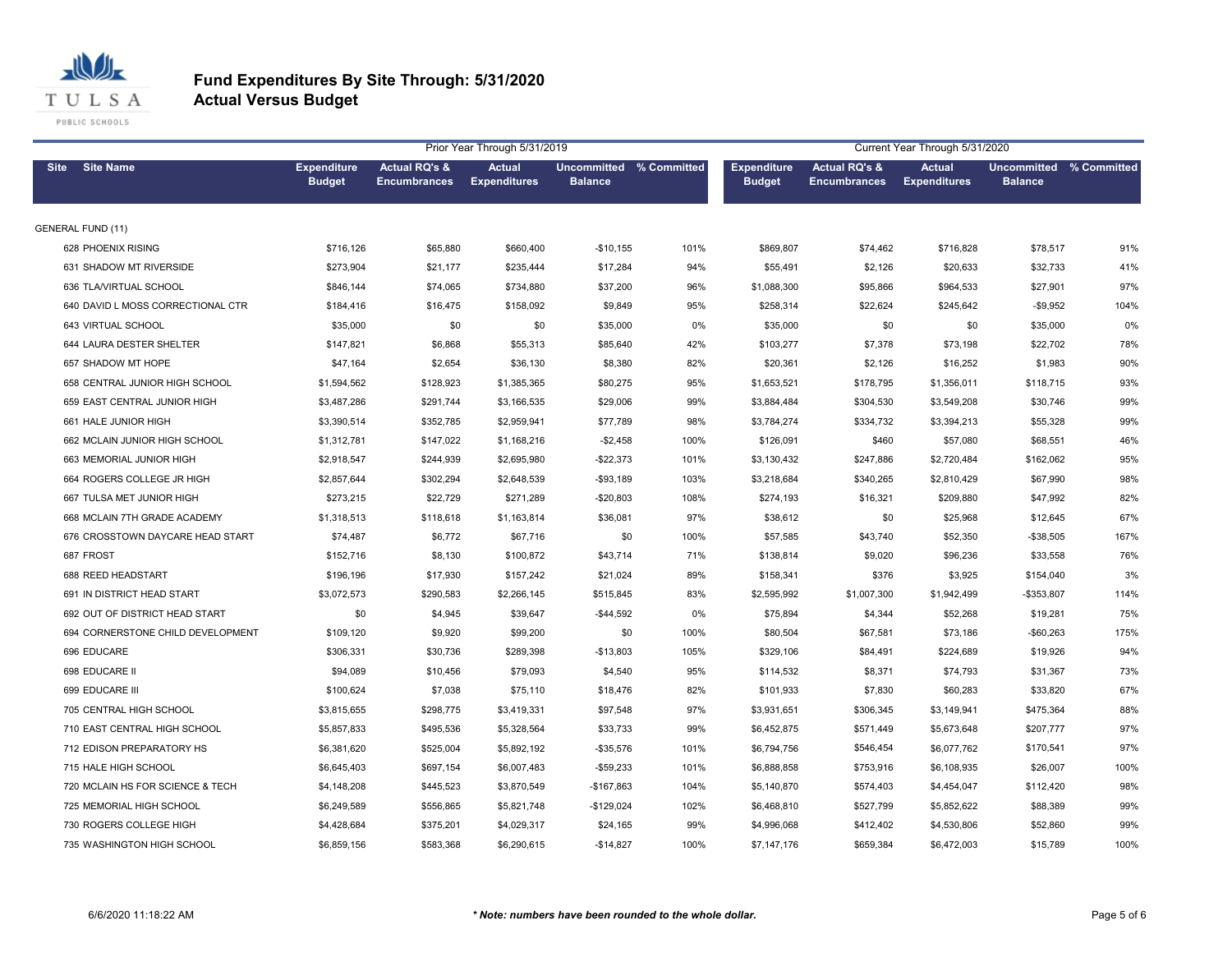

|                                                                                                                                                                                                                          |                                    |               |              | Prior Year Through 5/31/2019 |              | Current Year Through 5/31/2020 |                                     |                                                 |                                      |                                      |             |
|--------------------------------------------------------------------------------------------------------------------------------------------------------------------------------------------------------------------------|------------------------------------|---------------|--------------|------------------------------|--------------|--------------------------------|-------------------------------------|-------------------------------------------------|--------------------------------------|--------------------------------------|-------------|
| <b>Site</b><br><b>Site Name</b><br><b>Actual RQ's &amp;</b><br><b>Actual</b><br>% Committed<br><b>Expenditure</b><br><b>Uncommitted</b><br><b>Budget</b><br><b>Balance</b><br><b>Encumbrances</b><br><b>Expenditures</b> |                                    |               |              |                              |              |                                | <b>Expenditure</b><br><b>Budget</b> | <b>Actual RQ's &amp;</b><br><b>Encumbrances</b> | <b>Actual</b><br><b>Expenditures</b> | <b>Uncommitted</b><br><b>Balance</b> | % Committed |
|                                                                                                                                                                                                                          | GENERAL FUND (11)                  |               |              |                              |              |                                |                                     |                                                 |                                      |                                      |             |
|                                                                                                                                                                                                                          | 740 WEBSTER HIGH SCHOOL            | \$3,609,542   | \$378,217    | \$3,382,347                  | $-$151,022$  | 104%                           | \$4,052,971                         | \$381,164                                       | \$3,619,539                          | \$52,268                             | 99%         |
|                                                                                                                                                                                                                          | 745 TULSA MET HIGH SCHOOL          | \$1,666,809   | \$142,179    | \$1,514,593                  | \$10,037     | 99%                            | \$1,677,892                         | \$161,583                                       | \$1,573,824                          | $-$ \$57,515                         | 103%        |
|                                                                                                                                                                                                                          | 750 TRAICE ACADEMY HS              | \$2,069,211   | \$174,039    | \$1,930,295                  | $-$ \$35,123 | 102%                           | \$2,501,229                         | \$274,265                                       | \$2,091,015                          | \$135,950                            | 95%         |
|                                                                                                                                                                                                                          | 799 CONCURRENT ENROLLMENT          | \$0           | \$0          | \$0                          | \$0          | 0%                             | \$18,000                            | \$16,108                                        | \$1,892                              | \$0                                  | 100%        |
|                                                                                                                                                                                                                          | 974 TULSA SCHOOL OF ARTS & SCIENCE | \$2,682,278   | \$8,598      | \$2,225,195                  | \$448,485    | 83%                            | \$2,870,943                         | \$8,649                                         | \$2,618,057                          | \$244,237                            | 91%         |
|                                                                                                                                                                                                                          | 975 TULSA KIPP ACADEMY             | \$2,601,400   | \$8,149      | \$2,212,252                  | \$380,999    | 85%                            | \$3,247,094                         | \$8,446                                         | \$2,976,452                          | \$262,197                            | 92%         |
|                                                                                                                                                                                                                          | 976 TULSA LEGACY                   | \$3,692,367   | \$15,705     | \$3,077,172                  | \$599,490    | 84%                            | \$4,109,503                         | \$14,765                                        | \$3,743,929                          | \$350,809                            | 91%         |
|                                                                                                                                                                                                                          | 977 COLLEGE BOUND ACADEMY          | \$2,623,247   | \$11,953     | \$2,215,894                  | \$395,400    | 85%                            | \$3,298,554                         | \$11,658                                        | \$2,998,459                          | \$288,437                            | 91%         |
|                                                                                                                                                                                                                          | 978 TULSA HONOR ACADEMY            | \$2,537,363   | \$7,187      | \$2,133,067                  | \$397,108    | 84%                            | \$3,414,260                         | \$11,665                                        | \$3,093,645                          | \$308,949                            | 91%         |
|                                                                                                                                                                                                                          | 979 COLLEGIATE HALL CHARTER SCHOOL | \$1,283,749   | \$0          | \$1,085,074                  | \$198,676    | 85%                            | \$1,311,492                         | \$261                                           | \$1,193,729                          | \$117,502                            | 91%         |
|                                                                                                                                                                                                                          | 986 KIPP TULSA UNIVERSITY PREP HS  | \$0           | \$0          | \$0                          | \$0          | 0%                             | \$56,989                            | \$8,435                                         | \$25,245                             | \$23,309                             | 59%         |
|                                                                                                                                                                                                                          | Total Site Expenditures for Fund   | \$330,681,488 | \$32,100,816 | \$287,988,856                | \$10,591,816 | 97%                            | \$338,245,221                       | \$33,575,936                                    | \$293,118,948                        | \$11,550,337                         | 97%         |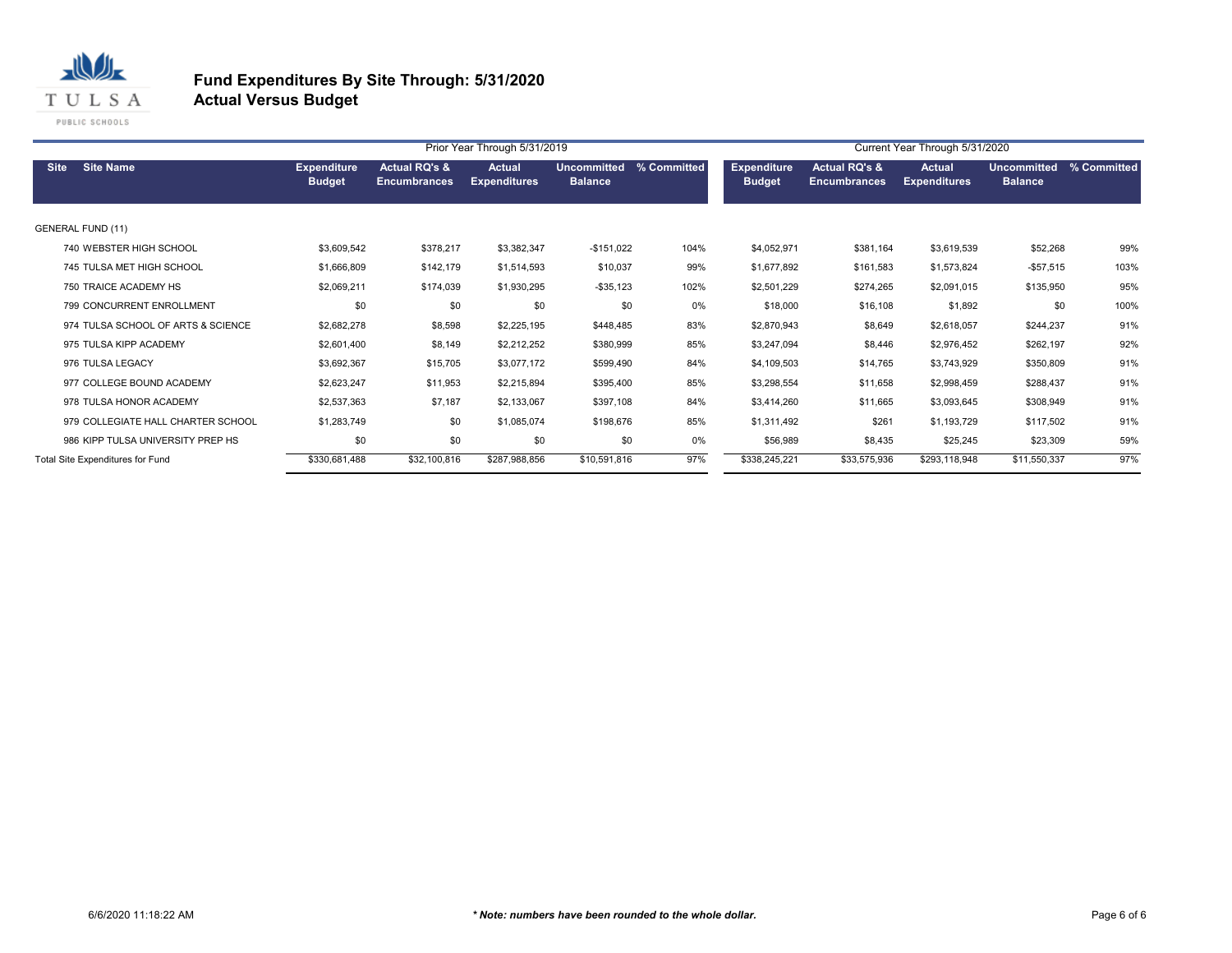## **T U L S A Actual Versus Budget**

PUBLIC SCHOOLS

|                                                  |                                     |                                         | Prior Year Through 5/31/2019         |                                                  |      |                                     |                                                | Current Year Through 5/31/2020       |                                                  |      |
|--------------------------------------------------|-------------------------------------|-----------------------------------------|--------------------------------------|--------------------------------------------------|------|-------------------------------------|------------------------------------------------|--------------------------------------|--------------------------------------------------|------|
|                                                  | <b>Expenditure</b><br><b>Budget</b> | <b>Actual RQ's &amp;</b><br>Encumbrance | <b>Actual</b><br><b>Expenditures</b> | <b>Uncommitted % Committed</b><br><b>Balance</b> |      | <b>Expenditure</b><br><b>Budget</b> | <b>Actual RQ's &amp;</b><br><b>Encumbrance</b> | <b>Actual</b><br><b>Expenditures</b> | <b>Uncommitted % Committed</b><br><b>Balance</b> |      |
| <b>BUILDING FUND (21)</b>                        |                                     |                                         |                                      |                                                  |      |                                     |                                                |                                      |                                                  |      |
| <b>1XXX Salaries</b>                             |                                     |                                         |                                      |                                                  |      |                                     |                                                |                                      |                                                  |      |
| 1210 FULL TIME NON-CERTIFIED SALARI              | \$6,898,671                         | \$723,379                               | \$5,702,313                          | \$472,979                                        | 93%  | \$7,167,931                         | \$768,010                                      | \$6,064,880                          | \$335,041                                        | 95%  |
| 1212 RETROACTIVE SUPPORT PAY                     | \$0                                 | \$0                                     | \$3,691                              | $-$ \$3,691                                      | 0%   | \$0                                 | \$0                                            | \$129,983                            | $-$129,983$                                      | 0%   |
| 1240 UNUSED LEAVE - NON-CERTIF                   | \$0                                 | \$0                                     | \$598                                | $-$598$                                          | 0%   | \$0                                 | \$0                                            | \$90                                 | $-$ \$90                                         | 0%   |
| 1250 BENEFIT ALLOWANCE-SUPPORT STAF              | \$91,051                            | \$11,761                                | \$65,064                             | \$14,227                                         | 84%  | \$70,565                            | \$10,243                                       | \$56,433                             | \$3,889                                          | 94%  |
| 1500 OVERTIME SALARIES - NON-CERTIF              | \$181,590                           | \$0                                     | \$235,292                            | -\$53,702                                        | 130% | \$171,281                           | \$0                                            | \$314,037                            | $-$142,756$                                      | 183% |
| 1800 STIPENDS - NON-CERTIFIED                    | \$31,347                            | \$0                                     | \$14,933                             | \$16,415                                         | 48%  | \$27,500                            | \$0                                            | \$18,649                             | \$8,851                                          | 68%  |
| 1930 OPTIONAL SPECIAL ASSIGNMENT -               | \$0                                 | \$0                                     | \$3,675                              | $-$3,675$                                        | 0%   | \$0                                 | \$0                                            | \$3,300                              | $-$3,300$                                        | 0%   |
|                                                  | \$7,202,659                         | \$735,139                               | \$6,025,565                          | \$441,955                                        | 94%  | \$7,437,277                         | \$778,254                                      | \$6,587,372                          | \$71,652                                         | 99%  |
| 2XXX Benefits                                    |                                     |                                         |                                      |                                                  |      |                                     |                                                |                                      |                                                  |      |
| 2220 DENTAL INSURANCE - NON-CERTIFI              | \$16,987                            | \$1,705                                 | \$12,573                             | \$2,710                                          | 84%  | \$18,236                            | \$1,740                                        | \$13,383                             | \$3,113                                          | 83%  |
| 2230 HEALTH INSURANCE - NON-CERTIFI              | \$1,027,969                         | \$106,704                               | \$769,025                            | \$152,240                                        | 85%  | \$1,085,098                         | \$111,076                                      | \$854,015                            | \$120,007                                        | 89%  |
| 2240 LIFE INSURANCE - NON-CERTIFIED              | \$14,117                            | \$1,558                                 | \$11,818                             | \$742                                            | 95%  | \$15,902                            | \$1,620                                        | \$12,596                             | \$1,686                                          | 89%  |
| 2250 L-T DISB INSUR                              | \$15,100                            | \$2,052                                 | \$14,605                             | $-$1,558$                                        | 110% | \$20,940                            | \$2,135                                        | \$16,584                             | \$2,221                                          | 89%  |
| 2410 FICA - EMPLOYER'S CONTRIBUTION              | \$395,350                           | \$43,309                                | \$362,111                            | $-$10,070$                                       | 103% | \$420,090                           | \$44,938                                       | \$395,951                            | $-$20,799$                                       | 105% |
| 2420 MEDICARE - EMPLOYER'S CONTRIBU              | \$92,461                            | \$10,189                                | \$84,794                             | $-$2,521$                                        | 103% | \$98,250                            | \$10,510                                       | \$92,931                             | $-$5,191$                                        | 105% |
| 2610 RETIREMENT - DISTRICT PAID NON              | \$2,755                             | \$0                                     | \$2,478                              | \$277                                            | 90%  | \$2,834                             | \$0                                            | \$2,497                              | \$337                                            | 88%  |
| 2630 RETIREMENT - EMPLOYER'S CONTRI              | \$304,171                           | \$39,785                                | \$310,684                            | -\$46,298                                        | 115% | \$357,070                           | \$38,569                                       | \$340,319                            | -\$21,818                                        | 106% |
| 2810 UNEMPLOYMENT COMPENSATION - NO              | \$0                                 | \$0                                     | \$4,412                              | $-$4,412$                                        | 0%   | \$0                                 | \$0                                            | \$6,890                              | $-$ \$6,890                                      | 0%   |
|                                                  | \$1,868,911                         | \$205,302                               | \$1,572,499                          | \$91,110                                         | 95%  | \$2,018,420                         | \$210,587                                      | \$1,735,166                          | \$72,667                                         | 96%  |
| 3XXX Purchased Professional & Technical Services |                                     |                                         |                                      |                                                  |      |                                     |                                                |                                      |                                                  |      |
| 3340 ENGINEERING SERVICES                        | \$0                                 | \$0                                     | \$5,775                              | $-$5,775$                                        | 0%   | \$0                                 | \$0                                            | \$0                                  | \$0                                              | 0%   |
| 3360 MEDICAL SERVICES                            | \$2,800                             | \$1,750                                 | \$1,050                              | \$0                                              | 100% | \$2,975                             | \$2,800                                        | \$0                                  | \$175                                            | 94%  |
| 3370 OTHER PROFESSIONAL SERVICES                 | \$11,220                            | \$0                                     | \$2,775                              | \$8,445                                          | 25%  | \$14,220                            | \$0                                            | \$3,000                              | \$11,220                                         | 21%  |
| 3440 SECURITY SERVICES                           | \$180,623                           | \$30                                    | \$100,593                            | \$80,000                                         | 56%  | \$204,933                           | \$67,273                                       | \$132,727                            | \$4,933                                          | 98%  |
| 3442 SECURITY - ATHLETICS                        | \$26,554                            | \$2,643                                 | \$4,357                              | \$19,554                                         | 26%  | \$26,554                            | \$3,282                                        | \$3,719                              | \$19,554                                         | 26%  |
| 3460 OTHER TECHNICAL SERVICES                    | \$0                                 | \$0                                     | \$0                                  | \$0                                              | 0%   | \$8,000                             | \$8,000                                        | \$0                                  | \$0                                              | 100% |
| 3590 PROFESSIONAL EMPLOYEE TRAINING              | \$0                                 | \$0                                     | \$0                                  | \$0                                              | 0%   | \$300                               | \$0                                            | \$0                                  | \$300                                            | 0%   |
| 3600 PROFESSIONAL EMPLOYEE TRAINING              | \$2,872                             | \$0                                     | \$2,872                              | \$0                                              | 100% | \$0                                 | \$0                                            | \$0                                  | \$0                                              | 0%   |
|                                                  | \$224,069                           | \$4,423                                 | \$117,421                            | \$102,225                                        | 54%  | \$256,982                           | \$81,354                                       | \$139,446                            | \$36,182                                         | 86%  |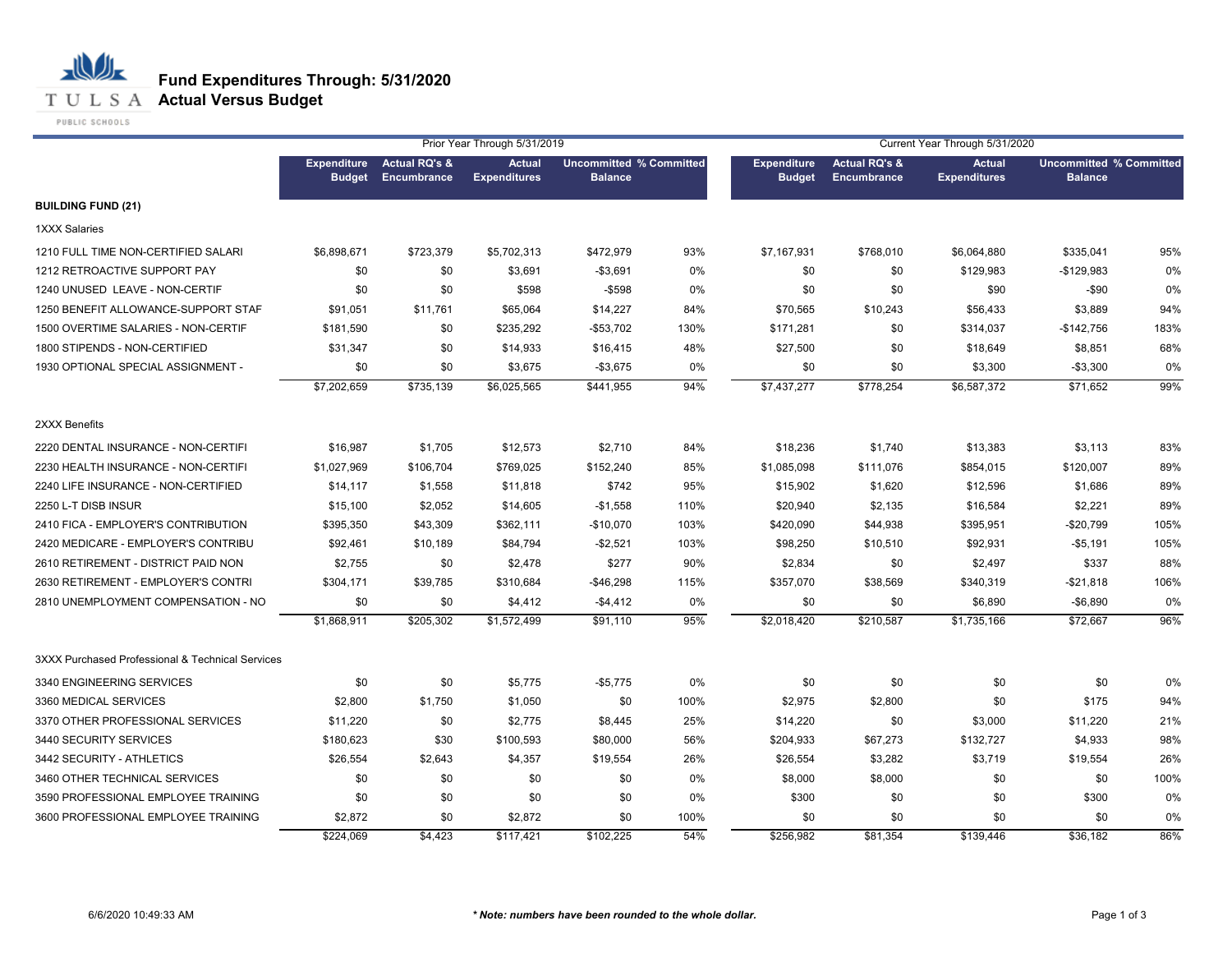## **Fund Expenditures Through: 5/31/2020 T U L S A Actual Versus Budget**

PUBLIC SCHOOLS

|                                     |                                     |                                                | Prior Year Through 5/31/2019         |                |                                | Current Year Through 5/31/2020      |                                                |                                      |                |                                |
|-------------------------------------|-------------------------------------|------------------------------------------------|--------------------------------------|----------------|--------------------------------|-------------------------------------|------------------------------------------------|--------------------------------------|----------------|--------------------------------|
|                                     | <b>Expenditure</b><br><b>Budget</b> | <b>Actual RQ's &amp;</b><br><b>Encumbrance</b> | <b>Actual</b><br><b>Expenditures</b> | <b>Balance</b> | <b>Uncommitted % Committed</b> | <b>Expenditure</b><br><b>Budget</b> | <b>Actual RQ's &amp;</b><br><b>Encumbrance</b> | <b>Actual</b><br><b>Expenditures</b> | <b>Balance</b> | <b>Uncommitted % Committed</b> |
| <b>BUILDING FUND (21)</b>           |                                     |                                                |                                      |                |                                |                                     |                                                |                                      |                |                                |
| 4XXX Purchased Property Services    |                                     |                                                |                                      |                |                                |                                     |                                                |                                      |                |                                |
| 4200 SODEXO MANAGEMENT FEE          | \$1,163,810                         | \$190,128                                      | \$950,642                            | \$23,040       | 98%                            | \$1,163,810                         | \$288,318                                      | \$855,578                            | \$19,914       | 98%                            |
| 4230 DISPOSAL SERVICES              | \$398,729                           | \$140,180                                      | \$257,983                            | \$566          | 100%                           | \$398,729                           | \$146,012                                      | \$248,731                            | \$3,986        | 99%                            |
| 4250 LAUNDRY SERVICES               | \$1,200                             | \$976                                          | \$224                                | \$0            | 100%                           | \$2,000                             | \$1,011                                        | \$189                                | \$800          | 60%                            |
| 4300 REPAIRS AND MAINTENANCE SERVIC | \$1,027,901                         | \$325,541                                      | \$654,269                            | \$48,091       | 95%                            | $-$91,058$                          | \$11,700                                       | -\$158,486                           | \$55,728       | 161%                           |
| 4302 REPAIRS/MAINTENANCE CONTRACT L | \$35,000                            | \$784                                          | \$34,216                             | \$0            | 100%                           | \$6,939                             | \$0                                            | \$0                                  | \$6,939        | 0%                             |
| 4310 NONTECHNOLOGY SERVICES         | \$0                                 | \$0                                            | \$0                                  | \$0            | 0%                             | \$145,859                           | \$11,696                                       | \$88,719                             | \$45,444       | 69%                            |
| 4320 COMPUTER SERVICE               | \$0                                 | \$0                                            | \$0                                  | \$0            | 0%                             | \$2,490                             | \$0                                            | \$0                                  | \$2,490        | 0%                             |
| 4330 COOLING SERVICES               | \$0                                 | \$0                                            | \$0                                  | \$0            | 0%                             | \$11,018                            | \$0                                            | \$11,018                             | \$0            | 100%                           |
| 4380 OTHER BUILDING SERVICES        | \$572,402                           | \$89,977                                       | \$459,867                            | \$22,558       | 96%                            | \$375,944                           | \$59,565                                       | \$294,385                            | \$21,995       | 94%                            |
| 4390 OTHER EQUIPMENT AND VEHICLE SE | \$0                                 | \$0                                            | \$0                                  | \$0            | 0%                             | \$1,199,008                         | \$258,322                                      | \$935,686                            | \$5,001        | 100%                           |
| 4392 OTHER EQUIPMENT AND VEHICLE SE | \$0                                 | \$0                                            | \$0                                  | \$0            | 0%                             | \$36,061                            | \$70                                           | \$35,992                             | \$0            | 100%                           |
| 4400 RENTAL OR LEASE SERVICES       | \$9,420                             | \$0                                            | \$9,420                              | \$0            | 100%                           | \$0                                 | \$0                                            | \$0                                  | \$0            | 0%                             |
| 4490 OTHER RENTAL OR LEASE SERVICES | \$33,097                            | \$0                                            | \$0                                  | \$33,097       | 0%                             | \$33,097                            | \$0                                            | \$0                                  | \$33,097       | 0%                             |
| 4500 CONSTRUCTION SERVICES          | \$405,874                           | \$90,724                                       | \$1,038,701                          | $-$723,551$    | 278%                           | \$2,589,728                         | \$152,160                                      | \$2,520,457                          | $-$ \$82,890   | 103%                           |
| 4530 HVAC                           | \$0                                 | \$0                                            | \$0                                  | \$0            | 0%                             | \$0                                 | \$0                                            | \$15,349                             | $-$15,349$     | 0%                             |
|                                     | \$3,647,433                         | \$838,311                                      | \$3,405,320                          | $-$596,199$    | 116%                           | \$5,873,625                         | \$928,854                                      | \$4,847,616                          | \$97,155       | 98%                            |
| 5XXX Other Purchased Services       |                                     |                                                |                                      |                |                                |                                     |                                                |                                      |                |                                |
| 5230 PROPERTY INSURANCE             | \$1,074,240                         | \$8,335                                        | \$1,065,905                          | \$0            | 100%                           | \$1,343,433                         | \$0                                            | \$1,343,433                          | \$0            | 100%                           |
| 5340 MOBILE COMM DEVICES            | \$77,005                            | \$13,548                                       | \$63,456                             | \$0            | 100%                           | \$78,441                            | \$14,409                                       | \$64,032                             | \$0            | 100%                           |
| 5400 ADVERTISING                    | \$225                               | \$0                                            | \$0                                  | \$225          | 0%                             | \$225                               | \$0                                            | \$0                                  | \$225          | 0%                             |
| 5500 PRINTING AND BINDING           | \$0                                 | \$97                                           | \$403                                | $-$500$        | 0%                             | \$0                                 | \$0                                            | \$0                                  | \$0            | 0%                             |
| 5592 PRINTING CLICK CHARGES         | \$5,500                             | \$0                                            | \$0                                  | \$5,500        | 0%                             | \$5,500                             | \$0                                            | \$0                                  | \$5,500        | 0%                             |
| 5810 TRAVEL IN-DISTRICT / MILEAGE   | \$1,000                             | \$0                                            | \$0                                  | \$1,000        | 0%                             | \$1,000                             | \$0                                            | \$0                                  | \$1,000        | 0%                             |
| 5820 TRAVEL OUT OF DISTRICT         | \$9,700                             | \$512                                          | \$598                                | \$8,590        | 11%                            | \$8,500                             | \$875                                          | \$0                                  | \$7,625        | 10%                            |
| 5990 OTHER PURCHASED SERVICES       | \$19,218                            | \$8,900                                        | \$10,318                             | \$0            | 100%                           | \$3,075                             | \$0                                            | \$3,075                              | \$0            | 100%                           |
|                                     | \$1,186,888                         | \$31,393                                       | \$1,140,680                          | \$14,815       | 99%                            | \$1,440,174                         | \$15,284                                       | \$1,410,540                          | \$14,350       | 99%                            |
| <b>6XXX Supplies and Materials</b>  |                                     |                                                |                                      |                |                                |                                     |                                                |                                      |                |                                |
| 6111 PAPER AND COPY SUPPLIES-WAREHO | \$3,515                             | \$0                                            | \$831                                | \$2,684        | 24%                            | \$759                               | \$0                                            | \$214                                | \$545          | 28%                            |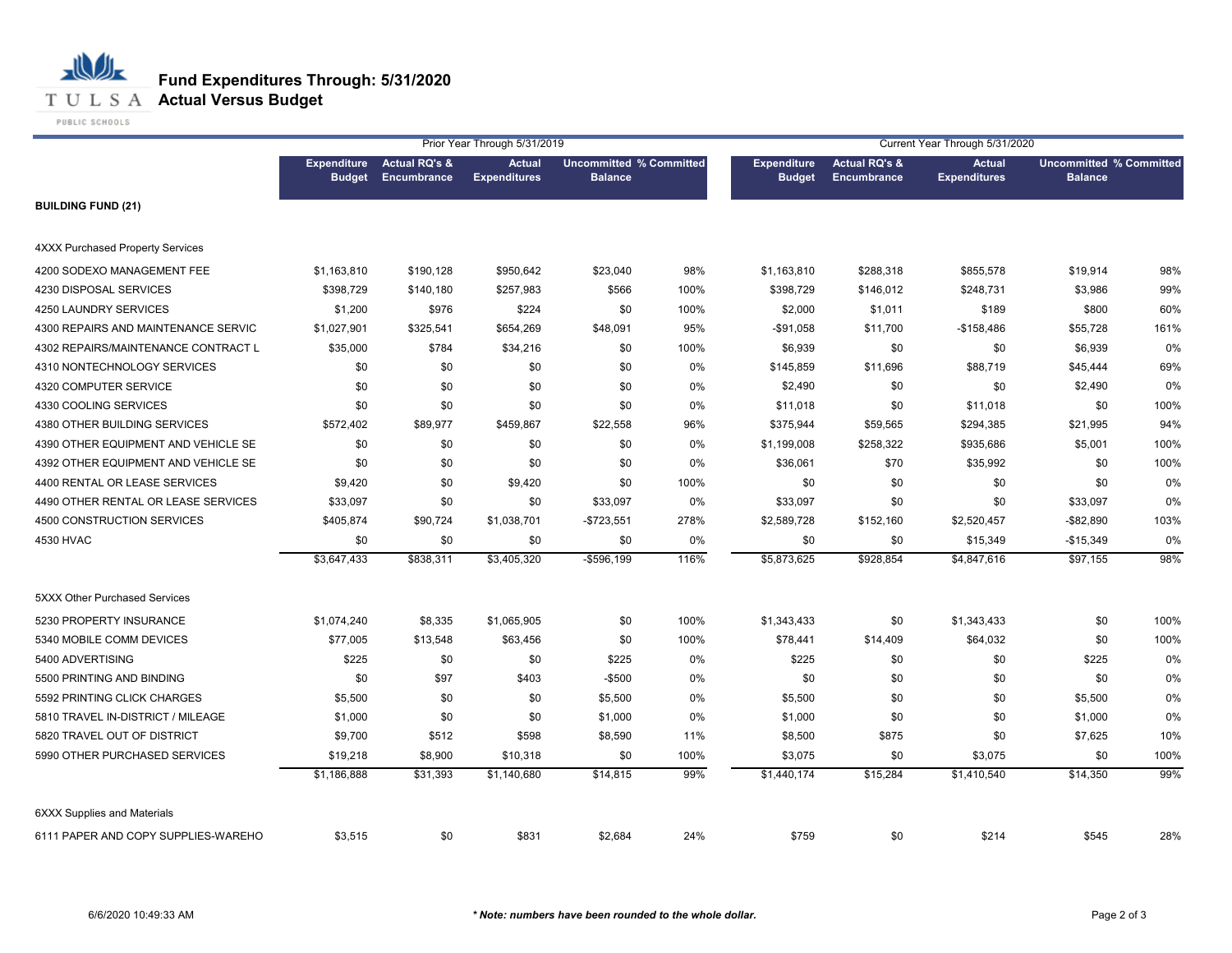**T U L S A Actual Versus Budget** 

PUBLIC SCHOOLS

|                                      |                                     |                                         | Prior Year Through 5/31/2019         |                                                  |       | Current Year Through 5/31/2020      |                                         |                                      |                                                  |      |
|--------------------------------------|-------------------------------------|-----------------------------------------|--------------------------------------|--------------------------------------------------|-------|-------------------------------------|-----------------------------------------|--------------------------------------|--------------------------------------------------|------|
|                                      | <b>Expenditure</b><br><b>Budget</b> | <b>Actual RQ's &amp;</b><br>Encumbrance | <b>Actual</b><br><b>Expenditures</b> | <b>Uncommitted % Committed</b><br><b>Balance</b> |       | <b>Expenditure</b><br><b>Budget</b> | <b>Actual RQ's &amp;</b><br>Encumbrance | <b>Actual</b><br><b>Expenditures</b> | <b>Uncommitted % Committed</b><br><b>Balance</b> |      |
| <b>BUILDING FUND (21)</b>            |                                     |                                         |                                      |                                                  |       |                                     |                                         |                                      |                                                  |      |
| 6112 PAPER AND COPY SUPPLIES-ONLINE  | \$1,053                             | \$0                                     | \$0                                  | \$1,053                                          | $0\%$ | \$1,053                             | \$0                                     | \$0                                  | \$1,053                                          | 0%   |
| 6119 ONLINE ORDERING ENCUMBRANCE     | \$0                                 | \$4,748                                 | \$0                                  | $-$4,748$                                        | 0%    | \$0                                 | \$4,953                                 | \$0                                  | $-$4,953$                                        | 0%   |
| 6180 CLEAN-MAINT SUPPLIES CHEMICALS  | \$886,238                           | \$254,474                               | \$615,709                            | \$16,055                                         | 98%   | \$820,600                           | \$96,441                                | \$549,768                            | \$174,390                                        | 79%  |
| 6190 GENERAL OFFICE SUPPLIES         | \$12,460                            | \$0                                     | \$41                                 | \$12,420                                         | 0%    | \$12,460                            | \$0                                     | \$4,111                              | \$8,349                                          | 33%  |
| 6191 GENERAL OFFICE SUPPLIES-WAREHO  | \$3,765                             | \$0                                     | \$377                                | \$3,389                                          | 10%   | \$0                                 | \$0                                     | \$0                                  | \$0                                              | 0%   |
| 6192 GENERAL OFFICE SUPPLIES-ONLINE  | \$10,052                            | \$0                                     | \$6,357                              | \$3,695                                          | 63%   | \$10,052                            | \$0                                     | \$6,152                              | \$3,900                                          | 61%  |
| 6510 APPLIANCES/FURNITURE/FIXTURES   | \$0                                 | \$0                                     | \$0                                  | \$0                                              | 0%    | \$45,661                            | \$0                                     | \$32,215                             | \$13,446                                         | 71%  |
| 6530 TECHNOLOGY-RELATED EQUIPMENT    | \$15,305                            | \$0                                     | \$10,445                             | \$4,860                                          | 68%   | \$15,909                            | \$0                                     | \$11,445                             | \$4,464                                          | 72%  |
| 6540 FURNITURE AND FIXTURES          | \$158,991                           | \$63,600                                | \$5,289                              | \$90,102                                         | 43%   | \$0                                 | \$0                                     | \$0                                  | \$0                                              | 0%   |
| 6570 UNIFORMS                        | \$14,000                            | \$10,892                                | \$3,108                              | \$0                                              | 100%  | \$14,064                            | \$1,585                                 | \$4,563                              | \$7,916                                          | 44%  |
| 6590 FIREARMS AND AMMUNITION         | \$9,001                             | \$4,845                                 | \$4,155                              | \$1                                              | 100%  | \$9,001                             | \$5,798                                 | \$0                                  | \$3,203                                          | 64%  |
|                                      | \$1,114,379                         | \$338,558                               | \$646,311                            | \$129,510                                        | 88%   | \$929,558                           | \$108,777                               | \$608,468                            | \$212,313                                        | 77%  |
| <b>7XXX Property/Equipment</b>       |                                     |                                         |                                      |                                                  |       |                                     |                                         |                                      |                                                  |      |
| 7140 LANDSCAPING                     | \$0                                 | \$0                                     | \$0                                  | \$0                                              | 0%    | \$24,400                            | \$0                                     | \$68,185                             | $-$43,785$                                       | 279% |
| 7320 EQUIPMENT-AUDIO VISUAL          | \$13,127                            | \$0                                     | \$13,127                             | \$0                                              | 100%  | \$13,127                            | \$0                                     | \$0                                  | \$13,127                                         | 0%   |
| 7360 EQUIPMENT-MACHINERY             | \$114,208                           | \$63,714                                | \$50,443                             | \$50                                             | 100%  | \$58,758                            | \$8,314                                 | \$59,606                             | $-$9,162$                                        | 116% |
| 7600 VEHICLES                        | \$5,000                             | \$0                                     | \$0                                  | \$5,000                                          | 0%    | \$5,000                             | \$0                                     | \$0                                  | \$5,000                                          | 0%   |
|                                      | \$132,335                           | \$63,714                                | \$63,571                             | \$5,050                                          | 96%   | \$101,285                           | \$8,314                                 | \$127,791                            | $-$ \$34,820                                     | 134% |
| 8XXX Other Objects and Reserves      |                                     |                                         |                                      |                                                  |       |                                     |                                         |                                      |                                                  |      |
| 8100 DUES AND FEES FOR SERVICES      | \$900                               | \$0                                     | \$900                                | \$0                                              | 100%  | \$1,239                             | \$0                                     | \$1,000                              | \$239                                            | 81%  |
| 8400 BUDGET CONTINGENCY              | \$3,594,894                         | \$0                                     | \$0                                  | \$3,594,894                                      | 0%    | \$692,457                           | \$0                                     | \$0                                  | \$692,457                                        | 0%   |
| 8600 STAFF REGISTRATION AND TUITION  | \$3,950                             | \$425                                   | \$180                                | \$3,345                                          | 15%   | \$4,520                             | \$0                                     | \$2,320                              | \$2,200                                          | 51%  |
| 8700 COUNTY ASSESSMENTS/REVALUATION  | \$716,675                           | \$0                                     | \$716,675                            | \$0                                              | 100%  | \$717,839                           | \$0                                     | \$717,839                            | \$0                                              | 100% |
|                                      | \$4,316,419                         | \$425                                   | \$717,755                            | \$3,598,239                                      | 17%   | \$1,416,055                         | $\overline{50}$                         | \$721,159                            | \$694,896                                        | 51%  |
| <b>Total Fund Expend./Encumb/RQs</b> | \$19,693,092                        | \$2,217,267                             | \$13,689,122                         | \$3,786,703                                      | 81%   | \$19,473,377                        | \$2,131,425                             | \$16,177,557                         | \$1,164,395                                      | 94%  |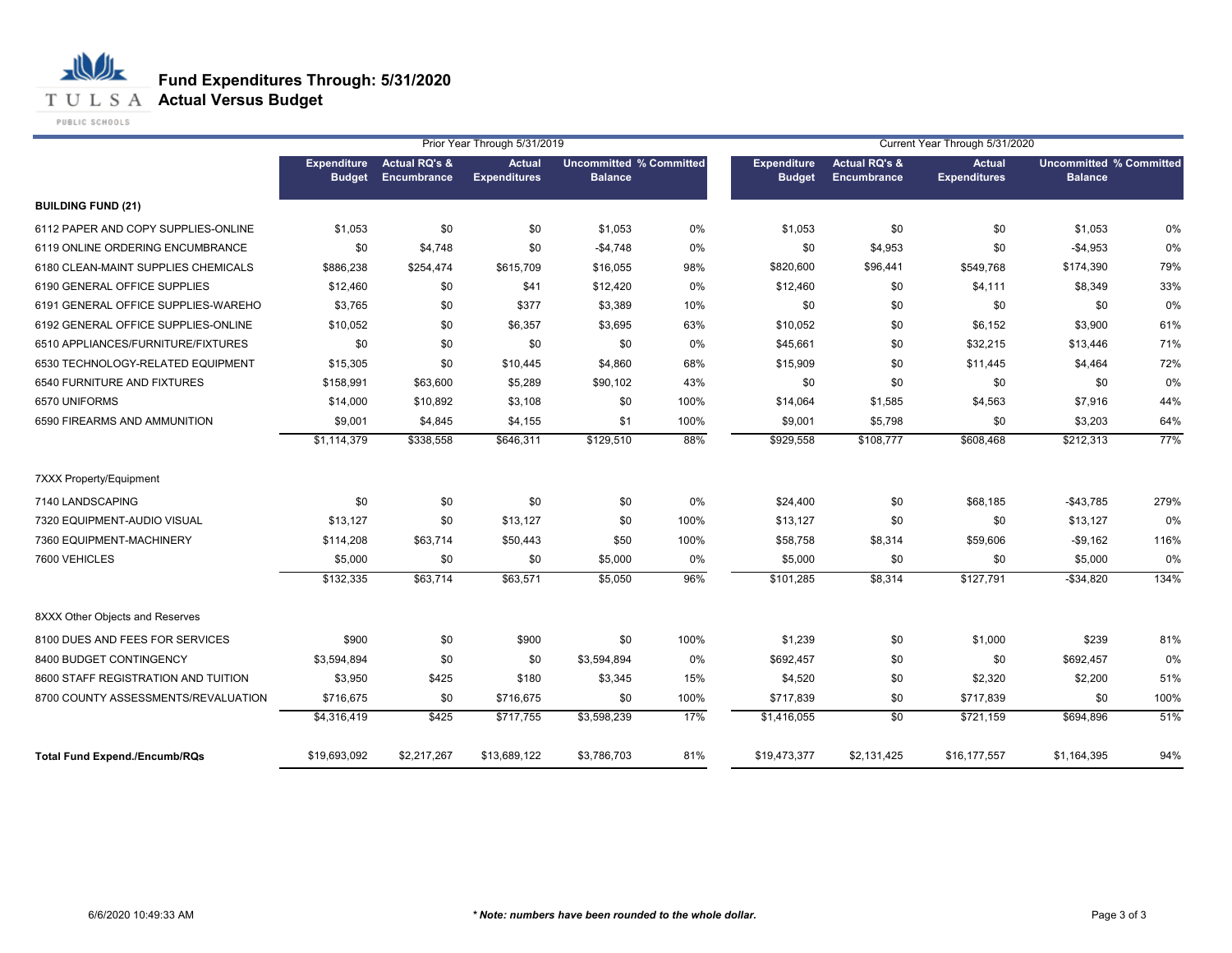**T U L S A Actual Versus Budget** 

PUBLIC SCHOOLS

|                                                  |               |                                                 | Prior Year Through 5/31/2019         |                                                  |      | Current Year Through 5/31/2020      |                                                |                                      |                                                  |      |
|--------------------------------------------------|---------------|-------------------------------------------------|--------------------------------------|--------------------------------------------------|------|-------------------------------------|------------------------------------------------|--------------------------------------|--------------------------------------------------|------|
|                                                  | <b>Budget</b> | Expenditure Actual RQ's &<br><b>Encumbrance</b> | <b>Actual</b><br><b>Expenditures</b> | <b>Uncommitted % Committed</b><br><b>Balance</b> |      | <b>Expenditure</b><br><b>Budget</b> | <b>Actual RQ's &amp;</b><br><b>Encumbrance</b> | <b>Actual</b><br><b>Expenditures</b> | <b>Uncommitted % Committed</b><br><b>Balance</b> |      |
| <b>CHILD NUTRITION (22)</b>                      |               |                                                 |                                      |                                                  |      |                                     |                                                |                                      |                                                  |      |
| <b>1XXX Salaries</b>                             |               |                                                 |                                      |                                                  |      |                                     |                                                |                                      |                                                  |      |
| 1200 REGULAR NONCERTIFIED SALARIES               | $-$ \$697,005 | \$0                                             | \$0                                  | -\$697,005                                       | 0%   | \$0                                 | \$0                                            | \$0                                  | \$0                                              | 0%   |
| 1210 FULL TIME NON-CERTIFIED SALARI              | \$10,490,129  | \$501,767                                       | \$9,972,072                          | \$16,291                                         | 100% | \$10,052,468                        | \$531,578                                      | \$9,188,868                          | \$332,021                                        | 97%  |
| 1212 RETROACTIVE SUPPORT PAY                     | \$0           | \$0                                             | \$2,894                              | $-$2,894$                                        | 0%   | \$0                                 | \$0                                            | \$78,612                             | $-$78,612$                                       | 0%   |
| 1240 UNUSED LEAVE - NON-CERTIF                   | \$0           | \$0                                             | \$7,611                              | $-$7,611$                                        | 0%   | \$0                                 | \$0                                            | \$6,741                              | $-$6,741$                                        | 0%   |
| 1250 BENEFIT ALLOWANCE-SUPPORT STAF              | \$514,439     | \$107,460                                       | \$441,413                            | -\$34,434                                        | 107% | \$532,650                           | \$68,099                                       | \$384,691                            | \$79,859                                         | 85%  |
| 1500 OVERTIME SALARIES - NON-CERTIF              | \$0           | \$0                                             | \$4,660                              | $-$4,660$                                        | 0%   | \$0                                 | \$0                                            | \$2,442                              | $-$2,442$                                        | 0%   |
| 1800 STIPENDS - NON-CERTIFIED                    | \$0           | \$0                                             | \$1,160                              | $-$1,160$                                        | 0%   | \$0                                 | \$0                                            | \$1,548                              | $-$1,548$                                        | 0%   |
|                                                  | \$10,307,564  | \$609,226                                       | \$10,429,809                         | $-$731,471$                                      | 107% | \$10,585,117                        | \$599,677                                      | \$9,662,903                          | \$322,537                                        | 97%  |
| 2XXX Benefits                                    |               |                                                 |                                      |                                                  |      |                                     |                                                |                                      |                                                  |      |
| 2220 DENTAL INSURANCE - NON-CERTIFI              | \$41,747      | \$1,374                                         | \$26,791                             | \$13,582                                         | 67%  | \$38,909                            | \$1,520                                        | \$25,646                             | \$11,743                                         | 70%  |
| 2230 HEALTH INSURANCE - NON-CERTIFI              | \$2,498,157   | \$106,716                                       | \$1,823,999                          | \$567,442                                        | 77%  | \$2,102,478                         | \$113,383                                      | \$1,760,527                          | \$228,568                                        | 89%  |
| 2240 LIFE INSURANCE - NON-CERTIFIED              | \$22,233      | \$994                                           | \$17,934                             | \$3,306                                          | 85%  | \$24,328                            | \$1,161                                        | \$16,769                             | \$6,398                                          | 74%  |
| 2250 L-T DISB INSUR                              | \$21,544      | \$1,759                                         | \$21,522                             | $-$1,736$                                        | 108% | \$30,484                            | \$1,422                                        | \$21,291                             | \$7,771                                          | 75%  |
| 2410 FICA - EMPLOYER'S CONTRIBUTION              | \$577,476     | \$27,955                                        | \$614,689                            | $-$ \$65,168                                     | 111% | \$648,066                           | \$28,921                                       | \$574,095                            | \$45,050                                         | 93%  |
| 2420 MEDICARE - EMPLOYER'S CONTRIBU              | \$142,299     | \$6,526                                         | \$147,461                            | $-$11,689$                                       | 108% | \$152,057                           | \$7,491                                        | \$136,454                            | \$8,112                                          | 95%  |
| 2630 RETIREMENT - EMPLOYER'S CONTRI              | \$307,326     | \$24,802                                        | \$302,591                            | $-$20,067$                                       | 107% | \$316,280                           | \$22,340                                       | \$295,504                            | $-$1,564$                                        | 100% |
| 2810 UNEMPLOYMENT COMPENSATION - NO              | \$0           | \$0                                             | \$4,390                              | $-$4,390$                                        | 0%   | \$0                                 | \$0                                            | \$5,442                              | $-$5,442$                                        | 0%   |
| 2831 WORKERS' COMPENSATION - NON-CE              | \$210,000     | \$210,000                                       | \$0                                  | \$0                                              | 100% | \$500,000                           | \$0                                            | \$0                                  | \$500,000                                        | 0%   |
|                                                  | \$3,820,783   | \$380,126                                       | \$2,959,378                          | \$481,280                                        | 87%  | \$3,812,604                         | \$176,239                                      | \$2,835,728                          | \$800,637                                        | 79%  |
| 3XXX Purchased Professional & Technical Services |               |                                                 |                                      |                                                  |      |                                     |                                                |                                      |                                                  |      |
| 3460 OTHER TECHNICAL SERVICES                    | \$8,640       | \$0                                             | \$8,640                              | \$0                                              | 100% | \$7,390                             | \$0                                            | \$6,760                              | \$630                                            | 91%  |
| 3590 PROFESSIONAL EMPLOYEE TRAINING              | \$0           | \$0                                             | \$0                                  | \$0                                              | 0%   | \$3,000                             | \$0                                            | \$0                                  | \$3,000                                          | 0%   |
| 3600 PROFESSIONAL EMPLOYEE TRAINING              | \$3,000       | \$203                                           | \$2,771                              | \$26                                             | 99%  | \$0                                 | \$0                                            | \$0                                  | \$0                                              | 0%   |
|                                                  | \$11,640      | \$203                                           | \$11,411                             | \$26                                             | 100% | \$10,390                            | \$0                                            | \$6,760                              | \$3,630                                          | 65%  |
| <b>4XXX Purchased Property Services</b>          |               |                                                 |                                      |                                                  |      |                                     |                                                |                                      |                                                  |      |
| 4301 REPAIRS/MAINTENANCE MATERIALS               | \$239,433     | \$15,845                                        | \$171,123                            | \$52,465                                         | 78%  | \$376,245                           | \$52,990                                       | \$245,337                            | \$77,918                                         | 79%  |
| 4302 REPAIRS/MAINTENANCE CONTRACT L              | \$77,850      | \$28,276                                        | \$31,024                             | \$18,550                                         | 76%  | \$49,719                            | \$14,596                                       | \$35,123                             | \$0                                              | 100% |
|                                                  | \$317,283     | \$44,121                                        | \$202,147                            | $\sqrt{$71,015}$                                 | 78%  | \$425,965                           | \$67,586                                       | \$280,460                            | \$77.918                                         | 82%  |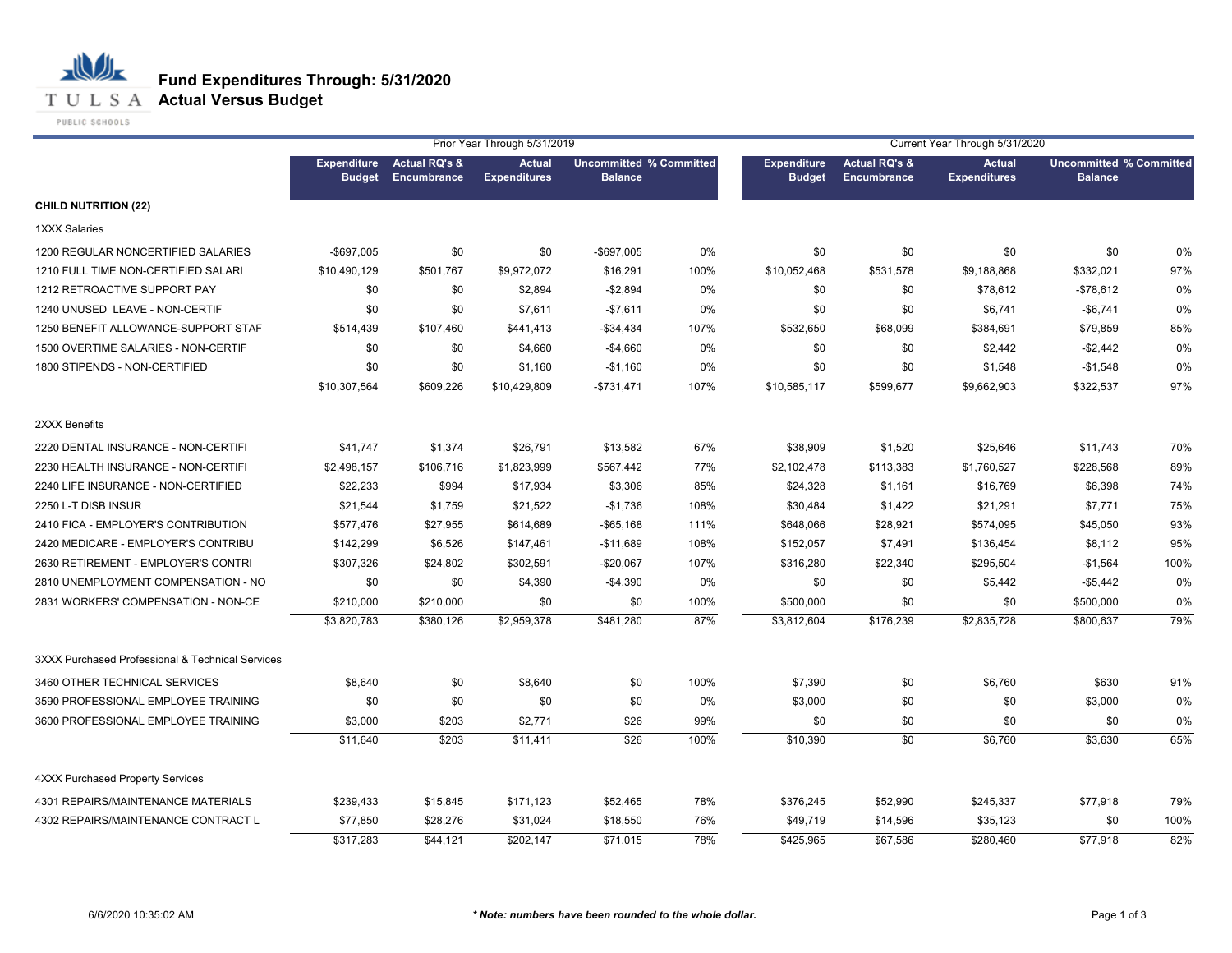

|                                     |               |                                                 | Prior Year Through 5/31/2019         | Current Year Through 5/31/2020                   |      |                                     |                                                |                                      |                                                  |       |
|-------------------------------------|---------------|-------------------------------------------------|--------------------------------------|--------------------------------------------------|------|-------------------------------------|------------------------------------------------|--------------------------------------|--------------------------------------------------|-------|
|                                     | <b>Budget</b> | <b>Expenditure</b> Actual RQ's &<br>Encumbrance | <b>Actual</b><br><b>Expenditures</b> | <b>Uncommitted % Committed</b><br><b>Balance</b> |      | <b>Expenditure</b><br><b>Budget</b> | <b>Actual RQ's &amp;</b><br><b>Encumbrance</b> | <b>Actual</b><br><b>Expenditures</b> | <b>Uncommitted % Committed</b><br><b>Balance</b> |       |
| <b>CHILD NUTRITION (22)</b>         |               |                                                 |                                      |                                                  |      |                                     |                                                |                                      |                                                  |       |
| 5XXX Other Purchased Services       |               |                                                 |                                      |                                                  |      |                                     |                                                |                                      |                                                  |       |
| 5310 POSTAGE SERVICES               | \$4,300       | \$500                                           | \$0                                  | \$3,800                                          | 12%  | \$1,000                             | \$0                                            | \$0                                  | \$1,000                                          | 0%    |
| 5340 MOBILE COMM DEVICES            | \$14,899      | \$3,728                                         | \$11,171                             | \$0                                              | 100% | \$14,899                            | \$3,319                                        | \$11,579                             | \$0                                              | 100%  |
| 5400 ADVERTISING                    | \$2,738       | \$0                                             | \$0                                  | \$2,738                                          | 0%   | \$2,000                             | \$0                                            | \$0                                  | \$2,000                                          | 0%    |
| 5591 PRINTING IN HOUSE              | \$22,481      | \$0                                             | \$22,494                             | $-$13$                                           | 100% | \$21,909                            | \$0                                            | \$3,968                              | \$17,941                                         | 18%   |
| 5592 PRINTING CLICK CHARGES         | \$13,305      | \$3,220                                         | \$9,659                              | \$426                                            | 97%  | \$13,305                            | \$728                                          | \$3,634                              | \$8,943                                          | 33%   |
| 5700 FOOD SERRVICE MANAGEMENT       | \$561,832     | \$124,883                                       | \$395,486                            | \$41,463                                         | 93%  | \$8,196,251                         | \$1,623,272                                    | \$6,539,564                          | \$33,414                                         | 100%  |
| 5810 TRAVEL IN-DISTRICT / MILEAGE   | \$26,401      | \$0                                             | \$32,069                             | $-$5,668$                                        | 121% | \$26,401                            | \$0                                            | \$30,338                             | $-$3,937$                                        | 115%  |
| 5820 TRAVEL OUT OF DISTRICT         | \$221         | \$0                                             | \$199                                | \$22                                             | 90%  | \$221                               | \$0                                            | \$0                                  | \$221                                            | 0%    |
| 5990 OTHER PURCHASED SERVICES       | \$11,738      | \$896                                           | \$10,842                             | \$0                                              | 100% | \$11,605                            | \$1,113                                        | \$10,492                             | \$0                                              | 100%  |
|                                     | \$657,915     | \$133,226                                       | \$481,920                            | \$42,769                                         | 93%  | \$8,287,591                         | \$1,628,433                                    | \$6,599,576                          | \$59,582                                         | 99%   |
| <b>6XXX Supplies and Materials</b>  |               |                                                 |                                      |                                                  |      |                                     |                                                |                                      |                                                  |       |
| 6111 PAPER AND COPY SUPPLIES-WAREHO | \$7,000       | \$0                                             | \$6,571                              | \$429                                            | 94%  | \$4,068                             | \$0                                            | \$4,068                              | \$0                                              | 100%  |
| 6112 PAPER AND COPY SUPPLIES-ONLINE | \$4,000       | \$0                                             | \$700                                | \$3,300                                          | 18%  | \$4,000                             | \$0                                            | \$0                                  | \$4,000                                          | 0%    |
| 6119 ONLINE ORDERING ENCUMBRANCE    | \$0           | \$7,801                                         | \$0                                  | $-$7,801$                                        | 0%   | \$0                                 | \$10,625                                       | \$0                                  | $-$10,625$                                       | 0%    |
| 6170 PAPER PRODUCTS                 | \$78,072      | \$6,549                                         | \$25,762                             | \$45,762                                         | 41%  | \$0                                 | \$0                                            | \$0                                  | \$0                                              | 0%    |
| 6178 KITCHEN SUPPLIES TO SITES - WH | \$0           | \$0                                             | \$758,545                            | $-$758,545$                                      | 0%   | \$0                                 | \$0                                            | \$130,848                            | $-$130,848$                                      | $0\%$ |
| 6180 CLEAN-MAINT SUPPLIES CHEMICALS | \$68,000      | \$14,000                                        | \$55,116                             | $-$1,116$                                        | 102% | \$0                                 | \$0                                            | \$0                                  | \$0                                              | 0%    |
| 6191 GENERAL OFFICE SUPPLIES-WAREHO | \$1,410       | \$0                                             | \$984                                | \$426                                            | 70%  | \$496                               | \$0                                            | \$496                                | \$0                                              | 100%  |
| 6192 GENERAL OFFICE SUPPLIES-ONLINE | \$9,028       | \$0                                             | \$4,526                              | \$4,501                                          | 50%  | \$9,028                             | \$0                                            | \$2,403                              | \$6,625                                          | 27%   |
| 6300 FOOD AND MILK                  | \$7,038,635   | \$157,567                                       | \$6,335,727                          | \$545,341                                        | 92%  | \$2,007,897                         | \$90,778                                       | \$1,629,826                          | \$287,293                                        | 86%   |
| 6301 FOOD AND MILK                  | \$50,000      | \$0                                             | \$47,993                             | \$2,007                                          | 96%  | \$53,702                            | \$0                                            | \$53,702                             | \$0                                              | 100%  |
| 6302 INVENTORY CAFETERIA            | \$200,000     | \$0                                             | \$0                                  | \$200,000                                        | 0%   | \$200,000                           | \$0                                            | \$0                                  | \$200,000                                        | 0%    |
| 6304 RECEIPT TIME VARIANCE - CA     | \$0           | \$0                                             | $-$10,600$                           | \$10,600                                         | 0%   | \$0                                 | \$0                                            | $-$48,402$                           | \$48,402                                         | 0%    |
| 6308 FOOD ISSUED TO SITES - WAREHOU | \$0           | \$0                                             | \$5,423,099                          | $-$5,423,099$                                    | 0%   | \$0                                 | \$0                                            | \$852,156                            | $-$ \$852,156                                    | $0\%$ |
| 6309 INVENTORY ISSUED               | \$0           | \$0                                             | $-$6,143,441$                        | \$6,143,441                                      | 0%   | \$0                                 | \$0                                            | $-$942,423$                          | \$942,423                                        | 0%    |
| 6310 FOOD-EXCEPT PRODUCE AND BREAD  | \$3,070,504   | \$55,404                                        | \$2,988,100                          | \$27,000                                         | 99%  | \$399,335                           | \$1,355                                        | \$348,292                            | \$49,688                                         | 88%   |
| 6390 INVENTORY COMMODITIES          | \$500         | \$0                                             | \$0                                  | \$500                                            | 0%   | \$37,698                            | \$0                                            | \$0                                  | \$37,698                                         | 0%    |
| 6510 APPLIANCES/FURNITURE/FIXTURES  | \$26,559      | \$0                                             | \$26,365                             | \$194                                            | 99%  | \$11,626                            | \$483                                          | \$4,975                              | \$6,168                                          | 47%   |
| 6530 TECHNOLOGY-RELATED EQUIPMENT   | \$57,736      | \$1,960                                         | \$55,750                             | \$26                                             | 100% | \$59,757                            | \$1,000                                        | \$56,743                             | \$2,014                                          | 97%   |
|                                     |               |                                                 |                                      |                                                  |      |                                     |                                                |                                      |                                                  |       |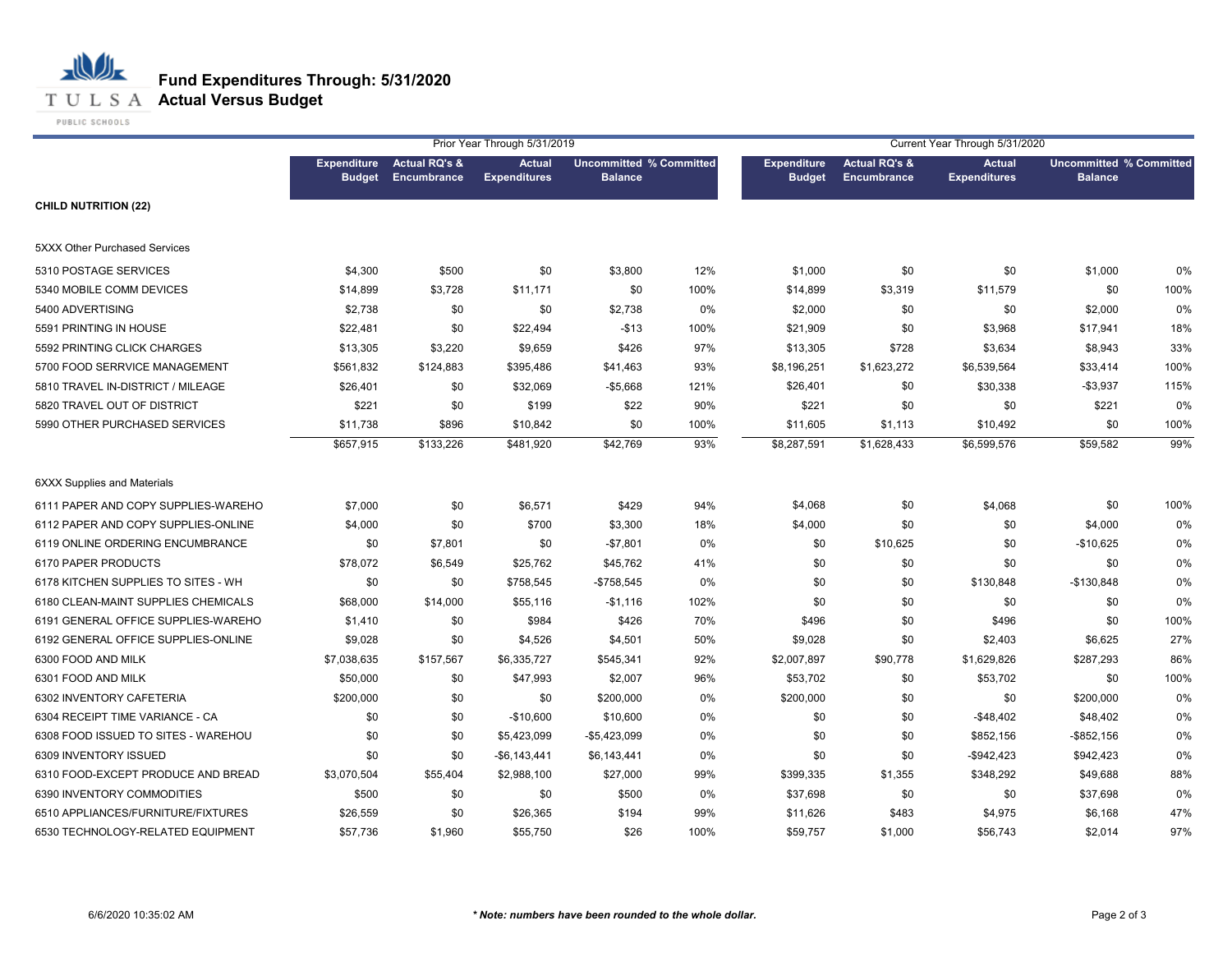## **T U L S A Actual Versus Budget**

PUBLIC SCHOOLS

|                                      |                                     |                                         | Prior Year Through 5/31/2019         |                                                  |      |                                     |                                         | Current Year Through 5/31/2020       |                                                  |     |
|--------------------------------------|-------------------------------------|-----------------------------------------|--------------------------------------|--------------------------------------------------|------|-------------------------------------|-----------------------------------------|--------------------------------------|--------------------------------------------------|-----|
|                                      | <b>Expenditure</b><br><b>Budget</b> | <b>Actual RQ's &amp;</b><br>Encumbrance | <b>Actual</b><br><b>Expenditures</b> | <b>Uncommitted % Committed</b><br><b>Balance</b> |      | <b>Expenditure</b><br><b>Budget</b> | <b>Actual RQ's &amp;</b><br>Encumbrance | <b>Actual</b><br><b>Expenditures</b> | <b>Uncommitted % Committed</b><br><b>Balance</b> |     |
| <b>CHILD NUTRITION (22)</b>          |                                     |                                         |                                      |                                                  |      |                                     |                                         |                                      |                                                  |     |
| 6560 MACHINERY                       | \$1,096                             | \$0                                     | \$1,096                              | \$0                                              | 100% | \$0                                 | \$0                                     | \$0                                  | \$0                                              | 0%  |
| 6570 UNIFORMS                        | \$10,697                            | \$0                                     | \$6,356                              | \$4,341                                          | 59%  | \$0                                 | \$0                                     | \$0                                  | \$0                                              | 0%  |
|                                      | \$10,623,237                        | \$243,281                               | \$9,582,650                          | \$797,306                                        | 92%  | \$2,787,607                         | \$104,241                               | \$2,092,685                          | \$590,682                                        | 79% |
| <b>7XXX Property/Equipment</b>       |                                     |                                         |                                      |                                                  |      |                                     |                                         |                                      |                                                  |     |
| 7310 APPLIANCES/FURNITURE/FIXTURES   | \$116,516                           | \$0                                     | \$104,882                            | \$11,634                                         | 90%  | \$46,963                            | \$0                                     | \$38,139                             | \$8,823                                          | 81% |
|                                      | \$116,516                           | \$0                                     | \$104,882                            | \$11,634                                         | 90%  | \$46,963                            | \$0                                     | \$38,139                             | \$8,823                                          | 81% |
| 8XXX Other Objects and Reserves      |                                     |                                         |                                      |                                                  |      |                                     |                                         |                                      |                                                  |     |
| 8600 STAFF REGISTRATION AND TUITION  | \$1,173                             | \$0                                     | \$100                                | \$1,073                                          | 9%   | \$1,173                             | \$0                                     | \$0                                  | \$1,173                                          | 0%  |
|                                      | \$1,173                             | $\overline{50}$                         | \$100                                | \$1,073                                          | 9%   | \$1,173                             | $\overline{50}$                         | \$0                                  | \$1,173                                          | 0%  |
| 9XXX Other Uses of Funds             |                                     |                                         |                                      |                                                  |      |                                     |                                         |                                      |                                                  |     |
| 9300 REIMBURSEMENT                   | \$465,500                           | \$1,064,500                             | \$0                                  | $-$599,000$                                      | 229% | \$1,700,000                         | \$0                                     | \$0                                  | \$1,700,000                                      | 0%  |
|                                      | \$465,500                           | \$1,064,500                             | \$0                                  | $-$599,000$                                      | 229% | \$1,700,000                         | \$0                                     | \$0                                  | \$1,700,000                                      | 0%  |
| <b>Total Fund Expend./Encumb/RQs</b> | \$26,321,611                        | \$2,474,683                             | \$23,772,297                         | \$74,631                                         | 100% | \$27,657,410                        | \$2,576,176                             | \$21,516,252                         | \$3,564,983                                      | 87% |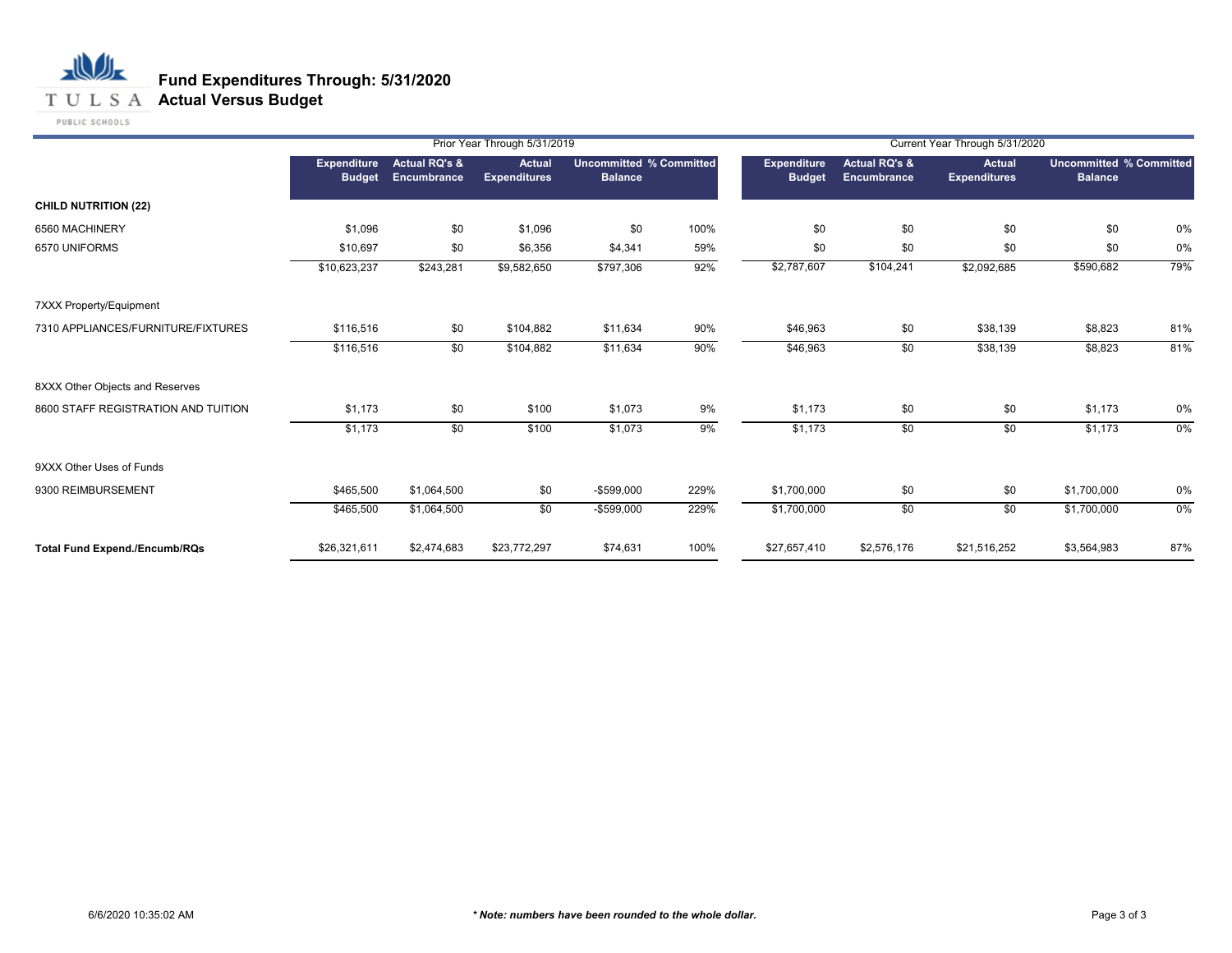

#### **Bond Fund Expenditures By Project Through: 5/31/2020**

**Project Expenditure Budget Actual RQ's & Encumbrance Actual Expenditures Uncommitted Balance Project Description % Committed** 0000 UNRESTRICTED FUNDS \$1,156,774 \$0 \$1,156,774 0% \$1,156,774 \$0 \$0 \$1,156,774 1172 BOND TECHNOLOGY INFRASTRUCTURE \$18,900 \$0 \$18,900 \$18,900 \$0 \$100% \$0 \$100% 1173 BOND SYSTEMS UPGRADES, PHONE, \$134,866 \$0 \$134,866 \$0 100% 1527 \$0 \$0 \$0 \$0  $$153,766$   $$0$   $$153,766$   $$0$ 1110 BOND CLASSROOM TEXTBOOKS \$418,193 \$13,069 \$402,688 \$2,437 99% 1119 BOND CLASSROOM MANAGEMENT FEES \$84,541 \$0 \$84,541 \$0 100% 1130 BOND CLASSROOM FURNITURE / FIX \$16,807 \$0 \$16,807 \$0 100% 1133 \$8,921 \$0 \$0 \$8,921 BOND FINE ARTS: UNIFORMS, EQUI 0% 1135 \$164,948 \$0 \$164,948 \$0 BOND AUDITORIUM REMODEL 100% 1136 \$51,643 \$14,105 \$36,591 \$947 BOND PE / HEALTH EDUCATION EQU 98% 1145 BOND 21ST CENTURY CLASSROOM TE \$315 \$0 \$315 0% 1147 MANAGED PRINT SERVICE \$90,814 \$0 \$90,814 \$0 100% 1169 CLASSROOM COMPUTERS \$292,669 \$0 \$289,344 \$3,325 99% 1173 BOND SYSTEMS UPGRADES, PHONE, \$20,542 \$240 \$20,302 \$0 100% 1180 \$0 \$0 \$0 \$0 BOND UPGRADE POOL LOCKER ROOMS 0% 1200 FACILITIES - BOND \$148,071 \$148,071 \$10 \$148,071 \$148,071 \$148,071 \$1 1210 BOND-CONSTRUCTION BUILDING ADD \$42,166 \$42,166 \$0 \$42,166 \$100% \$100% \$100% \$100% \$100% 1212 BOND-PAVING \$22,572 \$0 \$22,572 \$12.572 \$12.572 \$12.572 \$12.572 \$13.572 \$13.572 \$13.572 \$13.572 \$13.572 \$1 1215 BOND-ENERGY MANAGEMENT FEES \$312,613 \$43,299 \$252,690 \$16,625 \$16,625 \$16,625 1219 BOND MANAGEMENT FEES \$107,606 \$0 \$107,606 \$0 100% 1230 \$1,956,006 \$0 \$1,956,006 \$0 BOND-BLDG RENOVATIONS 100% 1250 \$280 \$0 \$280 \$0 BOND-P.E. UPGRADES 100% 1270 \$264,932 \$0 \$264,932 \$0 1410 BOND SCHOOL BUSES / ROUTE MAIN 100% \$5,640 \$0 \$5,640 \$5,640 \$0 \$5,640 \$0 \$0 \$100% 1522 \$44,576 \$0 \$44,576 \$0 BOND LIBRARY CONSTRUCTION 100% 1527 \$354,005 \$0 \$354,005 \$0 \$4,407,860 \$70,713 \$4,304,578 \$32,569 Current Year Through 5/31/2020 31 - BOND FUND - 2016B 30 - BOND BALANCING FUND SUM OF FUND 30 \$1,156,774 \$0 \$1,156,774 0% 32 - BOND FUND - 2018B LIBRARY MATERIAL #DIV/0! SUM OF FUND 31 100% FACILITIES - BOND 100% BOND-HVAC 100% BOND-PAVING 100% SUM OF FUND 32 \$4,407,860 \$70,713 \$4,304,578 \$32,569 99% LIBRARY MATERIAL 100%

6/6/2020 10:32:33 AM *\* Note: numbers have been rounded to the whole dollar.* Page 1 of 5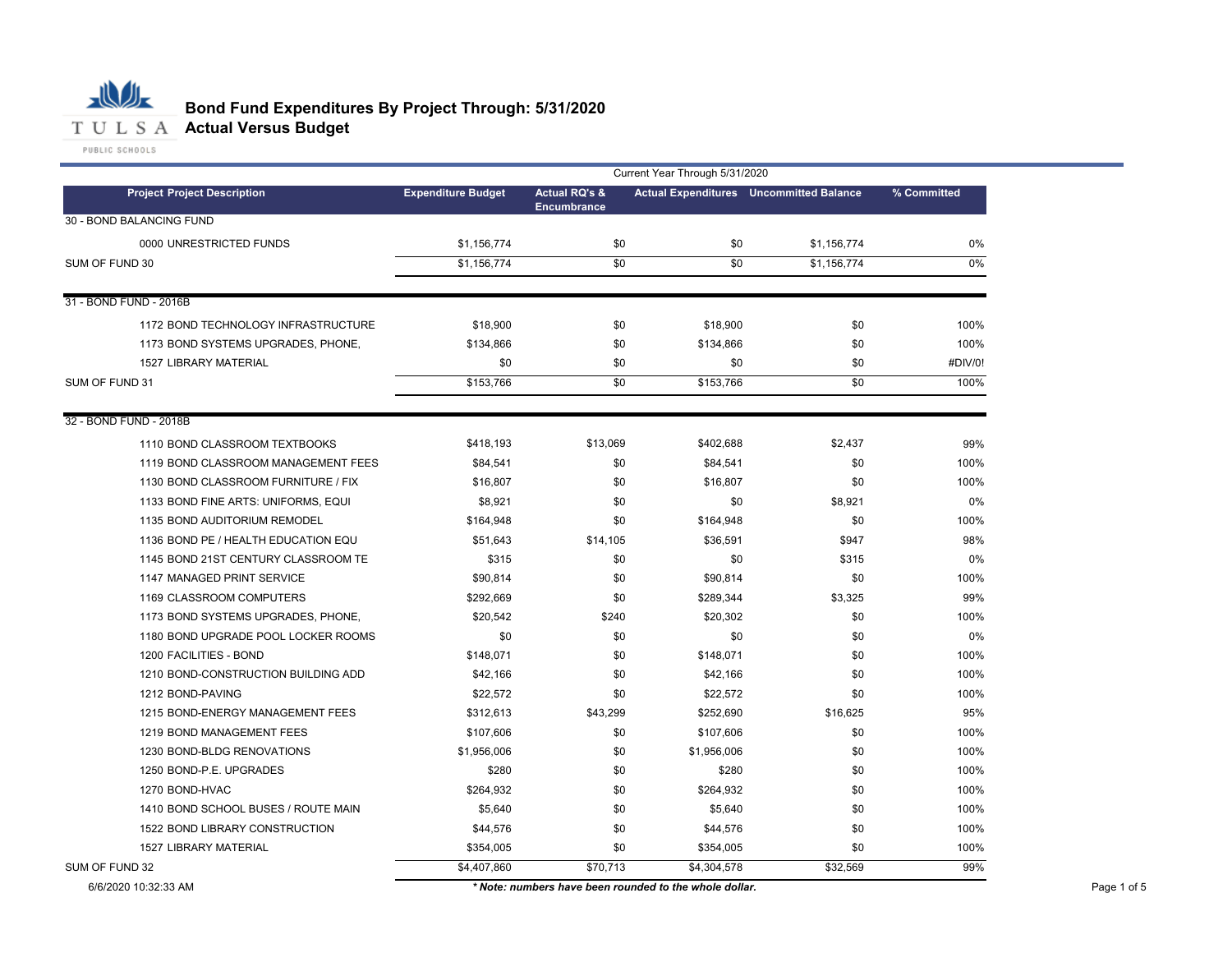

# **Bond Fund Expenditures By Project Through: 5/31/2020**

|                                     |                           |                                                | Current Year Through 5/31/2020 |                                                |             |
|-------------------------------------|---------------------------|------------------------------------------------|--------------------------------|------------------------------------------------|-------------|
| <b>Project Project Description</b>  | <b>Expenditure Budget</b> | <b>Actual RQ's &amp;</b><br><b>Encumbrance</b> |                                | <b>Actual Expenditures</b> Uncommitted Balance | % Committed |
| 33 - BOND FUND - 2018C              |                           |                                                |                                |                                                |             |
| 1110 BOND CLASSROOM TEXTBOOKS       | \$1,243                   | \$0                                            | \$1,243                        | \$0                                            | 100%        |
| 1111 BOND READING AND STEM MATERIAL | \$106,640                 | \$0                                            | \$85,301                       | \$21,339                                       | 80%         |
| 1139 BOND SCIENCE SAFETY EQUIPMENT  | \$49,772                  | \$2,932                                        | \$46,840                       | \$0                                            | 100%        |
| 1145 BOND 21ST CENTURY CLASSROOM TE | \$3,448                   | \$200                                          | \$1,690                        | \$1,558                                        | 55%         |
| 1146 DESKTOP & APP VIRTUALIZATION   | \$1,006,273               | \$53,065                                       | \$768,049                      | \$185,160                                      | 82%         |
| 1169 CLASSROOM COMPUTERS            | \$95,920                  | \$0                                            | \$92,270                       | \$3,650                                        | 96%         |
| 1171 PROFESSIONAL DEVELOPMENT       | \$235,022                 | \$0                                            | \$204,377                      | \$30,644                                       | 87%         |
| 1173 BOND SYSTEMS UPGRADES, PHONE,  | \$10,412                  | \$0                                            | \$10,412                       | \$0                                            | 100%        |
| 1177 INSTRUCTIONAL LEARNING RESOURC | \$509,571                 | \$0                                            | \$506,863                      | \$2,708                                        | 99%         |
| SUM OF FUND 33                      | \$2,018,300               | \$56,197                                       | \$1,717,045                    | \$245,059                                      | 88%         |
| 34 - BOND FUND - 2019A              |                           |                                                |                                |                                                |             |
| 1110 BOND CLASSROOM TEXTBOOKS       | \$348,103                 | \$264                                          | \$346,084                      | \$1,755                                        | 99%         |
| 1111 BOND READING AND STEM MATERIAL | \$1,100,320               | \$156,758                                      | \$351,165                      | \$592,397                                      | 46%         |
| 1119 BOND CLASSROOM MANAGEMENT FEES | \$153,531                 | \$0                                            | \$153,531                      | \$0                                            | 100%        |
| 1130 BOND CLASSROOM FURNITURE / FIX | \$4,876                   | \$0                                            | \$1,026                        | \$3,850                                        | 21%         |
| 1133 BOND FINE ARTS: UNIFORMS, EQUI | \$44,238                  | \$710                                          | \$43,232                       | \$296                                          | 99%         |
| 1135 BOND AUDITORIUM REMODEL        | \$272,420                 | \$62,761                                       | \$203,000                      | \$6,658                                        | 98%         |
| 1136 BOND PE / HEALTH EDUCATION EQU | \$161,268                 | \$2,567                                        | \$0                            | \$158,701                                      | 2%          |
| 1139 BOND SCIENCE SAFETY EQUIPMENT  | \$100,000                 | \$81,451                                       | \$17,594                       | \$955                                          | 99%         |
| 1145 BOND 21ST CENTURY CLASSROOM TE | \$349,398                 | \$10,182                                       | \$334,137                      | \$5,079                                        | 99%         |
| 1147 MANAGED PRINT SERVICE          | \$379,114                 | \$92,187                                       | \$268,317                      | \$18,610                                       | 95%         |
| 1169 CLASSROOM COMPUTERS            | \$673,540                 | \$28,412                                       | \$643,710                      | \$1,418                                        | 100%        |
| 1173 BOND SYSTEMS UPGRADES, PHONE,  | \$96,757                  | \$7,000                                        | \$89,757                       | \$0                                            | 100%        |
| 1180 BOND UPGRADE POOL LOCKER ROOMS | \$83,939                  | \$3,596                                        | \$79,722                       | \$621                                          | 99%         |
| 1200 FACILITIES - BOND              | \$32,490                  | \$8,521                                        | \$23,300                       | \$670                                          | 98%         |
| 1210 BOND-CONSTRUCTION BUILDING ADD | \$47,055                  | \$11,751                                       | \$35,305                       | \$0                                            | 100%        |
| 1212 BOND-PAVING                    | \$35,979                  | \$0                                            | \$35,545                       | \$434                                          | 99%         |
| 1215 BOND-ENERGY MANAGEMENT FEES    | \$314,759                 | \$0                                            | \$300,500                      | \$14,259                                       | 95%         |
| 1219 BOND MANAGEMENT FEES           | \$468,038                 | \$5,198                                        | \$460,258                      | \$2,582                                        | 99%         |
| 1230 BOND-BLDG RENOVATIONS          | \$1,020,330               | \$0                                            | \$1,020,330                    | \$0                                            | 100%        |
| 1250 BOND-P.E. UPGRADES             | \$50,400                  | \$0                                            | \$50,400                       | \$0                                            | 100%        |
|                                     |                           |                                                |                                |                                                |             |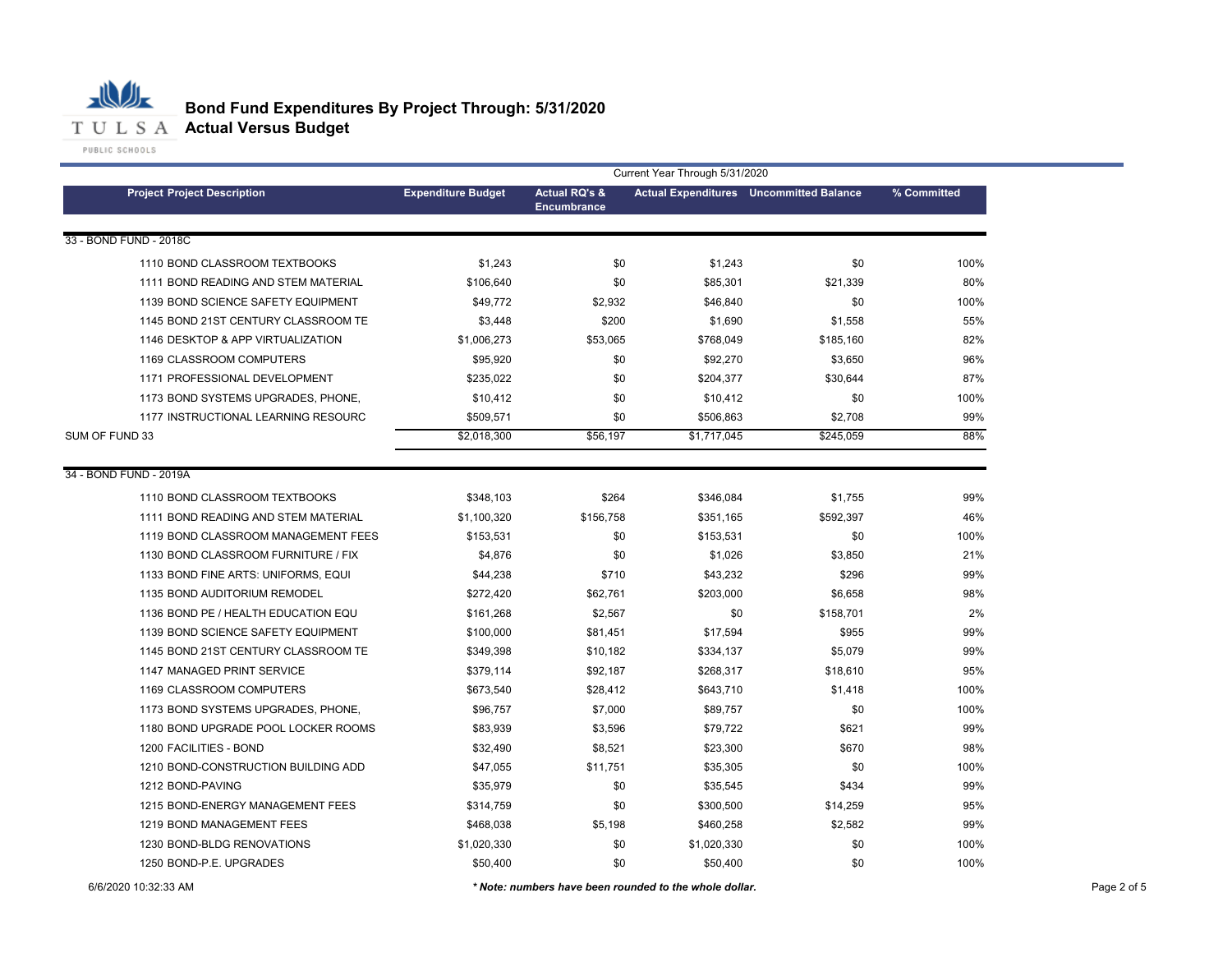#### 心儿 **Bond Fund Expenditures By Project Through: 5/31/2020** T U L S A **Actual Versus Budget**

|                |                                     | Current Year Through 5/31/2020 |                                                |                                                        |             |             |
|----------------|-------------------------------------|--------------------------------|------------------------------------------------|--------------------------------------------------------|-------------|-------------|
|                | <b>Project Project Description</b>  | <b>Expenditure Budget</b>      | <b>Actual RQ's &amp;</b><br><b>Encumbrance</b> | <b>Actual Expenditures</b> Uncommitted Balance         |             | % Committed |
|                | 1260 BOND-ROOFING                   | \$98,802                       | \$0                                            | \$98,802                                               | \$0         | 100%        |
|                | 1270 BOND-HVAC                      | \$491,006                      | \$0                                            | \$491,006                                              | \$0         | 100%        |
| SUM OF FUND 34 |                                     | \$6,326,362                    | \$471,357                                      | \$5.046.721                                            | \$808,284   | 87%         |
|                | 35 - BOND FUND - 2019B              |                                |                                                |                                                        |             |             |
|                | 1110 BOND CLASSROOM TEXTBOOKS       | \$500,000                      | \$393,491                                      | \$103,651                                              | \$2,859     | 99%         |
|                | 1111 BOND READING AND STEM MATERIAL | \$199,680                      | \$0                                            | \$0                                                    | \$199,680   | 0%          |
|                | 1119 BOND CLASSROOM MANAGEMENT FEES | \$242,906                      | \$41,657                                       | \$201,250                                              | \$0         | 100%        |
|                | 1130 BOND CLASSROOM FURNITURE / FIX | \$5,000                        | \$0                                            | \$0                                                    | \$5,000     | 0%          |
|                | 1133 BOND FINE ARTS: UNIFORMS, EQUI | \$749,508                      | \$793                                          | \$7,135                                                | \$741,580   | 1%          |
|                | 1135 BOND AUDITORIUM REMODEL        | \$684,756                      | \$45,753                                       | \$637,003                                              | \$2,000     | 100%        |
|                | 1139 BOND SCIENCE SAFETY EQUIPMENT  | \$160,000                      | \$72,713                                       | \$13,768                                               | \$73,520    | 54%         |
|                | 1145 BOND 21ST CENTURY CLASSROOM TE | \$2,222,072                    | \$206,850                                      | \$1,964,388                                            | \$50,834    | 98%         |
|                | 1169 CLASSROOM COMPUTERS            | \$1,232,414                    | \$525,550                                      | \$482,366                                              | \$224,499   | 82%         |
|                | 1180 BOND UPGRADE POOL LOCKER ROOMS | \$463,664                      | \$34,117                                       | \$427,891                                              | \$1,656     | 100%        |
|                | 1200 FACILITIES - BOND              | \$867,880                      | \$96,638                                       | \$771,243                                              | \$0         | 100%        |
|                | 1210 BOND-CONSTRUCTION BUILDING ADD | \$8,509                        | \$0                                            | \$8,509                                                | \$0         | 100%        |
|                | 1212 BOND-PAVING                    | \$88,369                       | \$13,226                                       | \$75,143                                               | \$0         | 100%        |
|                | 1215 BOND-ENERGY MANAGEMENT FEES    | \$565,000                      | \$193,248                                      | \$253,345                                              | \$118,407   | 79%         |
|                | 1219 BOND MANAGEMENT FEES           | \$584,375                      | \$35,049                                       | \$549,326                                              | \$0         | 100%        |
|                | 1225 BOND-PLAYGROUND CONST/EQUIPMNT | \$46,171                       | \$0                                            | \$46,171                                               | \$0         | 100%        |
|                | 1230 BOND-BLDG RENOVATIONS          | \$3,217,580                    | \$238,750                                      | \$2,978,830                                            | \$0         | 100%        |
|                | 1250 BOND-P.E. UPGRADES             | \$4,538,257                    | \$3,000,945                                    | \$1,537,312                                            | \$0         | 100%        |
|                | 1260 BOND-ROOFING                   | \$96,774                       | \$0                                            | \$96,774                                               | \$0         | 100%        |
|                | 1270 BOND-HVAC                      | \$1,334,026                    | \$61,004                                       | \$1,273,022                                            | \$0         | 100%        |
|                | 1410 BOND SCHOOL BUSES / ROUTE MAIN | \$275,000                      | \$20,100                                       | \$248,843                                              | \$6,056     | 98%         |
|                | 1419 BOND TRANSPORTATION MANAGEMENT | \$30,000                       | \$0                                            | \$30,000                                               | \$0         | 100%        |
|                | 1519 BOND LIBRARY MANAGEMENT FEES   | \$50,000                       | \$0                                            | \$50,000                                               | \$0         | 100%        |
|                | 1522 BOND LIBRARY CONSTRUCTION      | \$1,484,176                    | \$179,621                                      | \$1,303,213                                            | \$1,342     | 100%        |
|                | <b>1527 LIBRARY MATERIAL</b>        | \$1,770,824                    | \$387,322                                      | \$673,955                                              | \$709,547   | 60%         |
| SUM OF FUND 35 |                                     | \$21,416,942                   | \$5,546,827                                    | \$13,733,137                                           | \$2,136,979 | 90%         |
|                | 36 - BOND FUND - 2019C              |                                |                                                |                                                        |             |             |
|                |                                     |                                |                                                |                                                        |             |             |
|                | 1111 BOND READING AND STEM MATERIAL | \$97,217                       | \$0                                            | \$97,217                                               | \$0         | 100%        |
|                | 6/6/2020 10:32:33 AM                |                                |                                                | * Note: numbers have been rounded to the whole dollar. |             |             |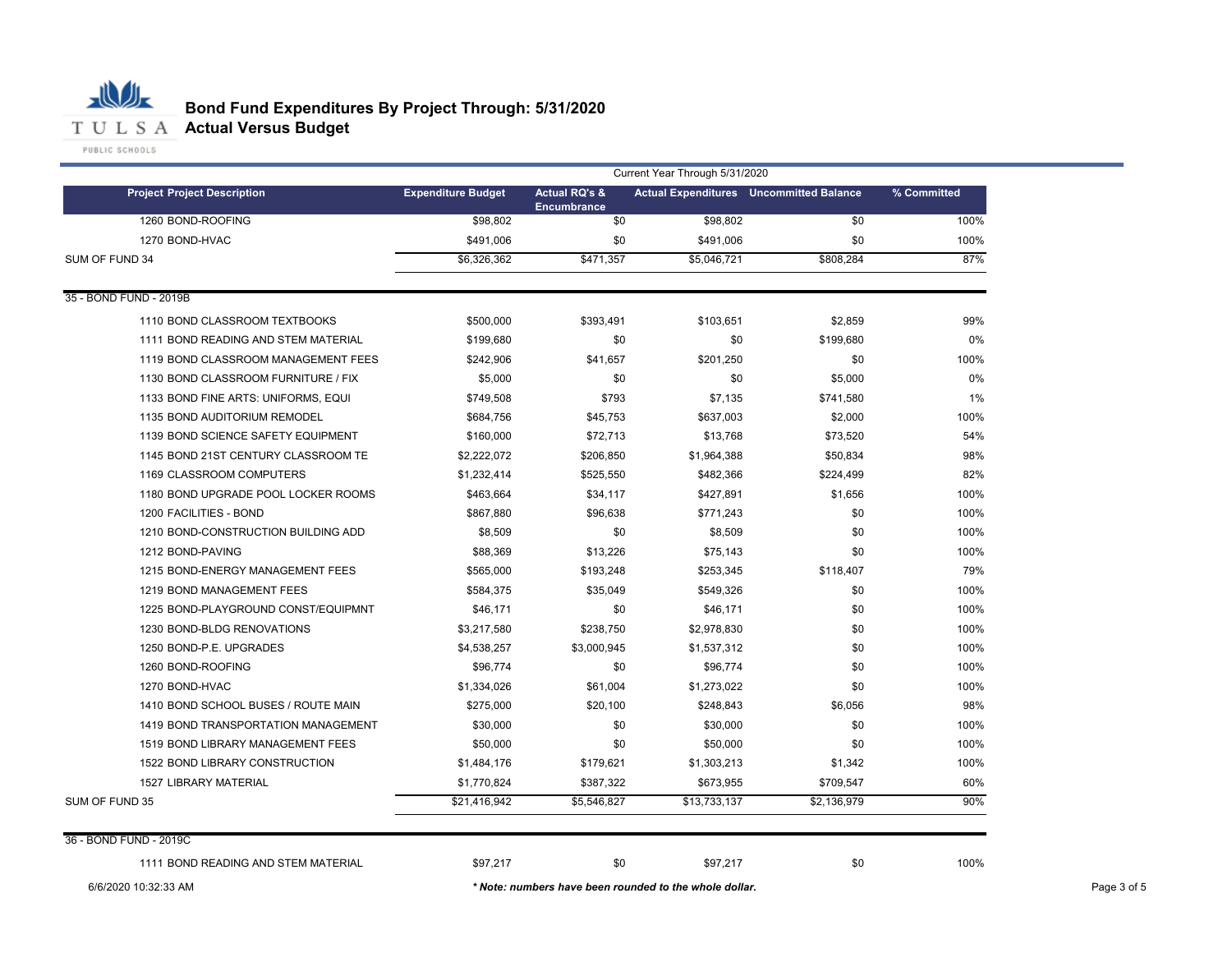

|                                     | Current Year Through 5/31/2020 |                                                |             |                                                |             |  |  |
|-------------------------------------|--------------------------------|------------------------------------------------|-------------|------------------------------------------------|-------------|--|--|
| <b>Project Project Description</b>  | <b>Expenditure Budget</b>      | <b>Actual RQ's &amp;</b><br><b>Encumbrance</b> |             | <b>Actual Expenditures</b> Uncommitted Balance | % Committed |  |  |
| 1119 BOND CLASSROOM MANAGEMENT FEES | \$50,094                       | \$0                                            | \$50,094    | \$0                                            | 100%        |  |  |
| 1146 DESKTOP & APP VIRTUALIZATION   | \$429.823                      | \$0                                            | \$0         | \$429,823                                      | $0\%$       |  |  |
| 1169 CLASSROOM COMPUTERS            | \$2,359,807                    | \$993,615                                      | \$1,229,949 | \$136,242                                      | 94%         |  |  |
| 1171 PROFESSIONAL DEVELOPMENT       | \$250,000                      | \$0                                            | \$0         | \$250,000                                      | $0\%$       |  |  |
| 1172 BOND TECHNOLOGY INFRASTRUCTURE | \$2,110,926                    | \$0                                            | \$0         | \$2,110,926                                    | 0%          |  |  |
| 1173 BOND SYSTEMS UPGRADES, PHONE,  | \$3,255,134                    | \$929,690                                      | \$2,001,821 | \$323,622                                      | 90%         |  |  |
| 1177 INSTRUCTIONAL LEARNING RESOURC | \$947,000                      | \$0                                            | \$28,602    | \$918,398                                      | 3%          |  |  |
| SUM OF FUND 36                      | \$9,500,000                    | \$1,923,305                                    | \$3,407,683 | \$4,169,011                                    | 56%         |  |  |
| 37 - BOND FUND - 2020A              |                                |                                                |             |                                                |             |  |  |
| 1110 BOND CLASSROOM TEXTBOOKS       | \$1,322,853                    | \$1,319,502                                    | \$0         | \$3,351                                        | 100%        |  |  |
| 1111 BOND READING AND STEM MATERIAL | \$1,025,000                    | \$350,006                                      | \$0         | \$674,994                                      | 34%         |  |  |
| 1119 BOND CLASSROOM MANAGEMENT FEES | \$290,000                      | \$0                                            | \$37,381    | \$252,619                                      | 13%         |  |  |
| 1130 BOND CLASSROOM FURNITURE / FIX | \$1,374,999                    | \$906,170                                      | \$13,870    | \$454,959                                      | 67%         |  |  |
| 1135 BOND AUDITORIUM REMODEL        | \$197,804                      | \$89,499                                       | \$0         | \$108,305                                      | 45%         |  |  |
| 1139 BOND SCIENCE SAFETY EQUIPMENT  | \$100,000                      | \$31,917                                       | \$0         | \$68,083                                       | 32%         |  |  |
| 1145 BOND 21ST CENTURY CLASSROOM TE | \$377,928                      | \$0                                            | \$0         | \$377,928                                      | 0%          |  |  |
| 1147 MANAGED PRINT SERVICE          | \$464,875                      | \$0                                            | \$0         | \$464,875                                      | 0%          |  |  |
| 1169 CLASSROOM COMPUTERS            | \$2,003,349                    | \$1,882,980                                    | \$0         | \$120,369                                      | 94%         |  |  |
| 1180 BOND UPGRADE POOL LOCKER ROOMS | \$2,178,192                    | \$1,692,774                                    | \$485,418   | \$0                                            | 100%        |  |  |
| 1200 FACILITIES - BOND              | \$1,476,505                    | \$831,158                                      | \$313,244   | \$332,103                                      | 78%         |  |  |
| 1210 BOND-CONSTRUCTION BUILDING ADD | \$68,000                       | \$40,000                                       | \$28,000    | \$0                                            | 100%        |  |  |
| 1212 BOND-PAVING                    | \$250,000                      | \$50,985                                       | \$0         | \$199,015                                      | 20%         |  |  |
| 1215 BOND-ENERGY MANAGEMENT FEES    | \$565,000                      | \$0                                            | \$0         | \$565,000                                      | 0%          |  |  |
| 1219 BOND MANAGEMENT FEES           | \$514,698                      | \$416,861                                      | \$97,837    | \$0                                            | 100%        |  |  |
| 1223 TRANSPORTATION SUPPORT         | \$2,897,719                    | \$0                                            | \$2,897,719 | \$0                                            | 100%        |  |  |
| 1225 BOND-PLAYGROUND CONST/EQUIPMNT | \$378,528                      | \$378,528                                      | \$0         | \$0                                            | 100%        |  |  |
| 1230 BOND-BLDG RENOVATIONS          | \$3,334,603                    | \$2,950,623                                    | \$383,981   | \$0                                            | 100%        |  |  |
| 1231 BOND-ACCESSIBILITY             | \$200,000                      | \$52,803                                       | \$27,327    | \$119,870                                      | 40%         |  |  |
| 1250 BOND-P.E. UPGRADES             | \$3,279,947                    | \$3,064,315                                    | \$215,633   | \$0                                            | 100%        |  |  |
| 1519 BOND LIBRARY MANAGEMENT FEES   | \$2,803                        | \$0                                            | \$2,803     | \$0                                            | 100%        |  |  |
| 1522 BOND LIBRARY CONSTRUCTION      | \$697,197                      | \$545,107                                      | \$4,879     | \$147,211                                      | 79%         |  |  |
| SUM OF FUND 37                      | \$23,000,000                   | \$14,603,226                                   | \$4,508,092 | \$3,888,682                                    | 83%         |  |  |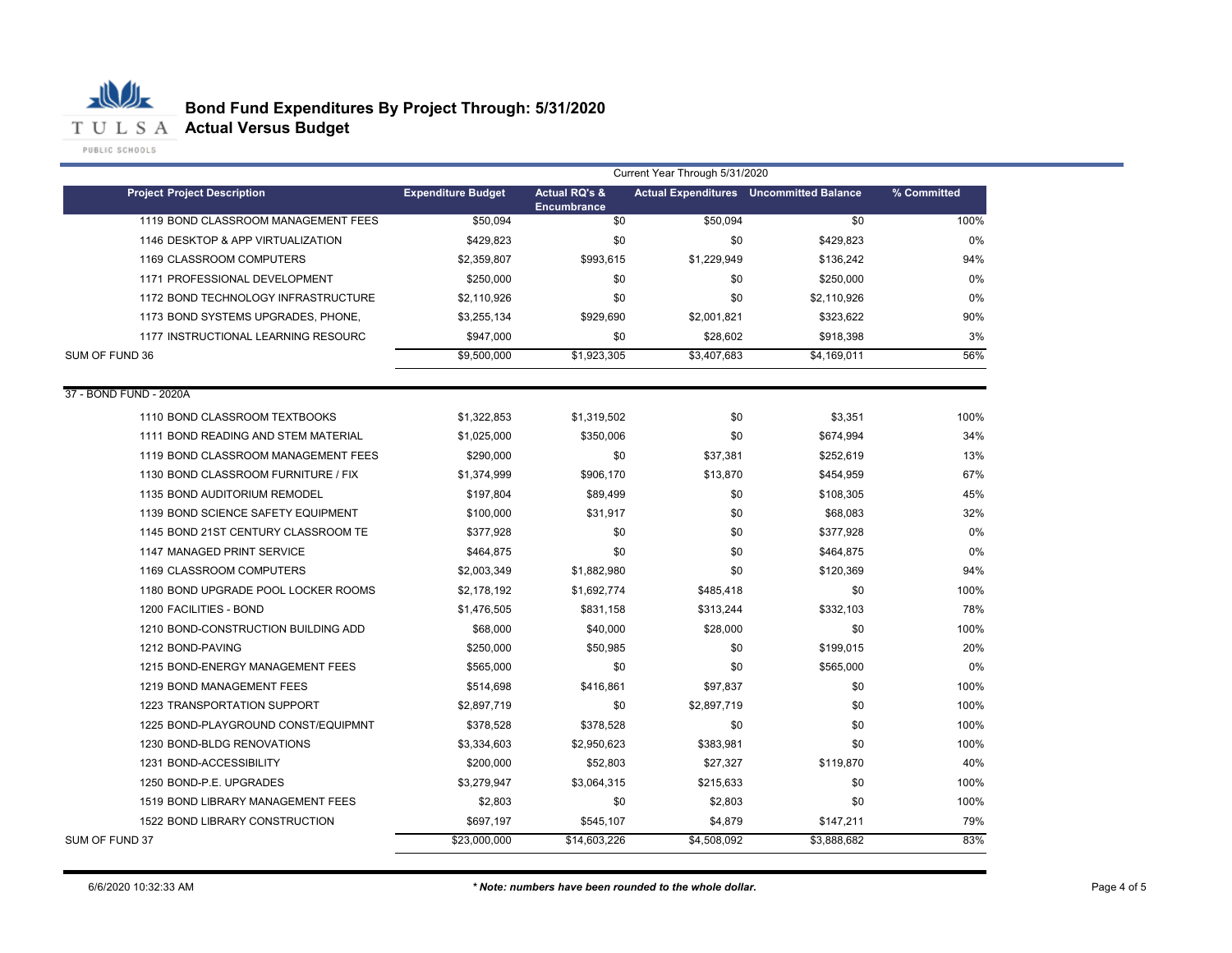

 $\sim$ 

|                | Current Year Through 5/31/2020      |                           |                                                |          |                                                |             |  |
|----------------|-------------------------------------|---------------------------|------------------------------------------------|----------|------------------------------------------------|-------------|--|
|                | <b>Project Project Description</b>  | <b>Expenditure Budget</b> | <b>Actual RQ's &amp;</b><br><b>Encumbrance</b> |          | <b>Actual Expenditures</b> Uncommitted Balance | % Committed |  |
|                | 38 - BOND FUND - 2017B              |                           |                                                |          |                                                |             |  |
|                | 1172 BOND TECHNOLOGY INFRASTRUCTURE | \$1,147                   | \$0                                            | \$1,147  | \$0                                            | 100%        |  |
|                | 1173 BOND SYSTEMS UPGRADES, PHONE,  | \$4,047                   | \$0                                            | \$4,047  | \$0                                            | 100%        |  |
|                | 1177 INSTRUCTIONAL LEARNING RESOURC | \$10,298                  | \$0                                            | \$10,298 | \$0                                            | 100%        |  |
|                | 1200 FACILITIES - BOND              | \$3,283                   | \$0                                            | \$3,283  | \$0                                            | 100%        |  |
|                | 1215 BOND-ENERGY MANAGEMENT FEES    | \$12,763                  | \$0                                            | \$12,763 | \$0                                            | 100%        |  |
|                | 1219 BOND MANAGEMENT FEES           | \$1,761                   | \$0                                            | \$1,761  | \$0                                            | 100%        |  |
|                | <b>1527 LIBRARY MATERIAL</b>        | \$88                      | \$0                                            | \$88     | \$0                                            | 100%        |  |
| SUM OF FUND 38 |                                     | \$33,387                  | \$0                                            | \$33,387 | \$0                                            | 100%        |  |
|                | 39 - BOND FUND - 2018A              |                           |                                                |          |                                                |             |  |
|                | 1110 BOND CLASSROOM TEXTBOOKS       | \$9,180                   | \$0                                            | \$9,180  | \$0                                            | 100%        |  |
|                | 1119 BOND CLASSROOM MANAGEMENT FEES | \$13,680                  | \$0                                            | \$13,680 | \$0                                            | 100%        |  |
|                | 1169 CLASSROOM COMPUTERS            | \$3,261                   | \$0                                            | \$3,261  | \$0                                            | 100%        |  |
|                | 1177 INSTRUCTIONAL LEARNING RESOURC | \$68,435                  | \$0                                            | \$68,435 | \$0                                            | 100%        |  |
|                | 1200 FACILITIES - BOND              | \$4,462                   | \$0                                            | \$4,462  | \$0                                            | 100%        |  |

1215 BOND-ENERGY MANAGEMENT FEES \$379 \$0 \$579 100% 1219 BOND MANAGEMENT FEES \$1 \$0 \$1 \$0 100%

Grand Total of all Funds: 82%

SUM OF FUND 39 100%

\$99,397 \$0 \$99,397 \$0

\$68,112,789 \$22,671,624 \$33,003,807 \$12,437,358

٠